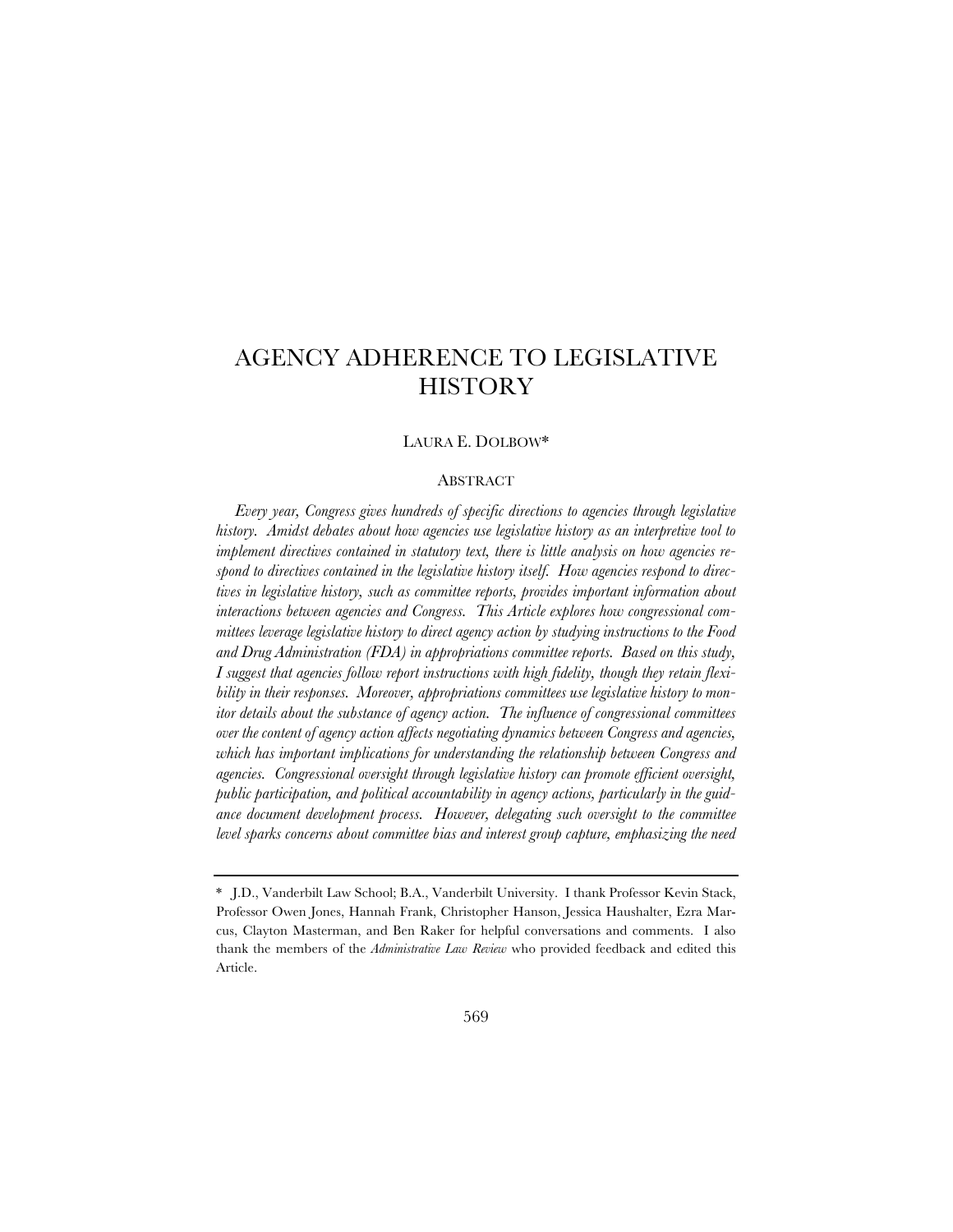*for transparency.* 

# TABLE OF CONTENTS

|    | I. The Relationship Between Congress and the Administrative State 573 |
|----|-----------------------------------------------------------------------|
| А. |                                                                       |
|    | 1.                                                                    |
|    | 2. Congressional Delegation to Committees575                          |
| В. | Congressional Oversight of Administration 577                         |
|    | 1.                                                                    |
|    | 2. Annual Appropriations as a Monitoring Tool579                      |
|    | II. The Dialogue Between Appropriations Committees and Agencies 580   |
| А. |                                                                       |
|    | 1.                                                                    |
|    | 2.                                                                    |
|    | 3.                                                                    |
| В. | Congressional Instructions to Issue New Guidance                      |
|    |                                                                       |
|    | 1.                                                                    |
|    |                                                                       |
|    | 3. Agency Resistance Through Expertise 596                            |
|    | i.                                                                    |
|    | ii.                                                                   |
| C. | Oversight Uses of Committee Commentary on Guidance                    |
|    |                                                                       |
|    | 1. Encouraging the Agency to Consider Input from                      |
|    |                                                                       |
|    | i.                                                                    |
|    | ii.                                                                   |
|    | Monitoring the Agency's Statutory Interpretation  604<br>2.           |
|    | Interpretation of Ambiguous Statutes  604<br>i.                       |
|    | Implementation of Clear Statutory Directives  607<br>11.              |
|    |                                                                       |
|    | Regulating Behavior and Monitoring Compliance 608<br>i.               |
|    | ii.<br>Encouraging Development of New Products 609                    |
|    |                                                                       |
| А. |                                                                       |
|    |                                                                       |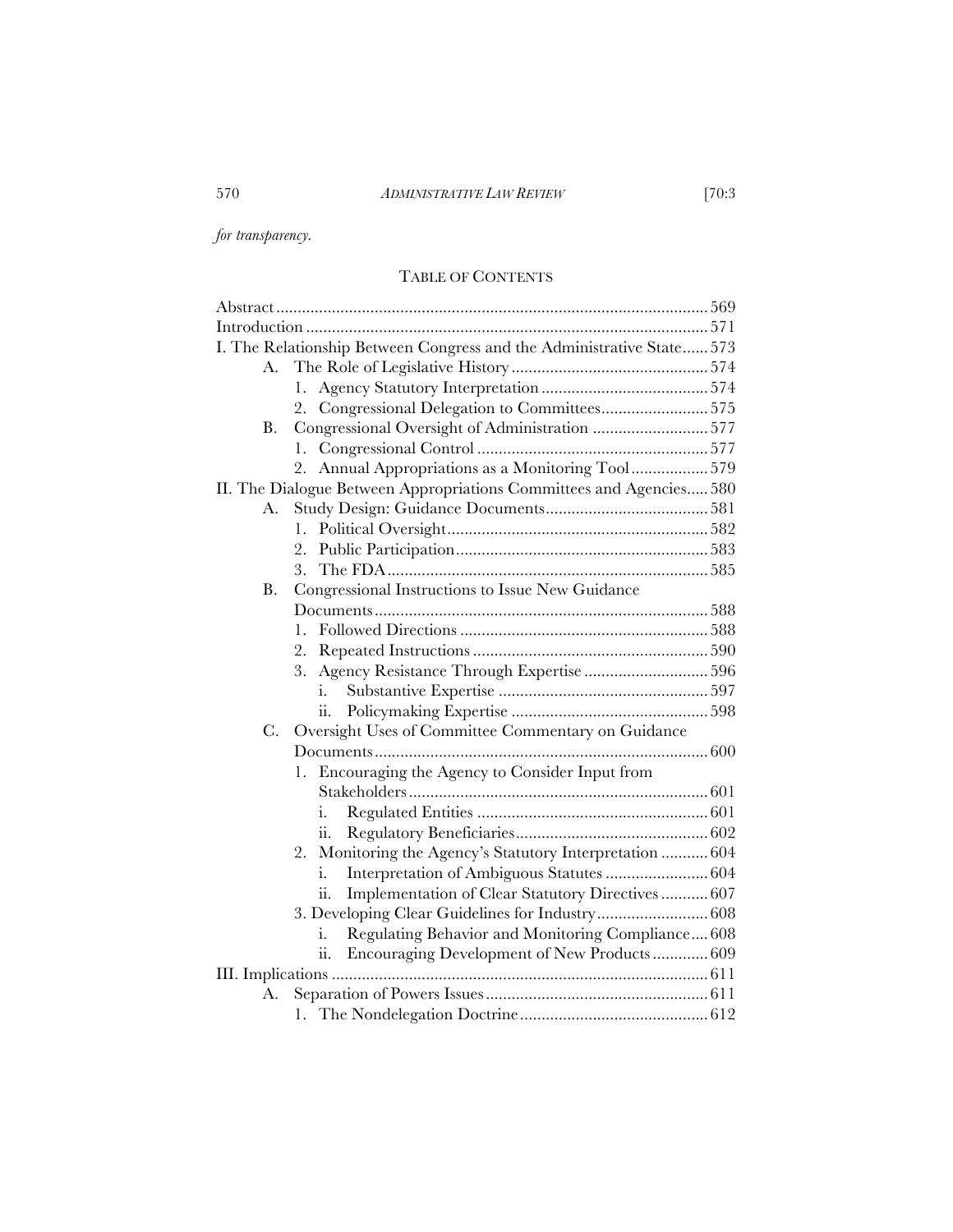| B. Suggestions for Transparency and Public Participation 624 |  |
|--------------------------------------------------------------|--|
|                                                              |  |

#### **INTRODUCTION**

After decades of exercising enforcement discretion, the FDA released a draft guidance document in October 2014 announcing its plans to begin regulating Laboratory-Developed Tests as medical devices.<sup>1</sup> Industry protested, arguing that this change in policy would impose enormous costs, would hinder innovation, and must, therefore, be implemented through notice-andcomment rulemaking or statutory amendment.2 Congress then weighed in on the debate—but it did so using legislative history. In a committee report, the House Appropriations Committee directed the FDA to stop efforts to finalize the guidance and to instead work with Congress to pass new legislation to develop a regulatory framework.3 Language in legislative history is not binding, yet every year committee reports accompanying the appropriations bill contain hundreds of detailed provisions targeted at all administrative agencies. For fiscal year 2017, the House and Senate committee reports contained 104 provisions directed at the FDA alone.4 Targeted at a wide array of federal agency actions, the prevalence of these non-statutory instructions brings up questions: If agencies are not required to follow committee instructions, do they do so anyway? Should they?

Agencies are the main users of legislative history.5 Recent scholarly debate

<sup>1.</sup> *See, e.g.*, FOOD & DRUG ADMIN., FRAMEWORK FOR REGULATORY OVERSIGHT OF LABORATORY DEVELOPED TESTS (LDTS) (2014).

<sup>2.</sup> PAUL D. CLEMENT & LAURENCE H. TRIBE, LABORATORY TESTING SERVICES, AS THE PRACTICE OF MEDICINE, CANNOT BE REGULATED AS MEDICAL DEVICES 2–3 (2015); Shannon Haymond, *Should the FDA Oversee All Lab-Developed Tests?*, THE HILL (Nov. 19, 2015, 6:30 AM), http://thehill.com/blogs/congress-blog/healthcare/260594-should-the-fda-over-seeall-lab-developed-tests.

<sup>3.</sup> H.R. REP. NO. 114-531, at 72–73 (2016). Ultimately, the Food and Drug Administration (FDA) announced it would not finalize the guidance document, stating it would continue to work with stakeholders, the next Executive Administration, and Congress. Christopher Hanson, *Obama Administration Will Not Finalize LDT Framework Guidance*, INSIDE MED. DEVICES (Nov. 20, 2016), https://www.insidemedicaldevices.com/2016/11/ obama-administrationwill-not-finalize-ldt-framework-guidance/.

<sup>4.</sup> S. REP. NO. 114-259, at 81–93 (2016); H.R. REP. NO. 114-531, at 65–80.

<sup>5.</sup> Kevin M. Stack, *Purposivism in the Executive Branch: How Agencies Interpret Statutes*, 109 NW.

L. REV. 871, 883 (2015); Christopher J. Walker, *Inside Agency Statutory Interpretation*, 67 STAN. L.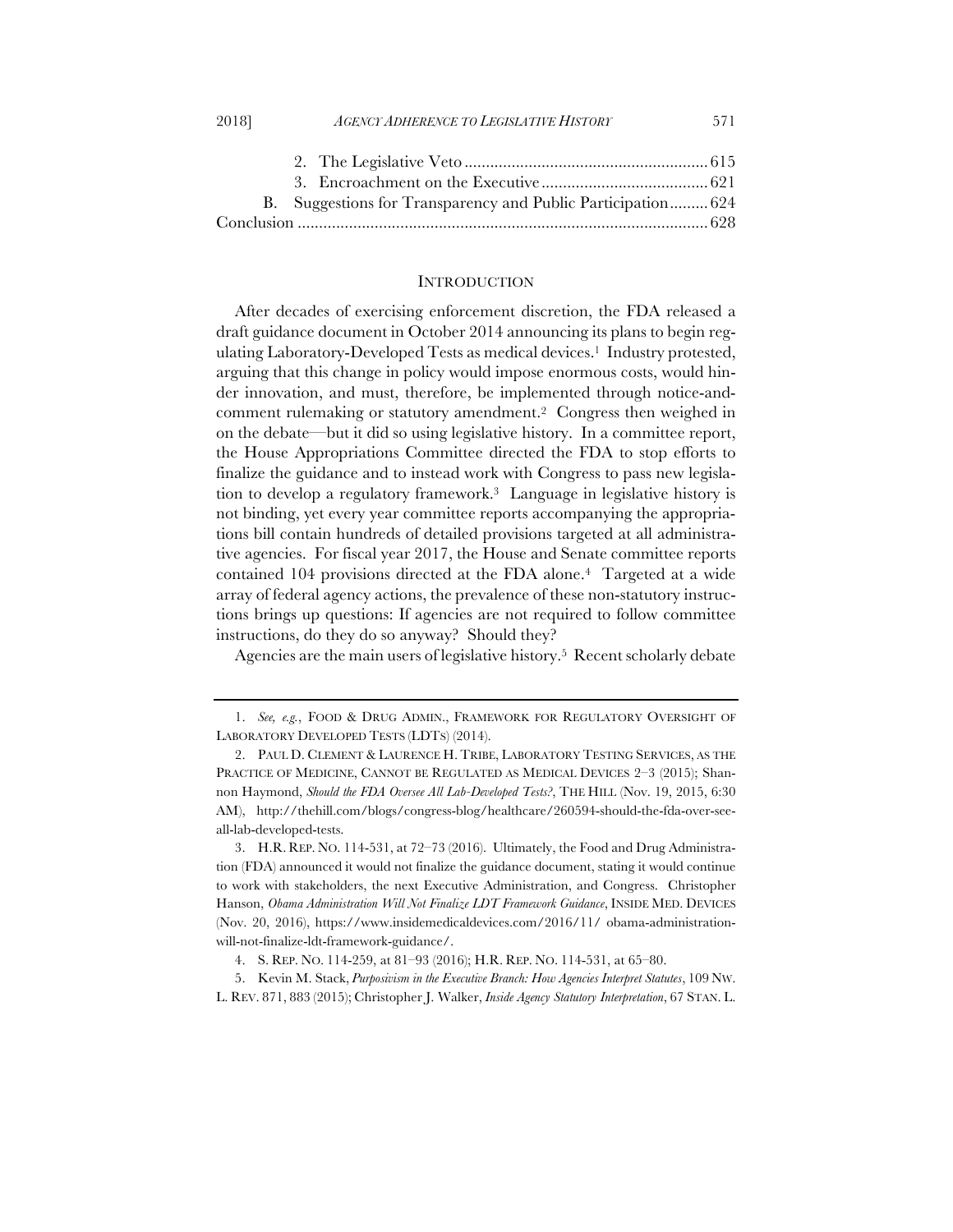has shifted away from the role of legislative history in the courts, to the role of legislative history in agencies.6 Yet, little attention has been paid to whether agencies actually *are* following legislative history guidance in practice.7 In response to calls for more empirical work about how agencies interpret statutes, a recent study by Professor Christopher Walker found that agencies do consider legislative history, especially committee and conference reports, to be an important source when interpreting statutes.8 This Article builds on the Walker study by exploring whether agencies actually implement specific instructions within legislative history. The influence that congressional committees exert over agency action through legislative history provides important insights about how Congress oversees agencies.

Legislative history plays an especially important role in the appropriations context. Scholars suggest that agencies pay close attention to committee report language in appropriations bills because the appropriations committees control their budgets, and these budgets must be renewed on a yearly basis.9 However, the study scholars rely on for this proposition is based on outdated data from decades ago when committee reports contained around thirty provisions per report.10 With the expansion of the modern administrative state, appropriations committee reports today contain hundreds of provisions. Given the increased stakes, updated research is needed to determine whether agencies continue to follow appropriations committee report instructions with such fidelity. This Article seeks to fill that gap by studying how appropriations committee report language from fiscal years 2011–2016 impacted FDA actions.

## REV. 999, 1006 (2015).

<sup>6.</sup> *See, e.g.*, Abbe R. Gluck & Lisa Schultz Bressman, *Statutory Interpretation from the Inside— An Empirical Study of Congressional Drafting, Delegation, and the Canons: Part I*, 65 STAN. L. REV. 901, 929 (2013); Stack, *supra* note 5, at 872–73; Walker, *supra* note 5, at 1011.

<sup>7.</sup> *See* Robert A. Katzmann, *Madison Lecture: Statutes*, 87 N.Y.U. L. REV. 637, 660 (2012) ("Although there has been some thoughtful writing on agency construction of statutes, there is a dearth of empirical knowledge about the methodology of agency interpretation. I would urge a full empirical inquiry across agencies."); Jerry Mashaw, *Norms, Practices, and the Paradox of Deference: A Preliminary Inquiry into Agency Statutory Interpretation*, 57 ADMIN. L. REV. 501, 537 (2005); Peter L. Strauss, *When the Judge Is Not the Primary Official with Responsibility to Read: Agency Interpretation and the Problem of Legislative History*, 66 CHI.-KENT L. REV. 321, 329 (1990).

<sup>8.</sup> Walker, *supra* note 5, at 1005.

<sup>9.</sup> ALLEN SCHICK, THE FEDERAL BUDGET: POLITICS, POLICY, PROCESS 271 (3d ed. 2007); Gluck & Bressman, *supra* note 6, at 980; Katzmann, *supra* note 7, at 649–50.

<sup>10.</sup> *See generally* MICHAEL W. KIRST, GOVERNMENT WITHOUT PASSING LAWS (1969).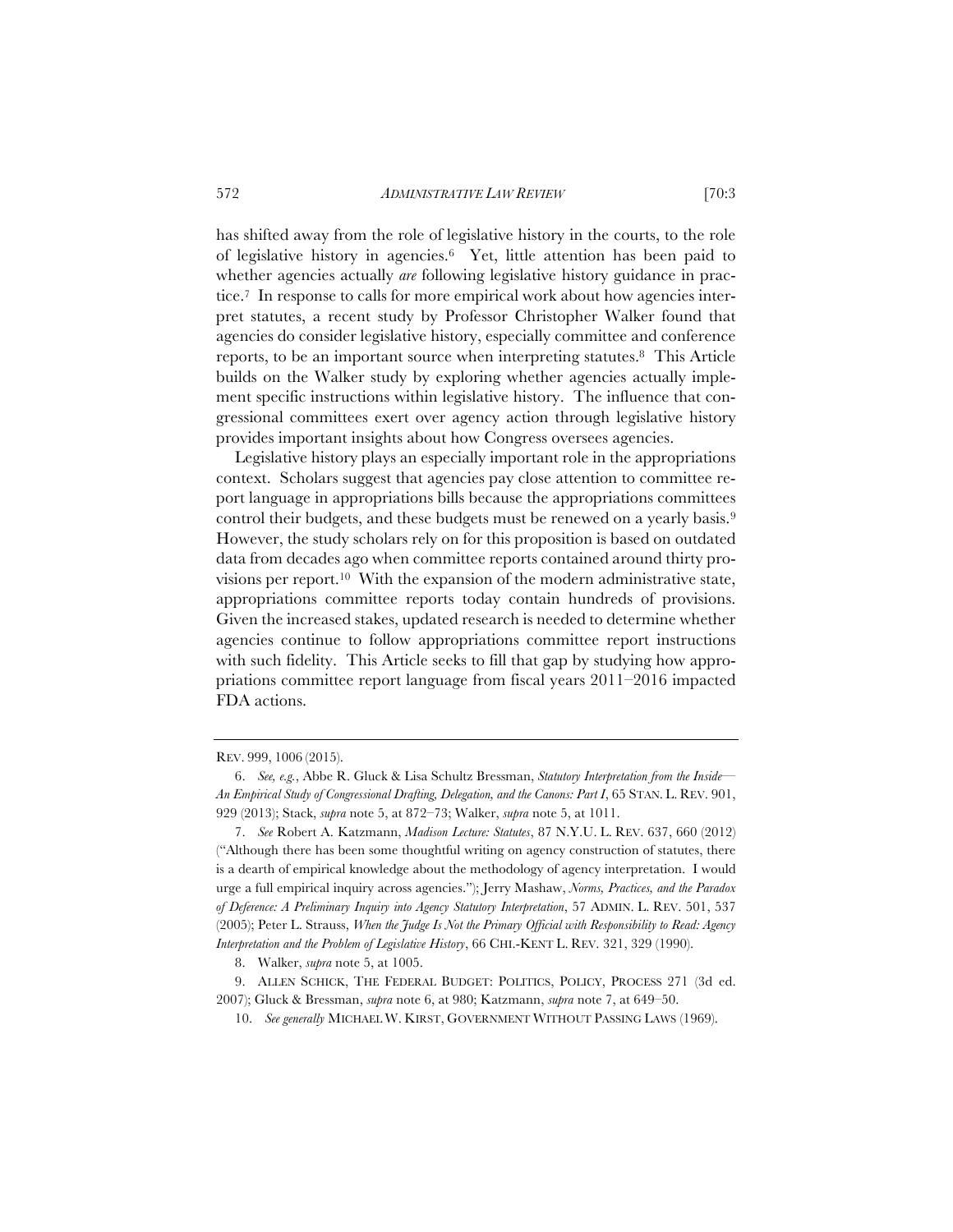Congressional committee oversight has particularly significant implications in the guidance document development process. The modern administrative state increasingly regulates through informal guidance documents. But guidance documents provide no formal procedures for public participation and are insulated from political oversight. Thus, this study focuses on committee report instructions related to guidance documents specifically to evaluate whether this oversight can address concerns about inadequate public participation and insufficient political accountability.

Based on this study, I suggest that agencies do pay close attention to congressional instructions in legislative history. The FDA issued a new guidance document in response to a majority of committee report instructions to do so. The high rate of compliance indicates that legislative history in the appropriations context exerts a powerful influence over how agencies administer statutes. Therefore, committee reports function as an avenue for congressional involvement in how agencies execute statutes.

Yet congressional committee involvement in agency implementation of statutes implicitly provokes several separation of powers questions about the relationship between Congress and agencies generally. Committee reports may provide an effective means to increase legislative oversight, public participation, and political accountability. However, committee oversight, rather than oversight by Congress at large, sparks concerns about committee bias and interest group capture. Therefore, transparency about the dialogue between congressional committees and agencies is important.

Part I discusses the relationship between Congress and administrative agencies, surveying existing literature about the role of legislative history in agency actions and congressional oversight. Part II explains the choice to focus on guidance documents at the FDA, then presents the findings of the study to suggest that legislative history instructions do influence agency action in practice. Part II then evaluates how the appropriations committees employed legislative history instructions to direct agency action and how the FDA responded. Part III discusses several implications of congressional committee influence over informal agency actions for larger debates about the relationship between Congress and agencies.

## I. THE RELATIONSHIP BETWEEN CONGRESS AND THE ADMINISTRATIVE STATE

Though much scholarly attention has focused on the relationship between the President and administrative agencies, less work has been done on the relationship between Congress and agencies.11 This Part addresses the under-explored interactions between Congress and agencies by focusing on

<sup>11.</sup> *See, e.g.*, Elena Kagan, *Presidential Administration*, 114 HARV. L. REV. 2245, 2255 (2001).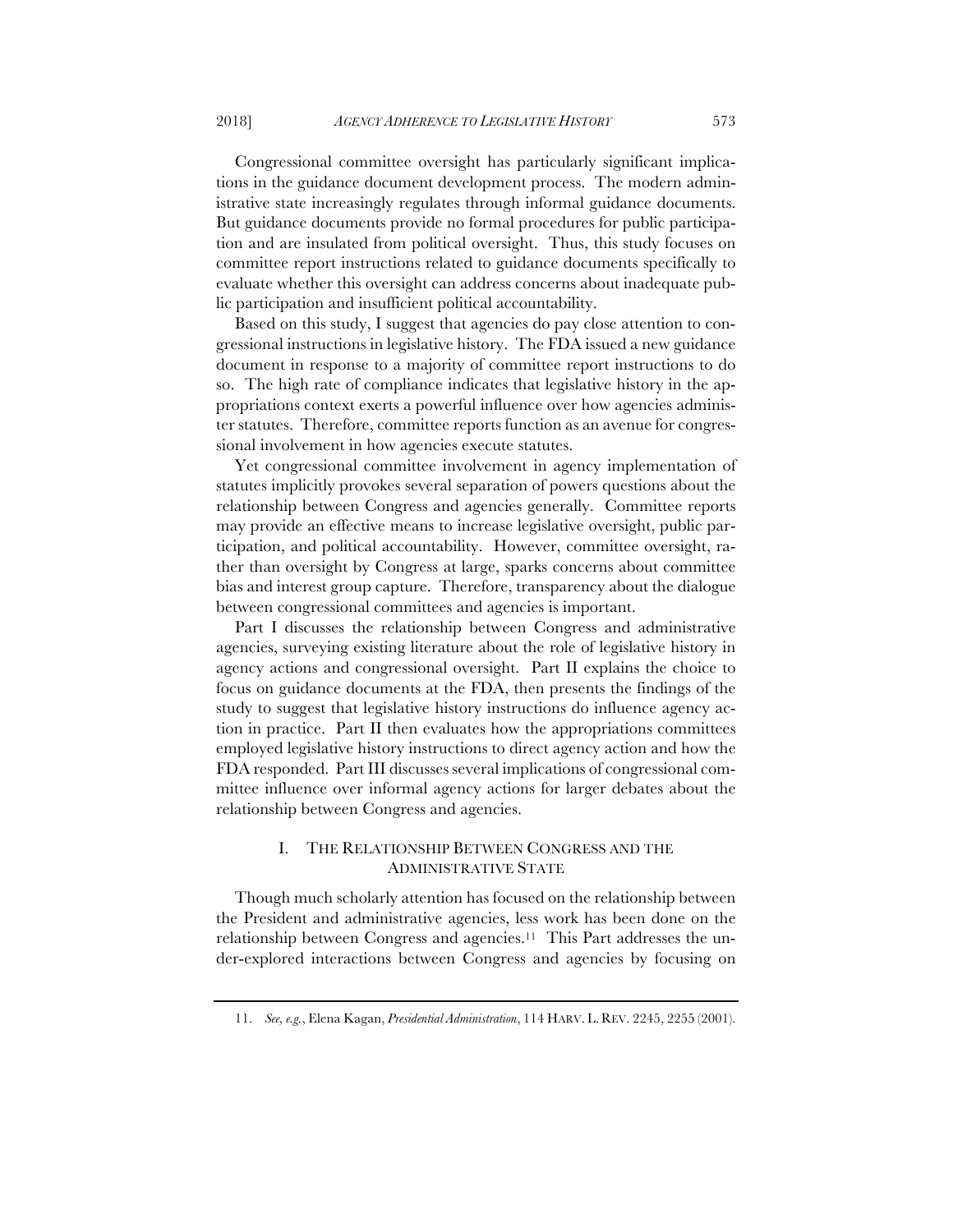how congressional committees invoke legislative history to direct agency actions. Section A begins with an overview of the role of legislative history in the administrative state, considering both existing literature on how agencies use legislative history and normative arguments about whether agencies should consult legislative history. Section B then discusses the role of congressional oversight in the modern administrative state, with a focus on the appropriations context.

## *A. The Role of Legislative History*

Amidst longstanding debates between textualists and purposivists about whether courts should consider legislative history when interpreting statutes, scholarly debate recently turned to how much weight agencies should give legislative history when interpreting statutes.12 Legislative history plays a different role in the agency context than in courts. This Section discusses the debate over the proper role of legislative history when agencies interpret statutes, then considers potential concerns when Congress delegates to committees the authority to oversee agencies through legislative history.

## *1. Agency Statutory Interpretation*

Though judges frequently read legislative history to interpret statutes, agencies are often the first, and primary, interpreters of statutes.<sup>13</sup> Administrative agencies interpret statutes more frequently than courts, and many agency interpretations are final because courts often do not review agency actions.14 Moreover, Congress considers agencies as the key audience for legislative history.15 A study by Professors Abbe Gluck and Lisa Bressman suggested Congress views legislative history as a tool to influence how agencies implement statutes.16 This indicates that members of Congress intend to use legislative history directions to oversee and direct agency action. Thus,

<sup>12.</sup> *See* Gluck & Bressman, *supra* note 6, at 929; Katzmann, *supra* note 7, at 655; Stack, *supra* note 5, at 882–83; Strauss, *supra* note 7, at 321–22; Walker, *supra* note 5, at 1009–11.

<sup>13.</sup> Katzmann, *supra* note 7, at 656; Walker, *supra* note 5, at 1006.

<sup>14.</sup> Stack, *supra* note 5, at 883.

<sup>15.</sup> Gluck & Bressman, *supra* note 6, at 972

<sup>16.</sup> *See id.* (finding 94% of congressional drafters surveyed considered shaping the way agencies interpret statutes as a purpose of legislative history); *see also* Katzmann, *supra* note 7, at 655.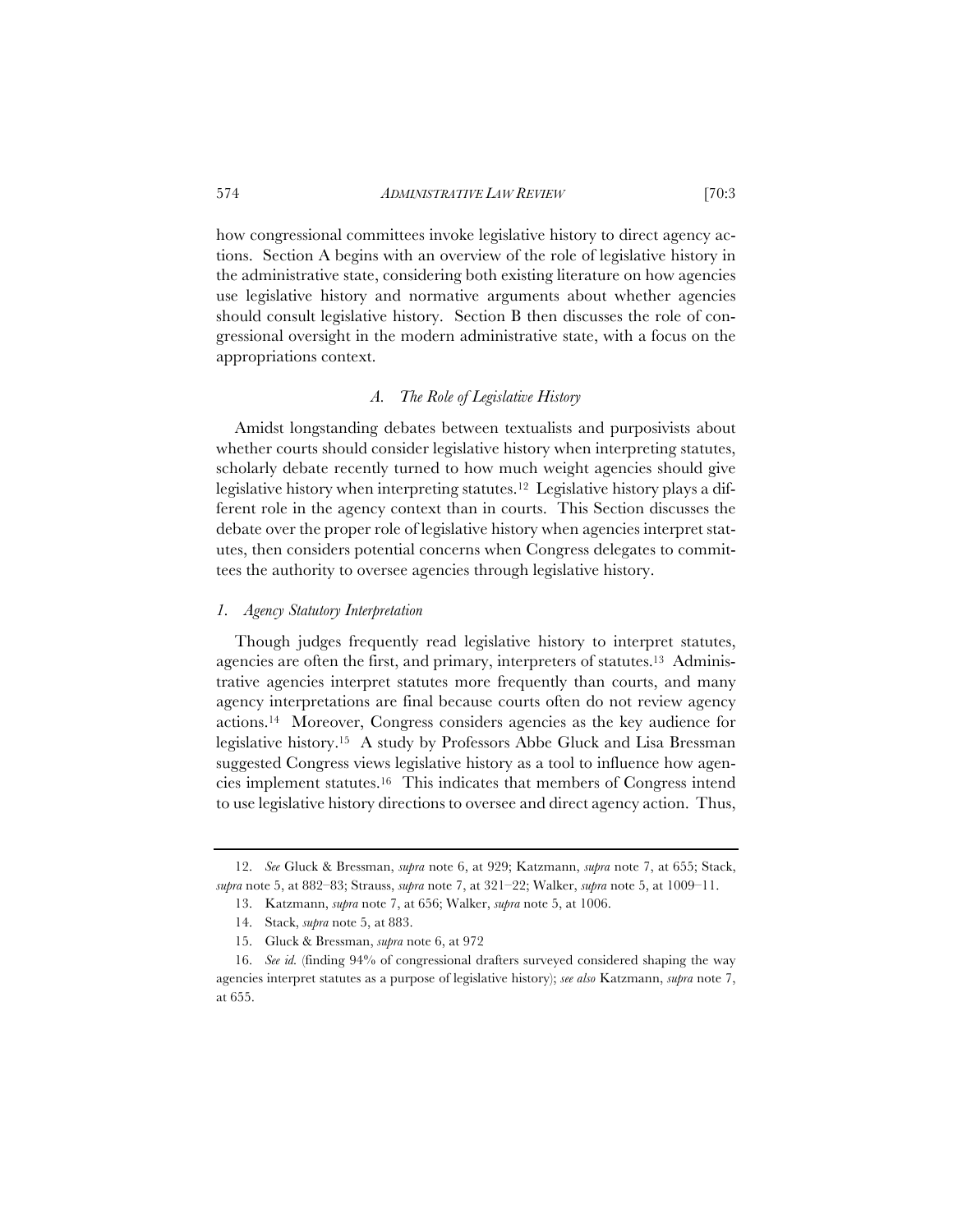the relationship between Congress and agencies, rather than the relationship between Congress and courts, is particularly significant when it comes to statutory interpretation and the use of legislative history.17

Textualists caution against using legislative history in courts primarily because legislative history may not provide reliable evidence of statutory meaning and has not gone through the full legislative process.18 Institutional differences between agencies and courts, however, mitigate some of these concerns in the context of agency statutory interpretation. Unlike courts, agencies interpret statutes as part of ongoing activity to implement the statute, have continuing interactions with committees, and sometimes even play a role in drafting legislative history.19 Thus, scholars have argued that agencies are uniquely capable of evaluating the reliability of different sources of legislative history.20 Moreover, it is widely accepted that politics plays a legitimate role in agency statutory interpretation.21 In this sense, legislative history may be a beneficial tool for political oversight, as informal mechanisms of political oversight are considered acceptable, and even desirable, to ensure agencies comply with congressional intent when executing the law. Therefore, formal legislative process may not be as crucial in the agency context where agencies are capable of evaluating the reliability of different types of legislative history; political oversight plays a legitimate role; and agencies are expected to act as faithful agents of Congress. Thus, concerns about courts using legislative history may not translate into the agency context.

## *2. Congressional Delegation to Committees*

While the use of legislative history may not present the same concerns in the agency context as in courts, extensive agency reliance on legislative history may still cause other concerns. For example, Dean John Manning has argued that delegating interpretive authority to congressional committees

<sup>17.</sup> *See* Walker, *supra* note 5, at 1006 (noting that as scholars gain more insight into how federal agencies interpret statutes, the relationship between Congress and agencies should improve, as should the Judicial Branch's ability to monitor and faithfully constrain lawmaking by regulation).

<sup>18.</sup> Gluck & Bressman, *supra* note 6, at 965.

<sup>19.</sup> Stack, *supra* note 5, at 906–08; Strauss, *supra* note 7, at 334.

<sup>20.</sup> Nicholas R. Parrillo, *Leviathan and Interpretive Revolution: The Administrative State, the Judiciary, and the Rise of Legislative History, 1980–1950*, 123 YALE L.J. 266, 282–84 (2013); Stack, *supra* note 5, at 906–08 (2015); Strauss, *supra* note 7, at 321, 334.

<sup>21.</sup> Strauss, *supra* note 7, at 335; Walker, *supra* note 5. Some scholars, however, have argued that not all political influences are legitimate. Nina A. Mendelson, *Disclosing "Political" Oversight of Agency Decision Making*, 108 MICH. L. REV. 1127, 1140–46 (2010); Kathryn A. Watts, *Proposing a Place for Politics in Arbitrary and Capricious Review*, 119 YALE L.J. 2, 56 (2009).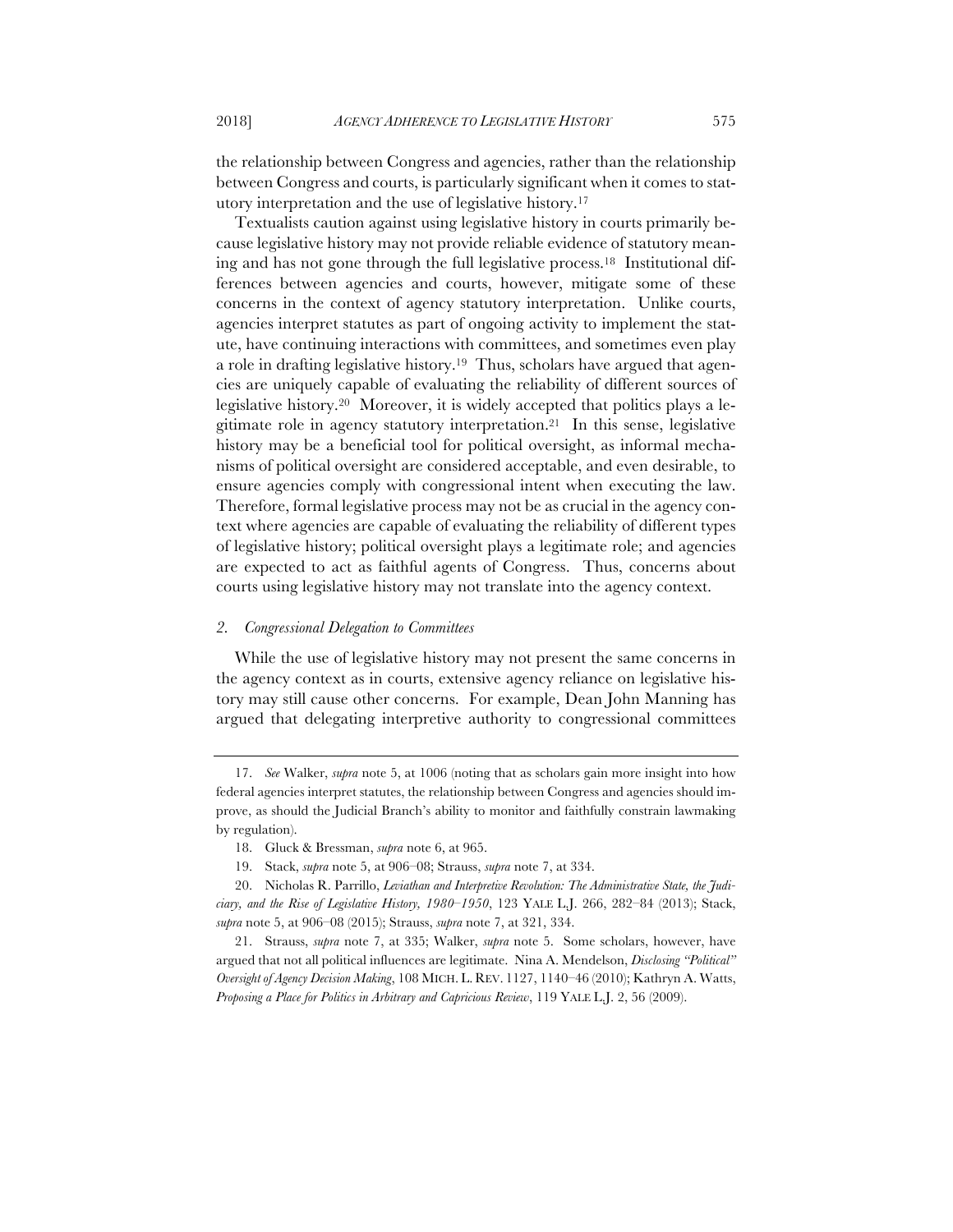creates a separation of powers concern.22 Under the nondelegation doctrine, Congress is not allowed to delegate its lawmaking power, including delegating to subgroups within Congress.23 Manning asserts that through legislative history, Congress implicitly delegates authority to interpret the law to the specific committee or sponsors.<sup>24</sup> Congressional delegations to subgroups within the legislature pose a different set of problems than delegations to agencies and courts. When Congress delegates authority to agencies and courts, it incurs agency costs, which helps maintain the constitutional structure.25 Congress does not directly control the agencies or courts that interpret ambiguities in the law, which gives Congress an incentive to make the law clear. But when Congress delegates to subgroups within the legislature, these agency costs are not present.26 If legislative history plays an authoritative role, issues left unresolved in statutes can be clarified by actors under congressional control, but without going through bicameralism and presentment. Because of these concerns, Manning suggests that Supreme Court separation of powers cases typically uphold broad delegations of authority to agencies and courts, but are more skeptical when the legislature self-delegates to subgroups of the legislature.27 Therefore, if legislative history plays too powerful of a role in influencing agency action, it may pose a separation of powers problem by vesting legislative power within a subgroup of Congress.

Because legislative history does not interpret the law in a binding way, however, statutory interpretations in committee reports likely do not formally violate the nondelegation doctrine. Yet delegating influential oversight authority to a subset of Congress also sparks policy concerns that underlie the separation of powers issues. Powerful influence at the committee level creates potential for committee bias and interest group capture.28 If agencies frequently follow legislative history instructions, these concerns warrant attention. Potential issues created by delegation to subgroups within Congress

27. *See infra* Sections III.A.2 and III.A.3 (providing an in-depth discussion of Supreme Court separation of powers cases, such as *Chadha*, *Bowsher,* and *MWAA*).

28. Manning, *supra* note 22, at 688.

<sup>22.</sup> John F. Manning, *Textualism as a Nondelegation Doctrine*, 97 COLUM. L. REV. 673, 673 (1997).

<sup>23.</sup> *Id.*

<sup>24.</sup> *Id.*

<sup>25.</sup> *See id.* at 706–07, 715–25.

<sup>26.</sup> *Id.*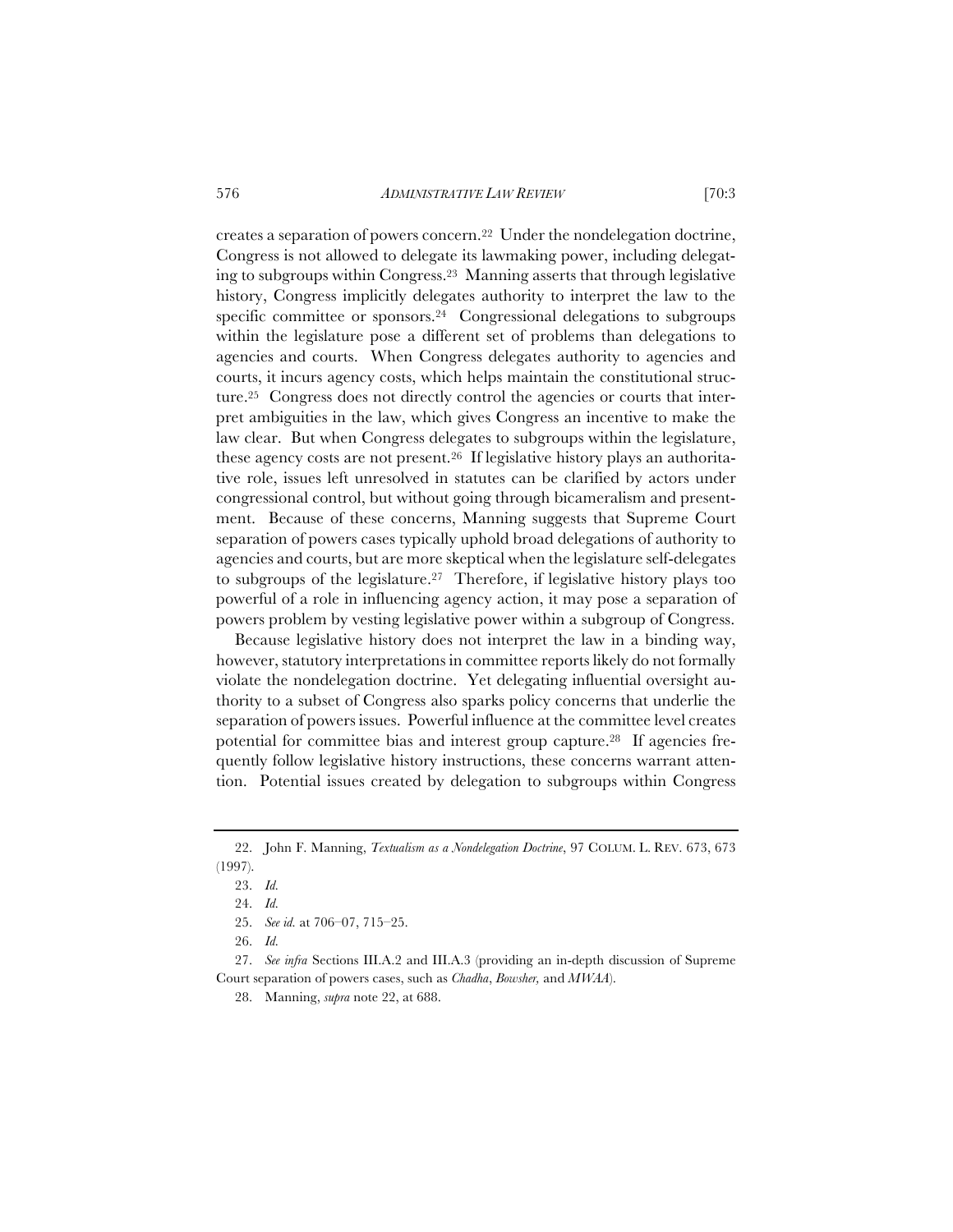underscore the importance of studying how congressional committees use legislative history to influence agency action and how agencies respond in practice.

## *B. Congressional Oversight of Administration*

Beyond debates about the proper role of legislative history in agency statutory interpretation, the use of legislative history also has implications for understanding how Congress oversees agency action. When Congress delegates to agencies, agencies are charged with implementing the law. Agencies do not, however, have constitutional authority to make the law.29 Congressional supervision of agency action is therefore important to ensure that agencies are implementing statutes consistent with legislative intent, rather than impermissibly exercising lawmaking power.30 In the modern administrative state, Congress often gives broad delegations of authority to agencies.31 Yet whether Congress is able to effectively monitor how agencies implement these broad delegations is unclear. This Section addresses debates about whether Congress does in fact retain control over agency statutory implementation, then turns to the appropriations context specifically.

#### *1. Congressional Control*

When Congress delegates broad authority to agencies, it creates a principal-agent problem.32 Under the principal-agent model, the relationship between elected officials and administrative agencies is characterized as a principal-agent relationship.33 Broad delegations to the agent create a problem, because Congress would like for agencies to carry out its wishes faithfully. However, ensuring agency fidelity may be costly, if not, impossible—creating a need for the principal to find ways to monitor the agent to assure the agent

33. McCubbins, *supra* note 32, at 247; Strauss, *supra* note 7, at 336. The principal-agent model may be an overly simplistic model for assessing agency "fidelity" in a larger sense because agencies also have relationships with interest groups, the public, and the Executive. Walker, *supra* note 5, at 1002–03. This Article, however, focuses on the relationship between agencies and Congress, and thus uses this model as a mechanism to describe that relationship.

<sup>29.</sup> Kagan, *supra* note 11, at 2255.

<sup>30.</sup> *See id.*

<sup>31.</sup> *See* Gary Lawson, *The Rise and Rise of the Administrative State*, 107 HARV. L. REV. 1231, 1237–41 (1994).

<sup>32.</sup> Matthew D. McCubbins et al., *Administrative Procedures as Instruments of Political Control*, 244 J.L. ECON. & ORG. 243, 247 (1987); Strauss, *supra* note 7, at 336.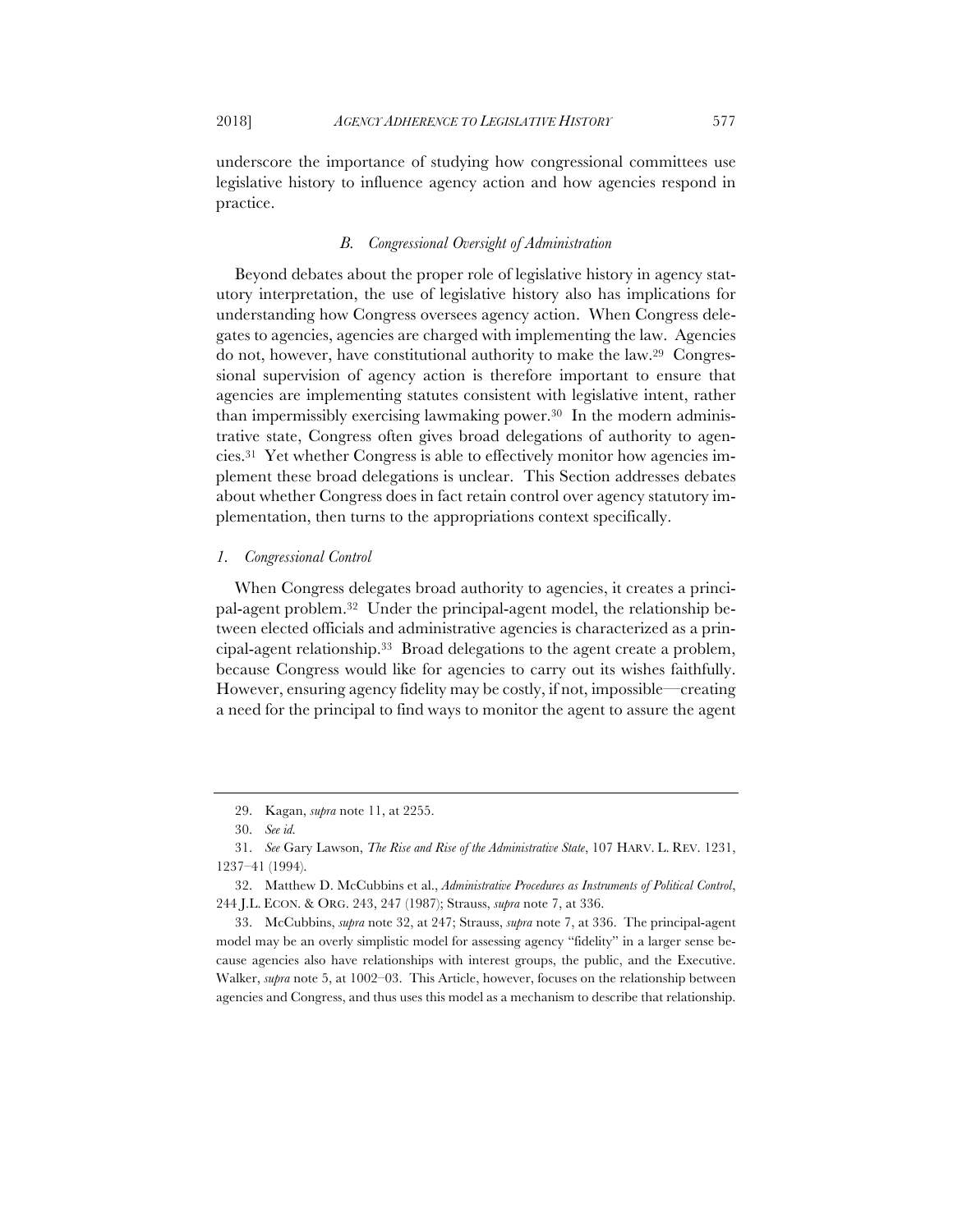adheres to the principal's wishes.34 Political scientists have noted that Congress experiences difficulties in overseeing its bureaucratic agents due to information asymmetries, expertise, and differing preferences between Congress and agencies.35 The delegation to agencies comes with a "built-in control problem" because agencies have expertise and other information, "about [their] own diligence and aptitude, for example, or [their] actual behavior on the job," that are largely unavailable to Congress.<sup>36</sup> The resulting information asymmetry makes it difficult for Congress to ensure its own interests are being faithfully pursued by agencies.37

Congress may attempt to solve this information asymmetry issue through oversight. Previously, scholars thought that when Congress made broad delegations to agencies, it did not continue to effectively exercise control over regulatory policymaking.38 However, over time, scholars have argued that Congress is more involved in agency action than previously thought, exploring various formal and informal oversight mechanisms.39 One theory is that Congress monitors agency action through "fire alarm" oversight—where Congress sanctions agencies in response to reports from citizens and interest groups, placing primary monitoring duties on these non-government entities.40 Alternatively, Congress also engages in "police patrol" monitoring of agency actions through reporting requirements and oversight hearings.<sup>41</sup> Increased congressional involvement may help address concerns that broad delegations create a principal-agent problem. Moreover, congressional involvement has implications for judicial doctrines, including separation of

<sup>34.</sup> Strauss, *supra* note 7, at 336; Walker, *supra* note 5, at 1001.

<sup>35.</sup> McCubbins et al., *supra* note 32, at 244, 246–48; Walker, *supra* note 5, at 1001. There is also the dual principal problem, which notes that agencies are subject to oversight by both the Legislative and the Executive Branches. The competing tensions between legislative and executive oversight, however, are outside the scope of this Article.

<sup>36.</sup> Terry M. Moe, *Political Control and the Power of the Agent*, 22 J.L. ECON & ORG. 1, 3 (2006).

<sup>37.</sup> *Id.*

<sup>38.</sup> Kagan, *supra* note 11, at 2256.

<sup>39.</sup> *Id.* at 2257–58; Jack Beermann, *Congressional Administration*, 43 SAN DIEGO L. REV. 61, 65–66 (2006).

<sup>40.</sup> Kagan, *supra* note 11, at 2258; Matthew D. McCubbins & Thomas Schwartz, *Congressional Oversight Overlooked: Police Patrols Versus Fire Alarms*, 28 AM. J. POL. SCI. 165, 171 (1984).

<sup>41.</sup> Beermann, *supra* note 39, at 66–67.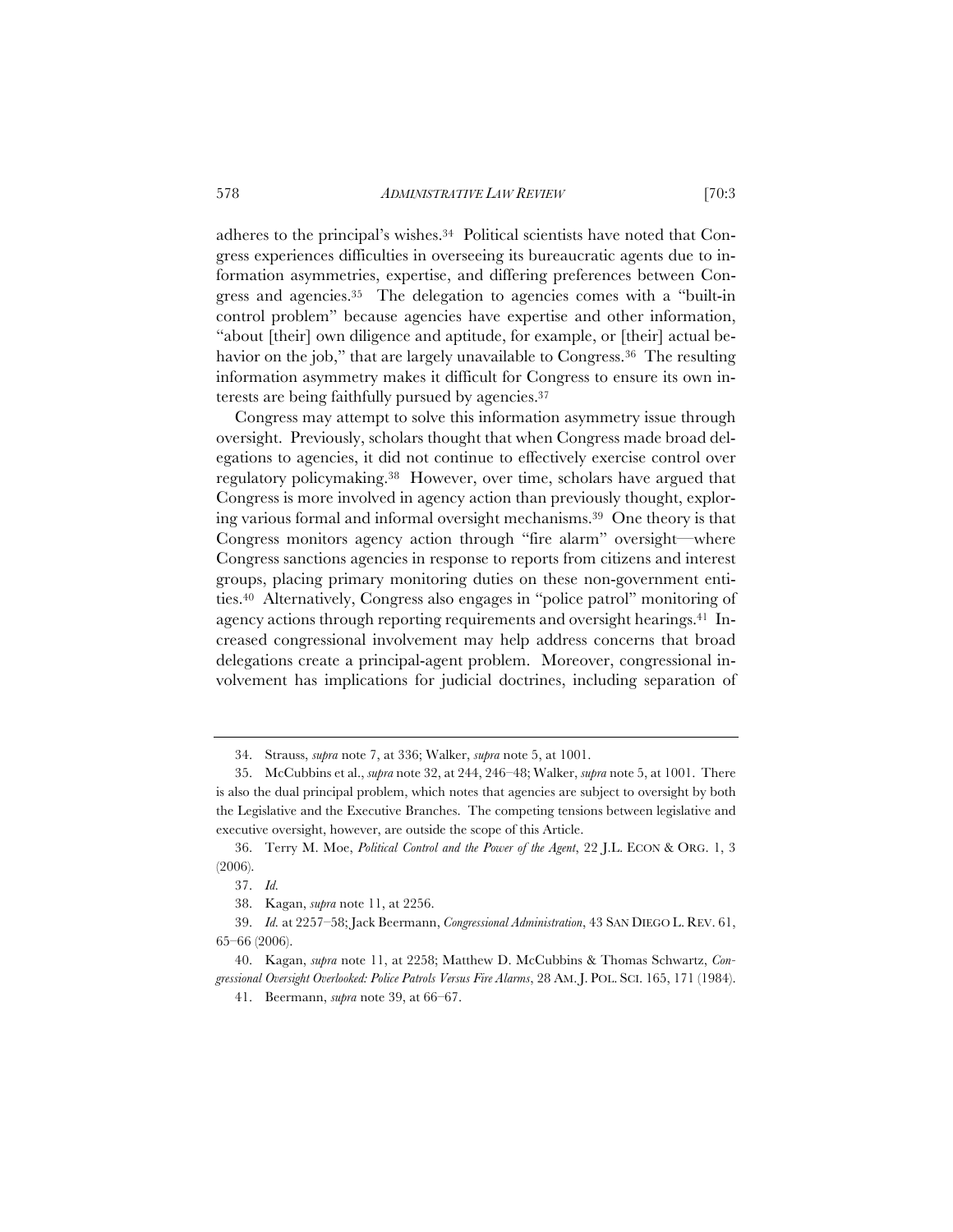powers issues.42 For example, Professor Jack Beermann argued that detailed congressional involvement in agency policymaking helps justify a more lenient nondelegation doctrine.<sup>43</sup> Thus, exploring how committees invoke legislative history and how agencies respond will help further inform Congress's role in overseeing agency action.

## *2. Annual Appropriations as a Monitoring Tool*

Legislative history plays a particularly powerful role in the appropriations context. Appropriations committees are in a unique position to oversee agency activity because the committees review agency behavior through reports on a yearly basis, and they can influence policy through the power of the purse.44 In this special oversight role, appropriations committees employ legislative history as a tool to direct agency action. Professors Abbe Gluck and Lisa Bressman recently found that in appropriations bills, unlike in other bills, congressional drafters consider the purpose of committee reports as essentially to legislate by directing where the appropriated money will go.<sup>45</sup> Every year, appropriations committee reports include detailed provisions commenting on agency actions and guiding future agency action.46 Yet this language is not legally binding on agencies, and courts give little credence to legislative history in appropriations bills.<sup>47</sup> Thus, appropriations committee

45. The study also found that legislative counsel helps draft committee reports in the appropriations context, but not in other contexts, reinforcing the special role of appropriations committee legislative history. Gluck & Bressman, *supra* note 6, at 980.

<sup>42.</sup> *Id.* at 144–47.

<sup>43.</sup> *Id.* at 146–48.

<sup>44.</sup> Katzmann, *supra* note 7, at 649–50 (2012); SCHICK, *supra* note 9, at 271. *See* LAWRENCE C. DODD & RICHARD L. SCHOTT, CONGRESS AND THE ADMINISTRATIVE STATE 157–62, 222–25 (2d ed. 1986) (discussing how the appropriations committee oversight differs from other congressional committee oversight); CHRISTOPHER H. FOREMAN, JR., SIGNALS FROM THE HILL 98 (1988) ("[Reports] become just as compelling [as the bill] because these are the guys that give us the money.").

<sup>46.</sup> *See generally* S. REP. NO. 114-259 (2016); H.R. REP. NO. 114-531 (2016).

<sup>47.</sup> *See* Tenn. Valley Auth. v. Hill, 437 U.S. 153, 189, 191 (1978) ("Expressions of committees dealing with requests for appropriations cannot be equated with statutes enacted by Congress."); *see also* Hein v. Freedom from Religion Found., 551 U.S. 587, 608 n.7 (2007) (plurality opinion). Though some scholars have suggested courts should accord more deference to appropriations committee legislative history given its unique context, others have suggested it is optimal for courts not to strictly enforce statements in appropriations committee reports because Congress may have intended for agencies to maintain flexibility. Gluck & Bressman, *supra* note 6, at 982 n.282.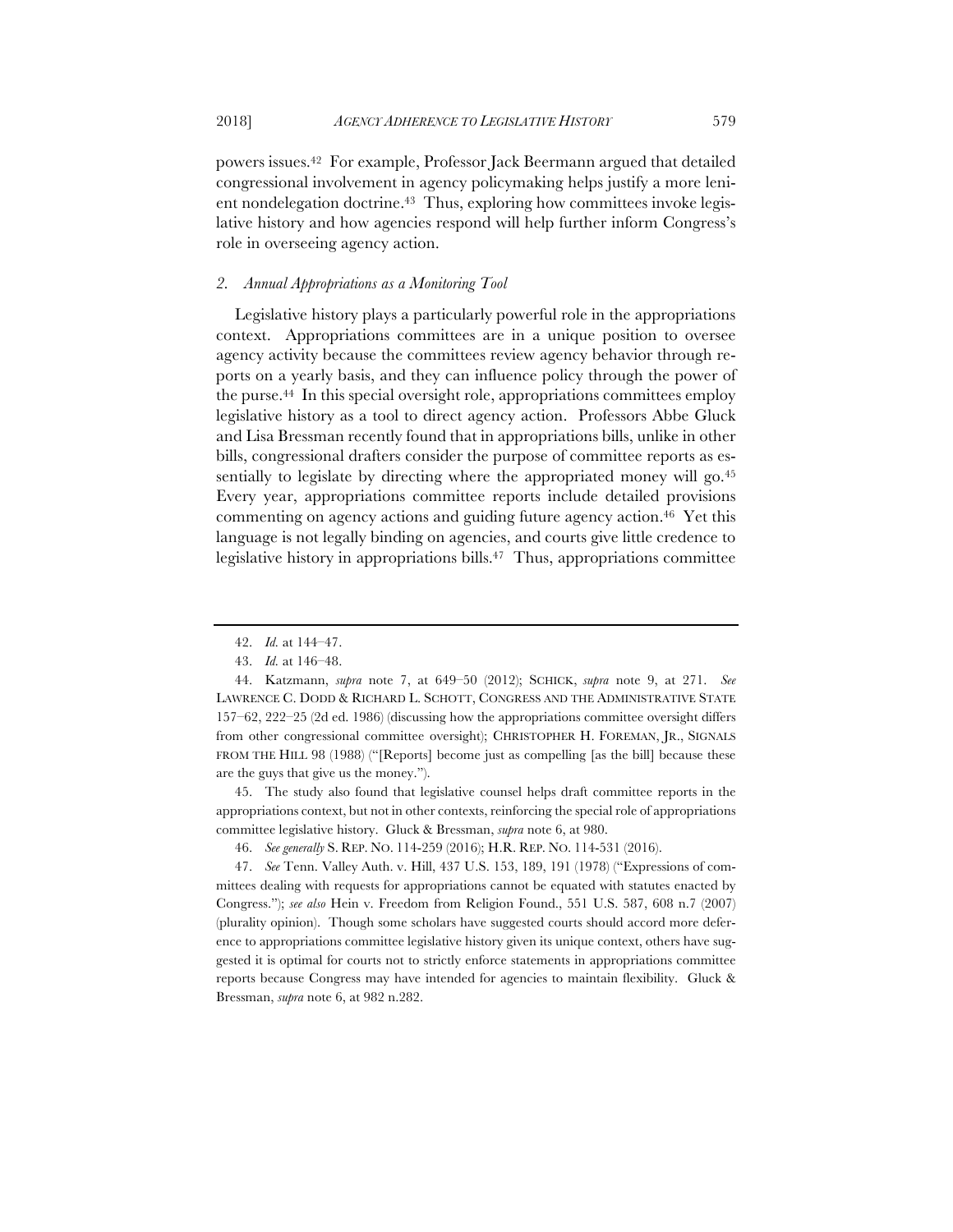report language retains its force not through legal status, but through practical realities that appropriations committees review agencies on a yearly basis and control their budgets.48

Based on these practical realities, scholars suggest that agencies do in fact take appropriations committee report language seriously.49 In 1969, Professor Michael Kirst conducted an in-depth study of the use of non-statutory controls in the appropriations context based on six committee reports, records of hearings before the subcommittees, debates on appropriations bills in the *Congressional Record*, and interviews with appropriations committee members.50 Professor Kirst found that agencies rarely disregard non-statutory language in committee reports.<sup>51</sup> In his study, the prevalent attitude of administrators with regard to non-statutory directives was that "we just have to live with them."52 Based on this study, scholars have viewed non-statutory controls by the appropriations committees as an effective oversight technique.53 Therefore, since scholars suggest agencies pay careful attention to legislative history in the appropriations context, it is a good place to begin research into the overall role legislative history plays in modern agency statutory interpretation in practice.

# II. THE DIALOGUE BETWEEN APPROPRIATIONS COMMITTEES AND **AGENCIES**

Appropriations committees regularly give detailed, non-statutory instructions to agencies through legislative history. This Part suggests that non-statutory instructions continue to exert a similarly powerful influence over agency action in the modern administrative state as they did in the 1960s. Based on the study, I conclude that the FDA followed most, but not all, committee report instructions to issue new guidance documents. Section A de-

<sup>48.</sup> SCHICK, *supra* note 9, at 271.

<sup>49.</sup> DODD & SCHOTT, *supra* note 44, at 243–44; SCHICK, *supra* note 9, at 271.

<sup>50.</sup> *See* KIRST, *supra* note 10, at 6 (defining non-statutory controls as including hearings, committee reports, floor debates, and informal meetings).

<sup>51.</sup> *See id.* at 73 ("The interview responses were so uniform and emphatic that it was not necessary to explore the extent of noncompliance through a detailed enumeration of the printed record.").

<sup>52.</sup> *Id.* 

<sup>53.</sup> *See, e.g.*, SCHICK, *supra* note 9, at 223.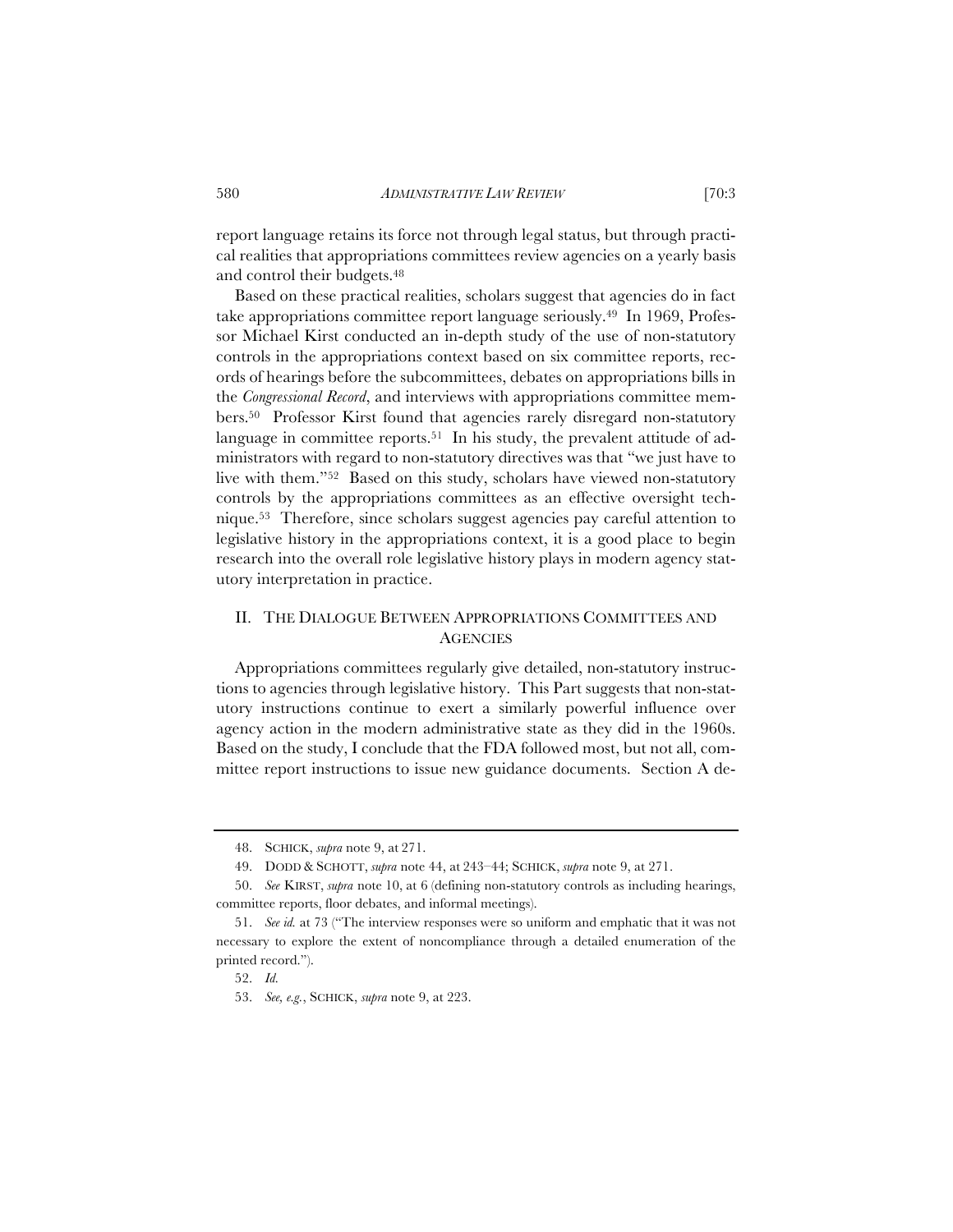scribes the choice to study legislative history directions about guidance documents at the FDA specifically. Section B analyzes how the FDA responded to committee report instructions, then discusses how the FDA leveraged its expertise to resist some committee report directives. Section C evaluates the various ways the appropriations committees sought to direct agency action, considering the implications these different uses could have for effective oversight and public participation in the guidance development process.

## *A. Study Design: Guidance Documents*

In recent years, the administrative state shifted toward policymaking through more informal means, particularly guidance documents.54 Informal procedures are less expensive and allow more regulatory flexibility.55 For example, a 2005 study found that the FDA issued twice as many guidance documents as rules, and that the FDA issued guidance documents at a 400% greater rate in the 1990s than the 1980s.56 Though guidance documents are technically not legally binding, they often prompt regulated entities to change behavior and have a de facto binding effect in practice.57 The widespread practical impact of informal guidance documents makes oversight and public participation especially important, yet the lack of procedural requirements for guidance documents casts doubts about whether effective oversight can happen and whether the public can adequately participate. The increasing use of guidance documents as an administrative policymaking tool makes these concerns about congressional oversight and public participation more urgent. To observe how Congress oversees guidance documents, and whether such oversight contributes to increased public participation, I chose to focus on guidance documents. This Section discusses how the trend toward regulating through guidance documents creates challenges for political oversight and for public participation, then explains the choice to focus on the FDA.

<sup>54.</sup> Lars Noah, *Governance by the Backdoor: Administrative Law(lessness?) at the FDA*, 93 NEB. L. REV. 89, 90–91 (2014); Todd D. Rakoff, *The Choice Between Formal and Informal Modes of Administrative Regulation*, 52 ADMIN. L. REV. 159, 165–66 (2000).

<sup>55.</sup> Nina A. Mendelson, *Regulatory Beneficiaries and Informal Agency Policymaking*, 92 CORNELL L. REV. 397, 400, 408 (2007).

<sup>56.</sup> Rakoff, *supra* note 54, at 168; Erica Seiguer & John J. Smith, *Perception and Process at the Food and Drug Administration: Obligations and Trade-Offs in Rules and Guidances*, 60 FOOD & DRUG L.J. 17, 25 (2005); *see also* K.M. Lewis, *Informal Guidance at the FDA*, 66 FOOD & DRUG L.J. 507, 550 (2011) (finding the FDA issued around one hundred guidance documents per year since 2000).

<sup>57.</sup> Mendelson, *supra* note 55, at 408; Noah, *supra* note 54, at 92; Rakoff, *supra* note 54, at 165–67.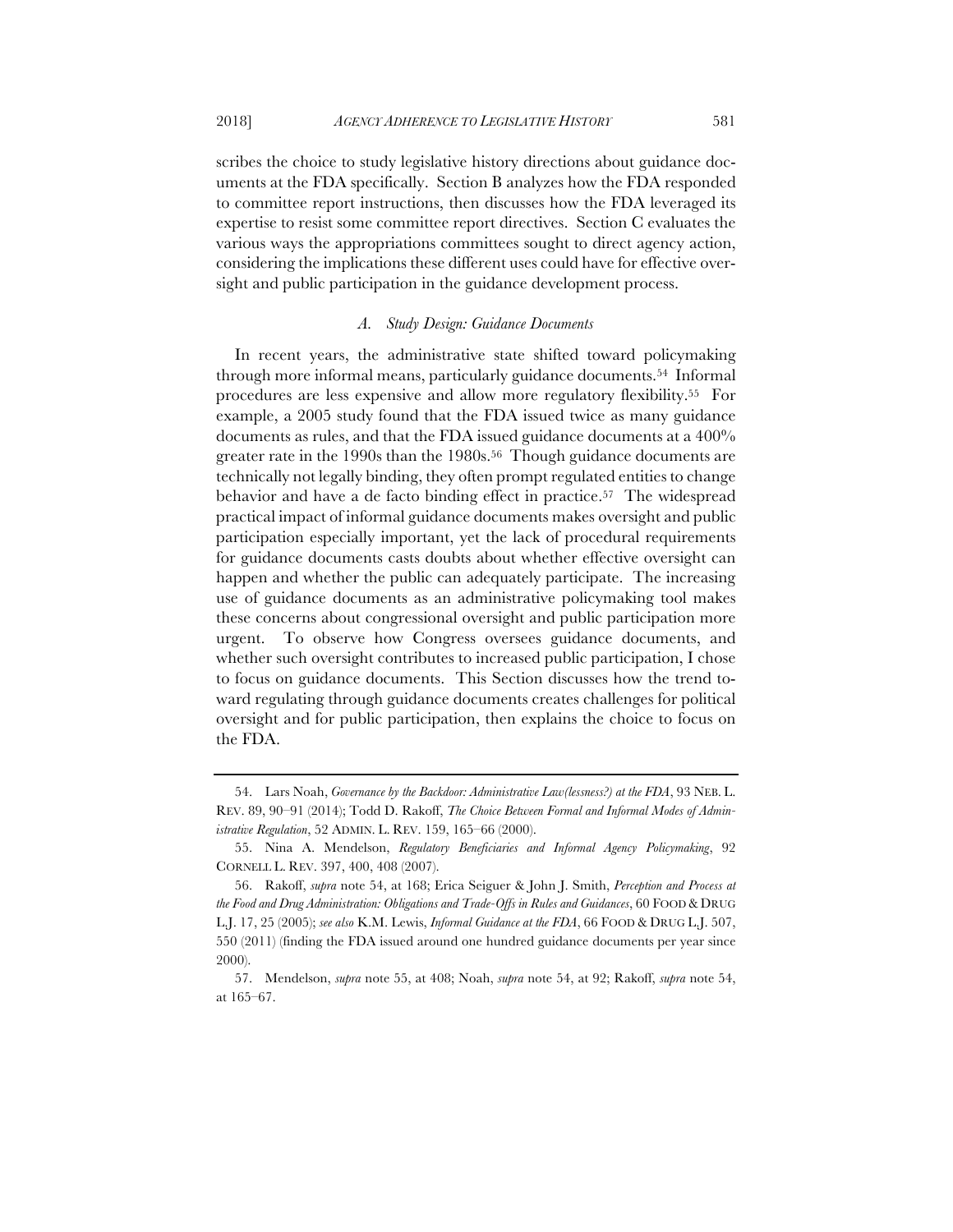## *1. Political Oversight*

Procedural requirements provide a mechanism for the Executive and Legislative Branches to monitor agency action.<sup>58</sup> Yet when a federal agency issues a guidance document, the Administrative Procedure Act (APA) does not require any specific procedures.59 The lack of procedural requirements, therefore, brings up concerns that guidance documents may be subject to insufficient political oversight.

Executive and legislative oversight of guidance documents is limited. The Executive Branch reviews significant guidance documents through the Office of Management and Budget (OMB).60 Moreover, through the Final Bulletin for Agency Good Guidance Practices, the Executive Branch directs agencies to develop written procedures for the process of issuing guidance documents.61 Written procedures could promote more procedural regularity and facilitate oversight, though a recent Government Accountability Office (GAO) study suggests not all agencies have complied.62 Congressional over-

<sup>58.</sup> Lisa Schultz Bressman, *Procedures as Politics in Administrative Law*, 107 COLUM. L. REV. 1749, 1758 (2007) (noting procedures also serve values of public accountability and rule of law); Harold H. Bruff & Ernest Gellhorn, *Congressional Control of Administrative Regulation: A Study of Legislative Vetoes*, 90 HARV. L. REV. 1369, 1376–77 (1977); McCubbins et al., *supra* note 32, at 244.

<sup>59.</sup> Administrative Procedure Act, 5 U.S.C. § 553 (2012). This stands in contrast to notice-and-comment rules, in which the Administrative Procedure Act (APA) requires agencies to publish in the *Federal Register*, provide an opportunity for public comment, respond to these comments, and include a statement of basis and purpose.

<sup>60.</sup> The Bush Administration issued an Executive Order to allow the Office of Management and Budget (OMB) to require consultation with an agency before the agency issued a significant guidance document. *See* Exec. Order No. 13,422, 72 Fed. Reg. 2763 (Jan. 23, 2007). Though President Obama revoked this Executive Order, the Obama Administration continued OMB review of significant guidance documents. *See* Memorandum from Peter R. Orszag, Dir., OMB, to the Heads & Acting Heads of Exec. Dep'ts & Agencies, Guidance for Regulatory Review (Mar. 4, 2009). *But see* Mendelson, *supra* note 55, at 410–11 (questioning whether the OMB would exercise this oversight frequently).

<sup>61.</sup> OFFICE OF MGMT. & BUDGET, EXEC. OFFICE OF THE PRESIDENT, OMB BULL. NO. 07-02, FINAL BULLETIN FOR AGENCY GOOD GUIDANCE PRACTICES (2007), 72 Fed. Reg. 3432 (Jan. 25, 2007).

<sup>62.</sup> U.S. GOV'T ACCOUNTABILITY OFFICE, GAO-15-368, REGULATORY GUIDANCE PROCESSES: SELECTED DEPARTMENTS COULD STRENGTHEN INTERNAL CONTROL AND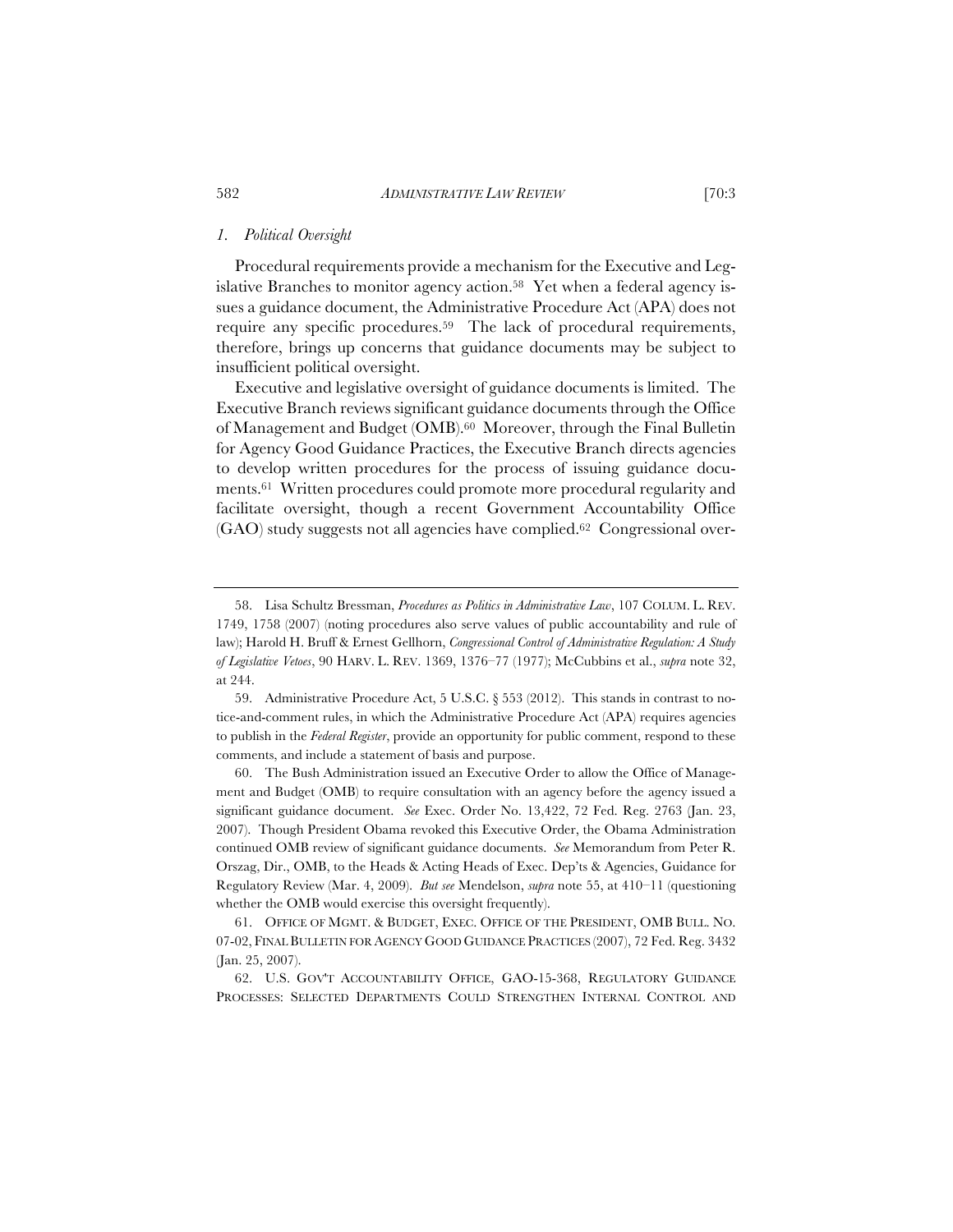sight of guidance documents, on the other hand, is generally ad hoc. Guidance documents are not subject to the Congressional Review Act, which requires federal agencies to submit reports to Congress about new regulations.63 Thus, congressional oversight of guidance documents, in contrast to the oversight of regulations, occurs without an organized framework. No formal mechanisms are in place for Congress to oversee the development of guidance documents.

## *2. Public Participation*

Beyond concerns that regulating through guidance documents decreases the ability of other governmental branches to oversee agency action, the informal guidance process also raises concerns about public participation in agency actions. Specifically, the lack of required procedures and the insulation from judicial review call into question whether the public can adequately participate in the guidance development process.

Procedural requirements give the public opportunities to participate directly in agency policymaking. In the notice-and-comment process for regulations, federal agencies must provide the public an opportunity to comment, must respond to comments, and must disclose data relied upon.64 Yet again, the APA requires no such procedures for guidance documents.65 The Good Guidance Practices referenced in the previous Subsection aim to combat some concerns about the lack of public participation in guidance development.66 For "significant" guidance documents, these practices require agencies to set up a means for public comment electronically, make guidance documents accessible on the Internet, clearly label guidance documents, and publish economically significant guidance documents in the *Federal Register*.67 However, the Good Guidance Practices do not solve all problems for public accessibility because they do not require agencies to respond to the comments, as agencies must do in notice-and-comment procedures.68 The Good

DISSEMINATION PRACTICES 49 (2015).

<sup>63.</sup> Mendelson, *supra* note 55, at 411.

<sup>64.</sup> 5 U.S.C. § 553; *see also* Am. Radio Relay League v. FCC, 524 F.3d 227, 236–40 (D.C. Cir. 2008); United States v. Nova Scotia Food Prods. Corp*.*, 568 F.2d 240, 252–53 (2d Cir. 1977).

<sup>65.</sup> *See* 5 U.S.C. §§ 551–59.

<sup>66.</sup> The FDA originally adopted these practices in a regulation, then Congress codified them in the FDA statute. Outside the FDA, the Executive Branch expanded procedures to all federal agencies through the Final Bulletin for Agency Good Guidance Practices.

<sup>67.</sup> FINAL BULLETIN FOR AGENCY GOOD GUIDANCE PRACTICES, 72 Fed. Reg. 3432, 3437–38 (Jan. 25, 2007).

<sup>68.</sup> *Id.* at 3437.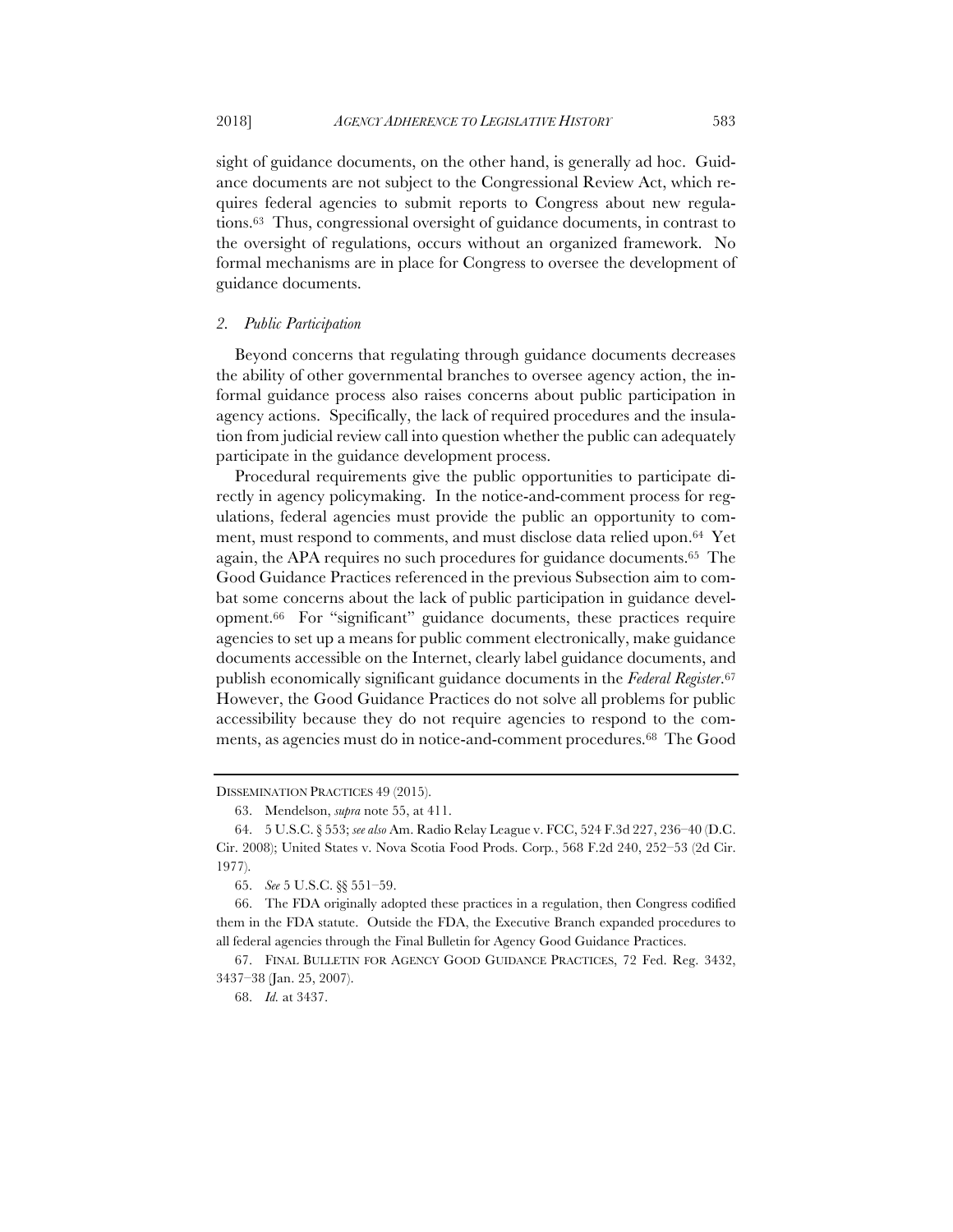Guidance Practices only apply to "significant" guidance documents.69 Furthermore, the Good Guidance Practices create no right to judicial review to enforce the use of such procedures.70 The lack of judicial review is problematic because a recent GAO study suggests that not all agencies are following the Good Guidance Practices.71 The benefits from these increased procedures may be limited in practice if they are not enforced. Therefore, the minimal, and possibly unenforced, procedural requirements for guidance documents cast doubt on the public's ability to participate in the guidance development process.

Insulation from judicial review poses another threat to public participation in guidance development. Parties discontent with agency action sometimes seek recourse through judicial review.72 Guidance documents, however, may avoid judicial review because courts only review final agency actions and only consider disputes that are ripe for adjudication.73 Since guidance documents are not legally binding, a court may not consider them "final" agency actions.74 Moreover, even if a guidance document were a final agency action, courts may not consider guidance documents "ripe" for review because the documents are technically not legally binding.75 Courts rarely find the practical effect of guidance documents as a basis for finding ripeness, but rather more frequently decline to review the documents.76 Professor Nina Mendelson noted that the concerns about inadequate participation are especially grave for regulatory beneficiaries because regulatory beneficiaries have less political clout, which hinders involvement in the development process.77 Moreover, regulatory beneficiaries have fewer opportunities than regulated entities to challenge the reasoning in court, since beneficiaries are not subject to enforcement proceedings.78

73. Mendelson, *supra* note 55, at 411.

74. *Id. See, e.g.*, Ass'n of Flight Attendants v. Huerta, 785 F.3d 710, 713 (D.C. Cir. 2015) (finding a guidance document not a "final" agency action).

- 76. *Id.*
- 77. *Id.* at 430–31.
- 78. *Id.* at 421–22, 430–31.

<sup>69.</sup> *Id.* at 3432.

<sup>70.</sup> *Id.* at 3432, 3440.

<sup>71.</sup> U.S. GOV'T ACCOUNTABILITY OFFICE, *supra* note 62, at 7, 20, 22, 33–34, 44.

<sup>72.</sup> *Id.* at 7.

<sup>75.</sup> Mendelson, *supra* note 55, at 411–12.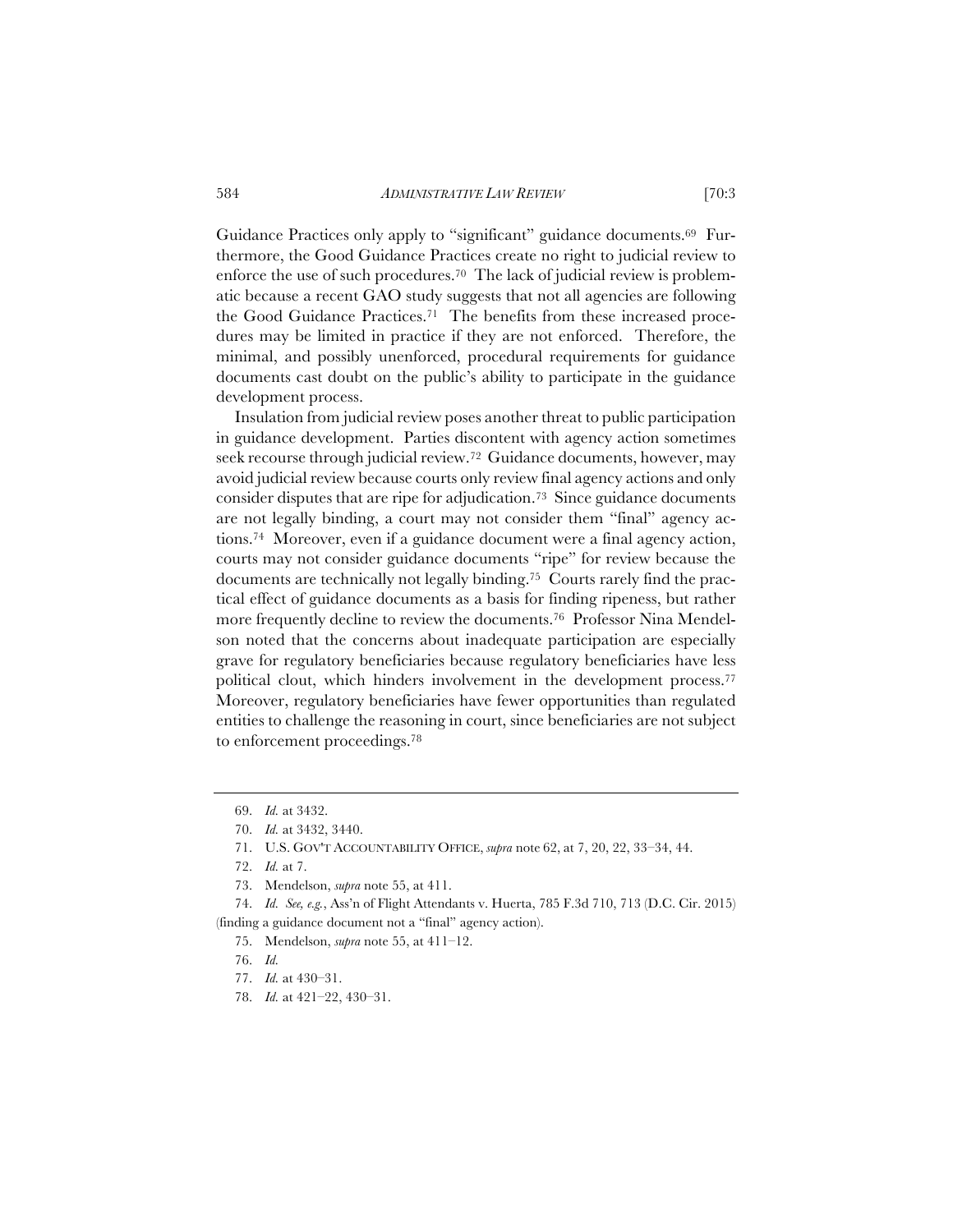## *3. The FDA*

Studying the FDA is particularly useful because the Good Guidance Practices originated within the FDA, and the agency follows them pursuant to its organic statute.79 Thus, FDA actions provide an opportunity to study whether the practices promote congressional oversight and public participation. Moreover, the FDA issues on average around one hundred guidance documents per year, so it provides a good example to study how Congress chooses to employ ad hoc oversight of guidance documents.80 Therefore, I chose to focus on committee report instructions that were directed to the FDA specifically.

To study whether agencies faithfully follow appropriations committee report directives, I studied the committee report provisions directed at FDA guidance on specific topics from fiscal years 2011 through 2016. I tracked committee report provisions from the Subcommittee on Agriculture, Rural Development, Food and Drug Administration, and Related Agencies (the Subcommittee) in both the House and the Senate that commented on an existing guidance document or the need for a specific guidance document.<sup>81</sup> Every year, when the FDA submits its budget justification, it includes a provision-by-provision response to all of the items in the appropriations committee reports. So, I used the FDA budget justifications to track the FDA's responses to each committee report directive.<sup>82</sup> I also checked the FDA website to search for guidance documents to track whether the FDA issued a guidance document in response to the congressional directive.83

During fiscal years 2011 through 2016, the FDA issued 738 guidance documents.84 In the committee reports, the Subcommittee commented on thirty-seven of those guidance documents—only 0.5% of the total guidance the FDA issued during that timeframe, as shown in Figure 1 below.

<sup>79.</sup> *See* 21 U.S.C. § 371 (2012); Lewis, *supra* note 56, at 521.

<sup>80.</sup> *See* Lewis, *supra* note 56, at 550; Noah, *supra* note 54, at 102–03.

<sup>81.</sup> I did not include general comments, such as the need for transparency in guidance development, or comments asking the FDA to develop "clear guidelines," "performance standards," or "advisories." I did this because I wanted to focus on the issuance of guidance documents to be able to track in a binary way whether the FDA issued a guidance document and to focus on the influence on guidance document development specifically.

<sup>82.</sup> I focused my study on FY2011–2016 because FY2011 was the earliest committee report that the FDA published responses to appropriations committee reports on its website with its budget justifications.

<sup>83.</sup> *Search for FDA Guidance Documents,* U.S. FOOD & DRUG ADMIN., https://www.fda.gov /Regulatoryinformation/Guidances/ (last visited May 18, 2018) (displaying website search engine designed to locate FDA guidance documents).

<sup>84.</sup> *Id.* To measure this, I tracked all guidance documents published on the FDA website from October 1, 2010 through September 30, 2016.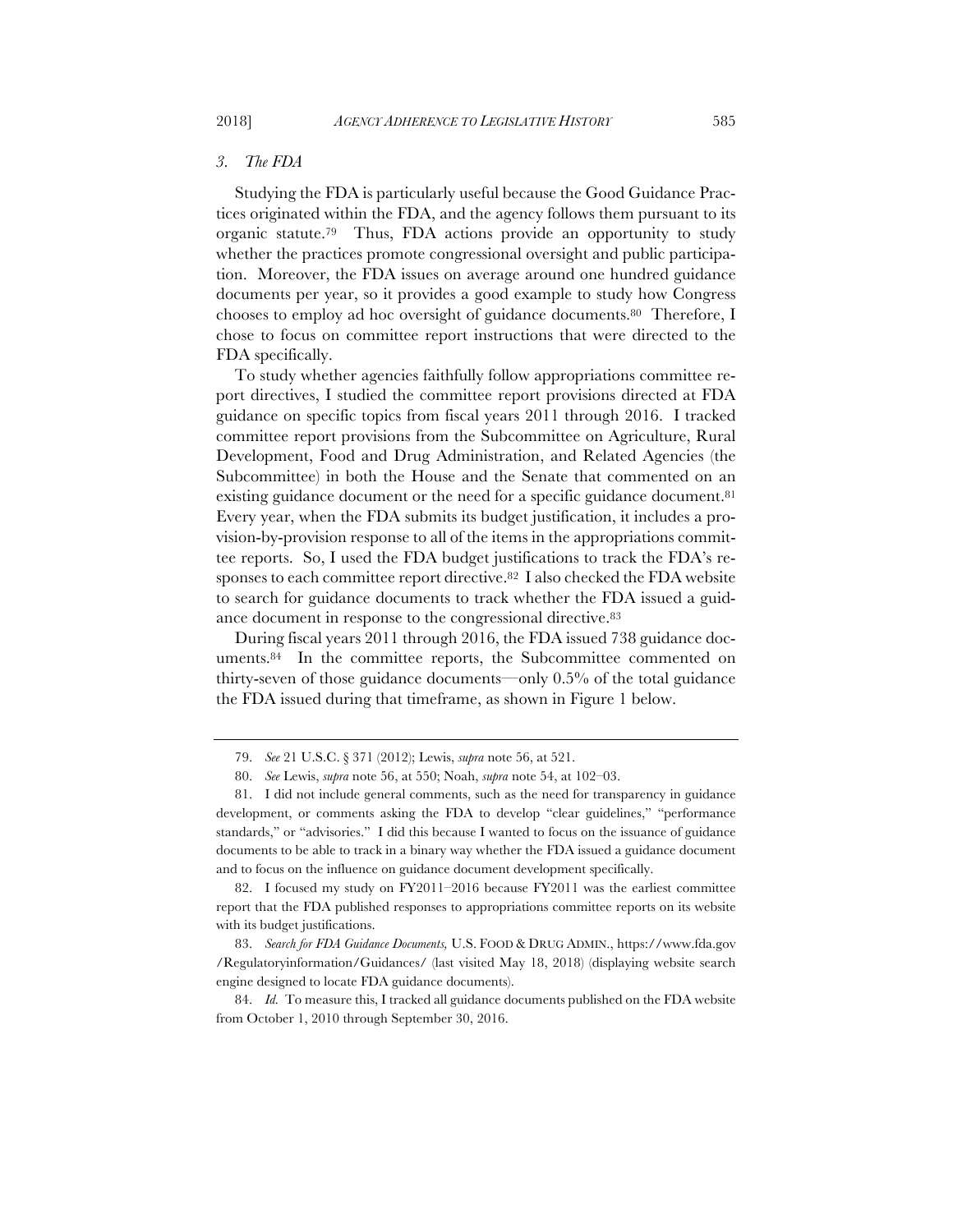| FDA Organization                                       | Total<br>Guidance<br>Documents<br>FDA Issued | <b>Total Guidance</b><br>Documents<br>Congress<br>Commented On | % of Guidance<br>Congress<br>Commented On |
|--------------------------------------------------------|----------------------------------------------|----------------------------------------------------------------|-------------------------------------------|
| Center for Drug Evaluation<br>and Research             | 267                                          | 23                                                             | $9\%$                                     |
| Center for Biologics Evaluation<br>and Research        | 40                                           | $\overline{2}$                                                 | $5\%$                                     |
| Center for Devices and<br>Radiological Health          | 114                                          | 1                                                              | $1\%$                                     |
| Center for Food Safety and<br><b>Applied Nutrition</b> | 53                                           | 4                                                              | $8\%$                                     |
| Center for Veterinary Medicine                         | 50                                           | 3                                                              | $6\%$                                     |
| Office of Regulatory Affairs                           | 101                                          | $\overline{0}$                                                 | $0\%$                                     |
| Office of the Commissioner                             | 16                                           | $\theta$                                                       | $0\%$                                     |
| Joint Organizations                                    | 83                                           | $\overline{2}$                                                 | $2\%$                                     |
| None                                                   | 14                                           | $\overline{2}$                                                 | 14%                                       |
| TOTAL                                                  | 738                                          | 37                                                             | $5\%$                                     |

# **Figure 1: Total Guidance Issued by FDA Organization (FY2011–2016)**

Nevertheless, the commentary spread across subject areas relatively evenly as shown in Figure 2 below. The only exception was that the Subcommittee commented on a disproportionately high percentage of guidance documents issued by the Center for Drug Evaluation and Research com-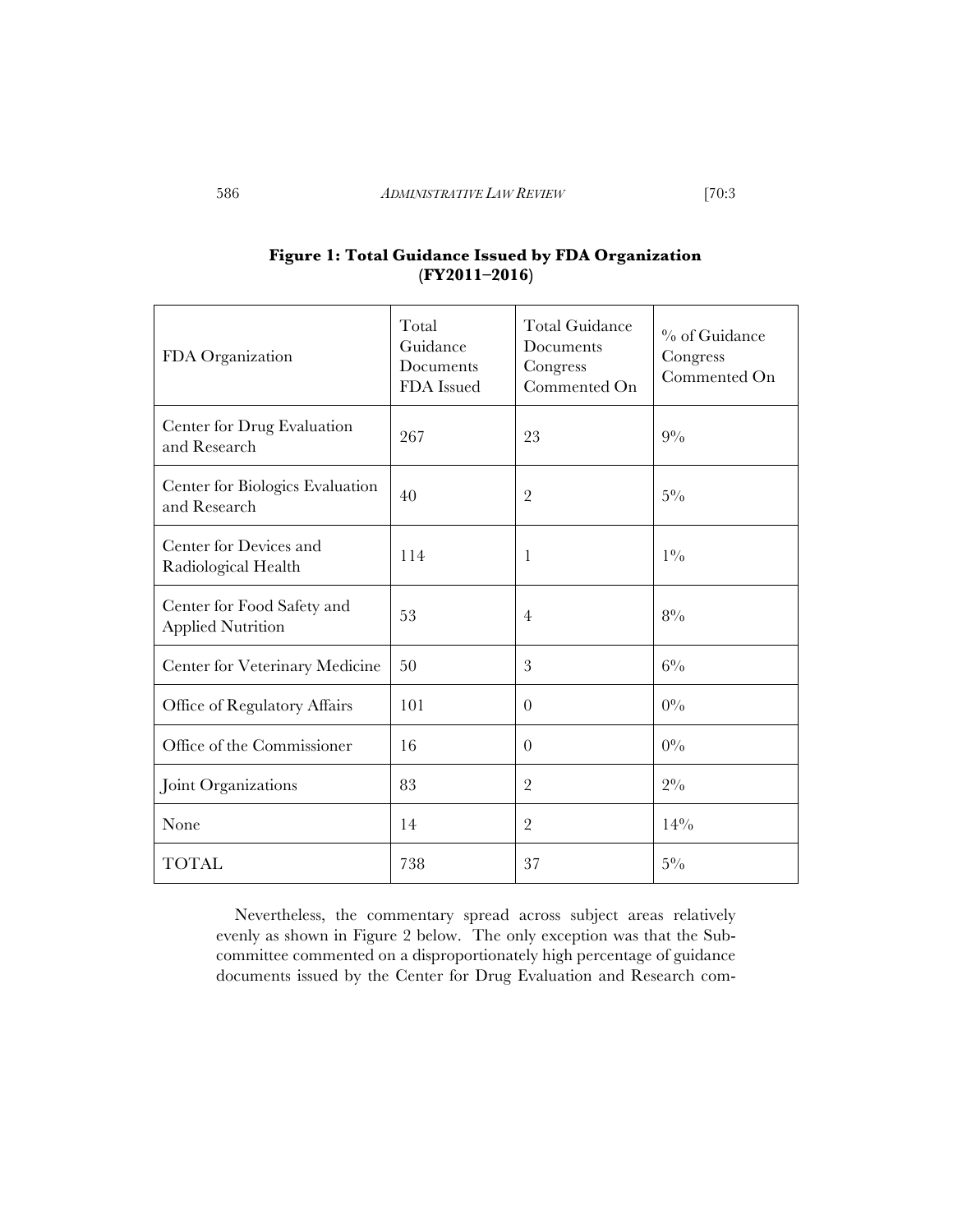pared to the percentage of total guidance documents issued out of that center.85

| Figure 2: Percentage of Guidance Issued by FDA Organization |
|-------------------------------------------------------------|
| Compared to Percentage of Congressional Commentary          |
| $(FY2011-2016)$                                             |

| FDA Organization                                | $\%$ of Total<br>Guidance<br>FDA Issued | $\%$ of Total<br>Congressional<br>Commentary |
|-------------------------------------------------|-----------------------------------------|----------------------------------------------|
| Center for Drug Evaluation and<br>Research      | 36%                                     | 62%                                          |
| Center for Biologics Evaluation and<br>Research | $5\%$                                   | $5\%$                                        |
| Center for Devices and Radiological<br>Health   | $15\%$                                  | $3\%$                                        |
| Center for Food Safety and Applied<br>Nutrition | $7\%$                                   | $11\%$                                       |
| Center for Veterinary Medicine                  | $7\%$                                   | $8\%$                                        |
| Office of Regulatory Affairs                    | 14%                                     | $0\%$                                        |
| Office of the Commissioner                      | $2\%$                                   | $0\%$                                        |
| Joint Organizations                             | $11\%$                                  | $5\%$                                        |
| None                                            | $2\%$                                   | $5\%$                                        |

In total, the committee reports contained thirty-seven provisions with comments about guidance documents on specific subjects. The following Section analyzes the type of directives included in these provisions and how the FDA responded.

<sup>85.</sup> To approximate the subject area, I tracked the percentage of guidance documents issued from the different centers within the FDA.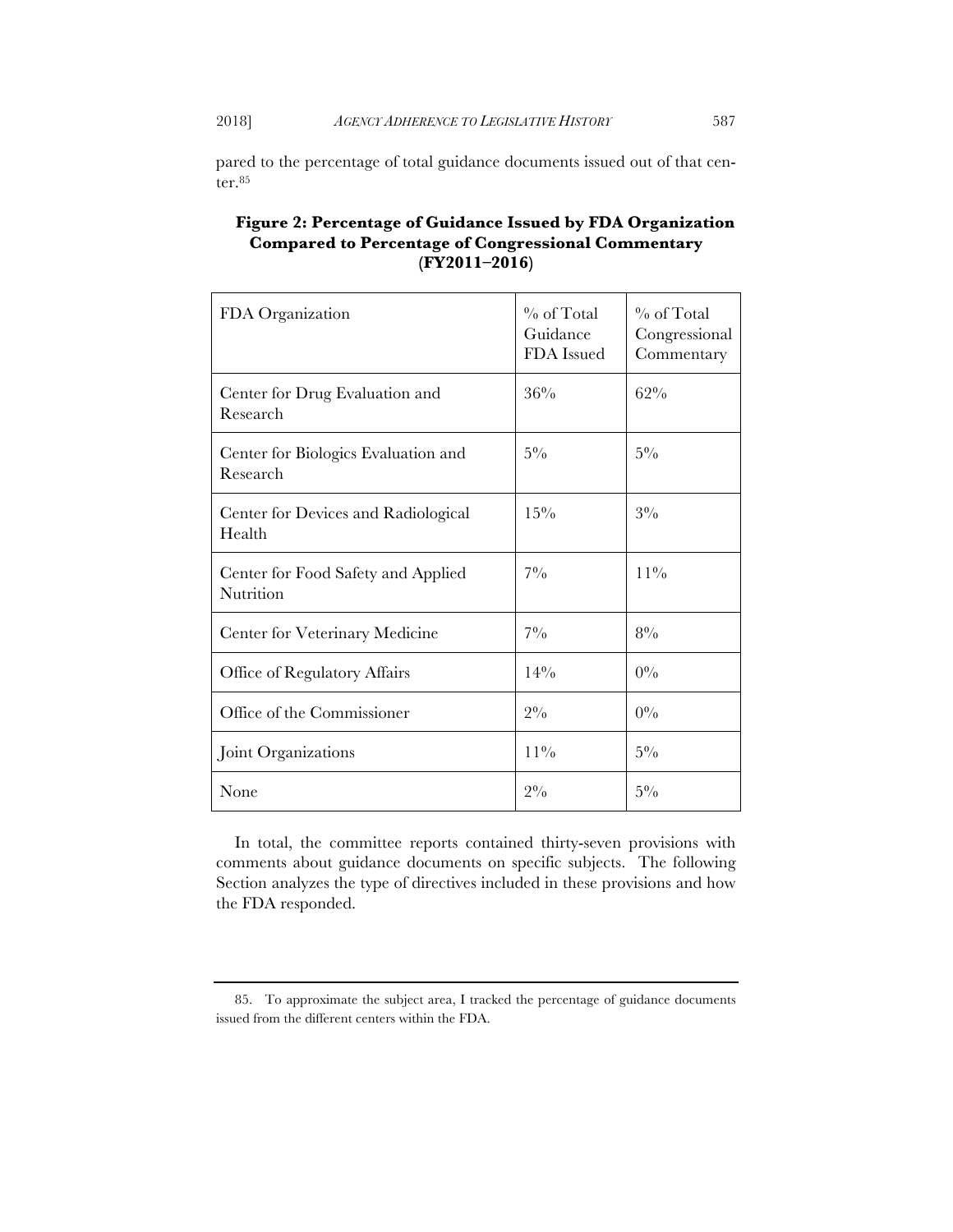## *B. Congressional Instructions to Issue New Guidance Documents*

Most committee report instructions directed the FDA to issue, finalize, or revise a specific guidance document. Overall, when committee report provisions directed the FDA to issue a particular guidance document, the FDA usually issued new guidance documents, though the FDA retained flexibility to disagree and sometimes followed through at a delay. When it resisted legislative history instructions, the FDA used expertise. This Section provides a detailed description of committee report instructions and FDA responses.

## *1. Followed Directions*

Generally, the FDA followed the Subcommittee's instructions articulated in the committee reports. To analyze the types of directions the Subcommittee provided to the FDA, I recorded the specific directives within each committee report provision. Some provisions had multiple directives. For example, the 2013 Senate report provision relating to antimicrobial resistance directed the FDA to finalize an existing draft guidance document and to provide a report about implementation of a second guidance document, so I coded these as two separate directives.86

Most directives instructed the FDA to issue a new guidance document in some form.87 The Subcommittee also included directives to collaborate with stakeholders when developing guidance, to ensure the FDA implemented guidance consistently, and to publish reports about implementation of guidance documents.88 The reports included thirty-nine total directives: twentyeight directives to issue a new guidance document, seven directives to consult with stakeholders, and four directives related to implementation of guidance documents. Because of the low frequency of non-statutory provisions related to consulting stakeholders and implementing guidance, I did not code these provisions. Instead, I discuss these directives and the FDA's responses in the descriptive analysis in the following Section. Moreover, a complete summary

<sup>86.</sup> *See* S. REP. NO. 112-163, at 77–78 (2012).

<sup>87.</sup> *See, e.g.*, H.R. REP. NO. 113-468, at 57 (2014) (directing the FDA to issue new guidance in respect to menu labeling if specified conditions are met).

<sup>88.</sup> The Subcommittee also commented favorably on issued guidance seven times. I did not code these as directives because they did not direct the FDA to take any action. All of these comments were in subject areas where report language elsewhere contained some form of a direction.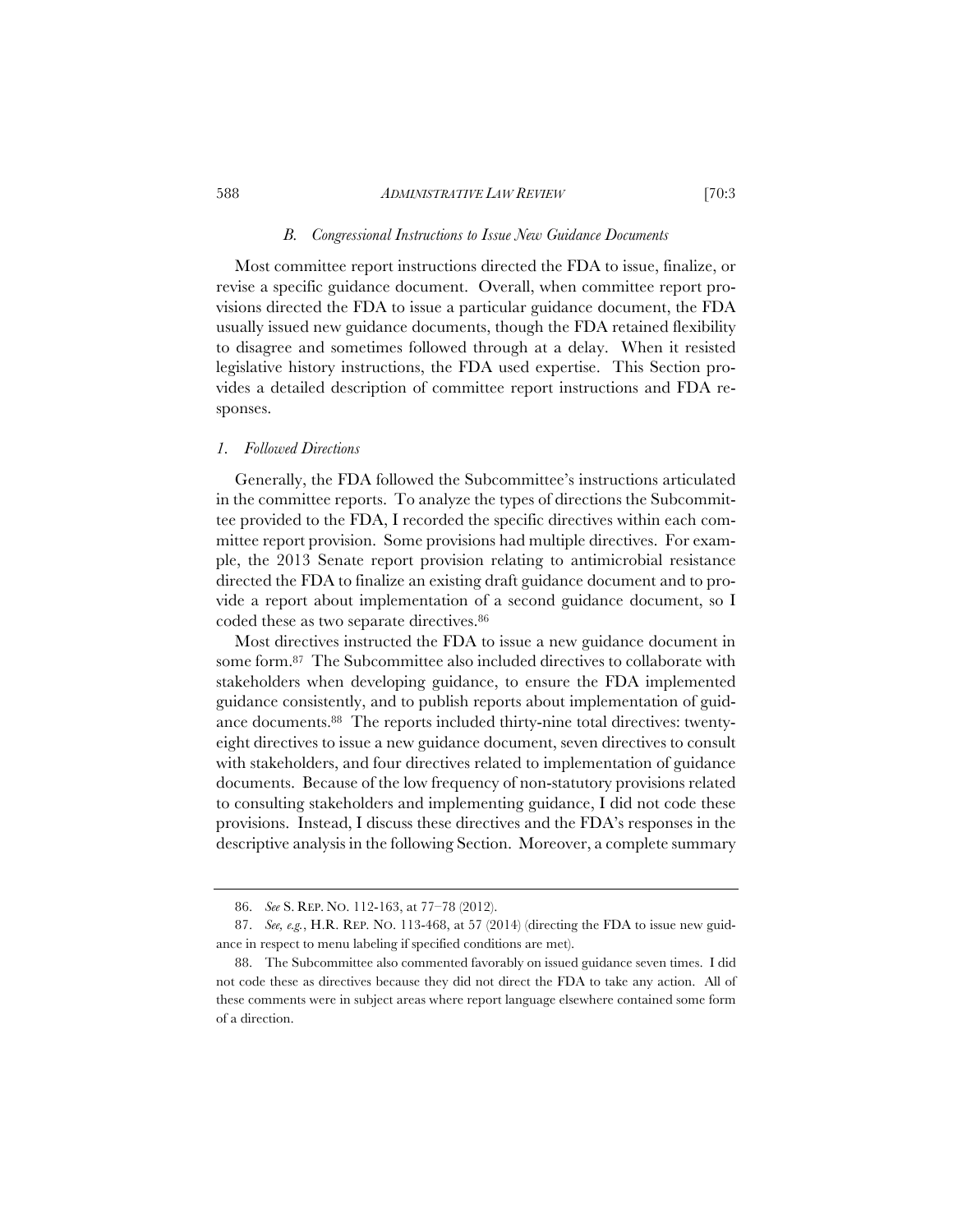of the total committee report instructions is listed in Figure 5 at the end of this Section.

After tracking the total non-statutory directives, I sorted the committee report instructions to issue a new guidance document into four general categories. The directives to issue a new guidance document took four general forms as instructions to either: (1) develop a new guidance document, (2) finalize an existing draft guidance document, (3) revise and re-issue an existing draft document, or (4) provide a report about plans to develop guidance. The FDA issued a new guidance document in response to a majority of each type of these directives, as shown in Figure 3 below. To test whether the FDA followed the directives to issue new guidance documents, I then tracked whether the FDA issued a new guidance document in response to each congressional directive at some point. I determined whether the FDA issued a guidance document based on the FDA's explanation in its budget justification, which explicitly responded to each committee report provision from the preceding year. I also searched the FDA website for guidance documents to track whether the FDA issued a guidance document on the topic mentioned in the committee report instruction.89

| Type of Directive                                    | Number of<br>Directives in<br>Committee<br>Reports | Number of<br>Directives that<br>Resulted in New<br>Guidance<br>Document | $\%$ of Directives<br>that Resulted in<br>New Guidance<br>Document |
|------------------------------------------------------|----------------------------------------------------|-------------------------------------------------------------------------|--------------------------------------------------------------------|
| Issue a new guidance document                        | 11                                                 | 8                                                                       | 73%                                                                |
| Finalize an existing guidance<br>document            | 8                                                  | 7                                                                       | 88%                                                                |
| Revise and re-issue an existing<br>guidance document | 3                                                  | 3                                                                       | 100%                                                               |
| Provide a report about plans to<br>develop guidance  | 6                                                  | 5                                                                       | 83%                                                                |
| TOTAL                                                | 28                                                 | 23                                                                      | 82%                                                                |

## **Figure 3: Congressional Directives to Issue New Guidance Documents FY2011–2016**

89. *See Search for FDA Guidance Documents*, *supra* note 83.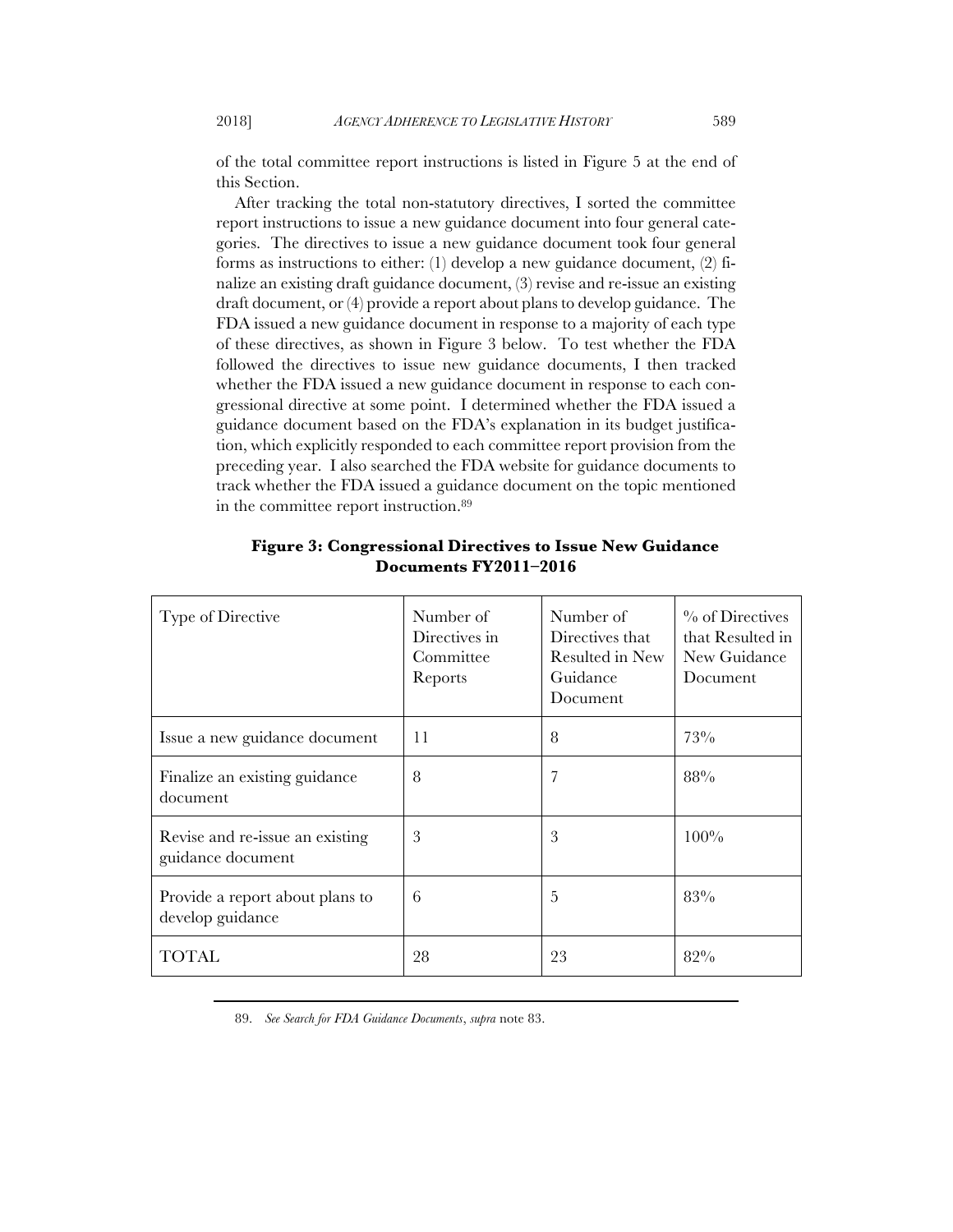Overall, the FDA issued a new guidance document at some point in response to 82% of the non-statutory provisions. Moreover, the FDA issued a new guidance document more frequently when the Subcommittee asked the agency to finalize or to revise an existing guidance document than when the Subcommittee asked the agency to develop a totally new guidance document or to provide a report about plans to develop guidance. These findings suggest that non-statutory controls from appropriations committees exert a powerful influence over agency action.

Yet the FDA did not comply with *all* directives. When the FDA disagreed with the Subcommittee in its responses in its budget justifications, it relied on its scientific or procedural policymaking expertise, which is discussed below. The failure to issue a guidance document in response to all committee report instructions suggests that agencies still retain flexibility to resist committee directives even though these instructions exert considerable influence.

### *2. Repeated Instructions*

The raw number of congressional directives and guidance documents published by the FDA do not tell the whole story. Sometimes the Subcommittee repeated language about the same guidance document over multiple years or in both the House and Senate reports. Therefore, I also coded the Subcommittee directives and FDA responses by topic. In total, the Subcommittee commented on eighteen specific substantive areas, and the dialogue contained at least one directive to issue a new guidance document for each topic. The FDA ultimately issued a new guidance document in fifteen out of the eighteen subject areas. Sorting by subject area therefore further shows that the FDA issued new guidance documents in response to most committee report instructions.

The various subject areas and the FDA's responses are listed in Figure 4. In this Figure, each shaded box represents a committee instruction. The gray boxes show instructions to issue a guidance document contained in committee reports. The black boxes show instructions contained in the actual appropriations statute, which are discussed below. When the FDA ultimately issued a guidance document, there is an "X" in the last column. In a few areas, the Subcommittee commented on multiple guidance documents, so the separate guidance documents are listed as #1 and #2.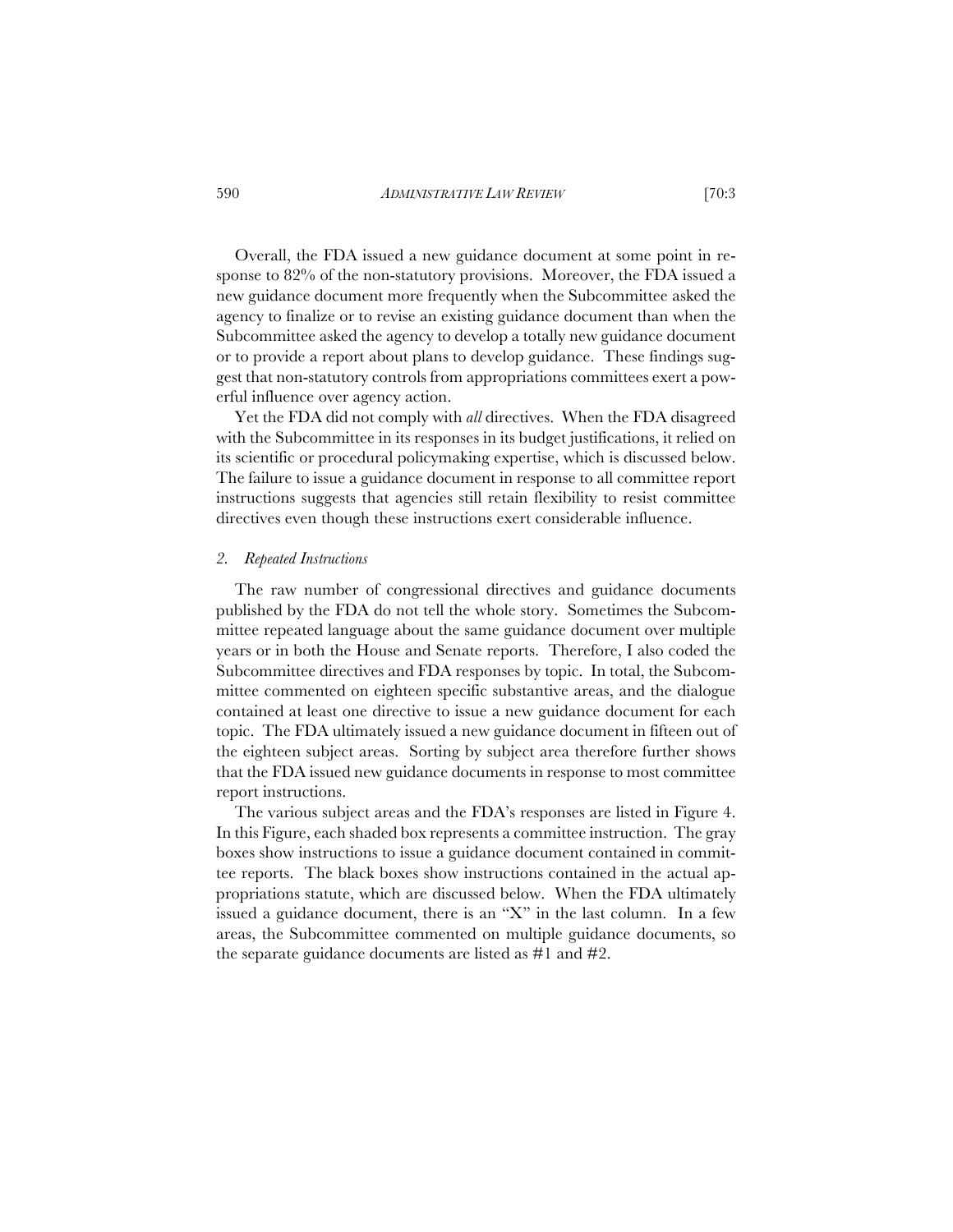| Topic                                  | <b>Congressional Directives</b> |  | Guidance<br>Document<br>Issued |
|----------------------------------------|---------------------------------|--|--------------------------------|
| <b>Artificial Pancreas</b>             |                                 |  | X                              |
| Sunscreen                              |                                 |  | X                              |
| Honey                                  |                                 |  | Х                              |
| Menu Labeling                          |                                 |  | X                              |
| <b>Botanical Dietary Supplements</b>   |                                 |  |                                |
| Regenerative Medicine                  |                                 |  | X                              |
| Biosimilars                            |                                 |  | X                              |
| <b>Fixed Dose Combination Products</b> |                                 |  | X                              |
| Antimicrobial Resistance #1            |                                 |  | X                              |
| Antimicrobial Resistance #2            |                                 |  | X                              |
| Abuse-Deterrent Opioids #1             |                                 |  | X                              |
| Abuse-Deterrent Opioids #2             |                                 |  | X                              |
| <b>Blood Product Policies</b>          |                                 |  | X                              |
| New Dietary Ingredients                |                                 |  | X                              |
| Special Protocol Assessment            |                                 |  | X                              |
| Duchenne Muscular Dystrophy            |                                 |  | X                              |
| Off Label Guidance                     |                                 |  |                                |
| Antibiotic Development                 |                                 |  | X                              |

# **Figure 4: Congressional Directives by Subject Area**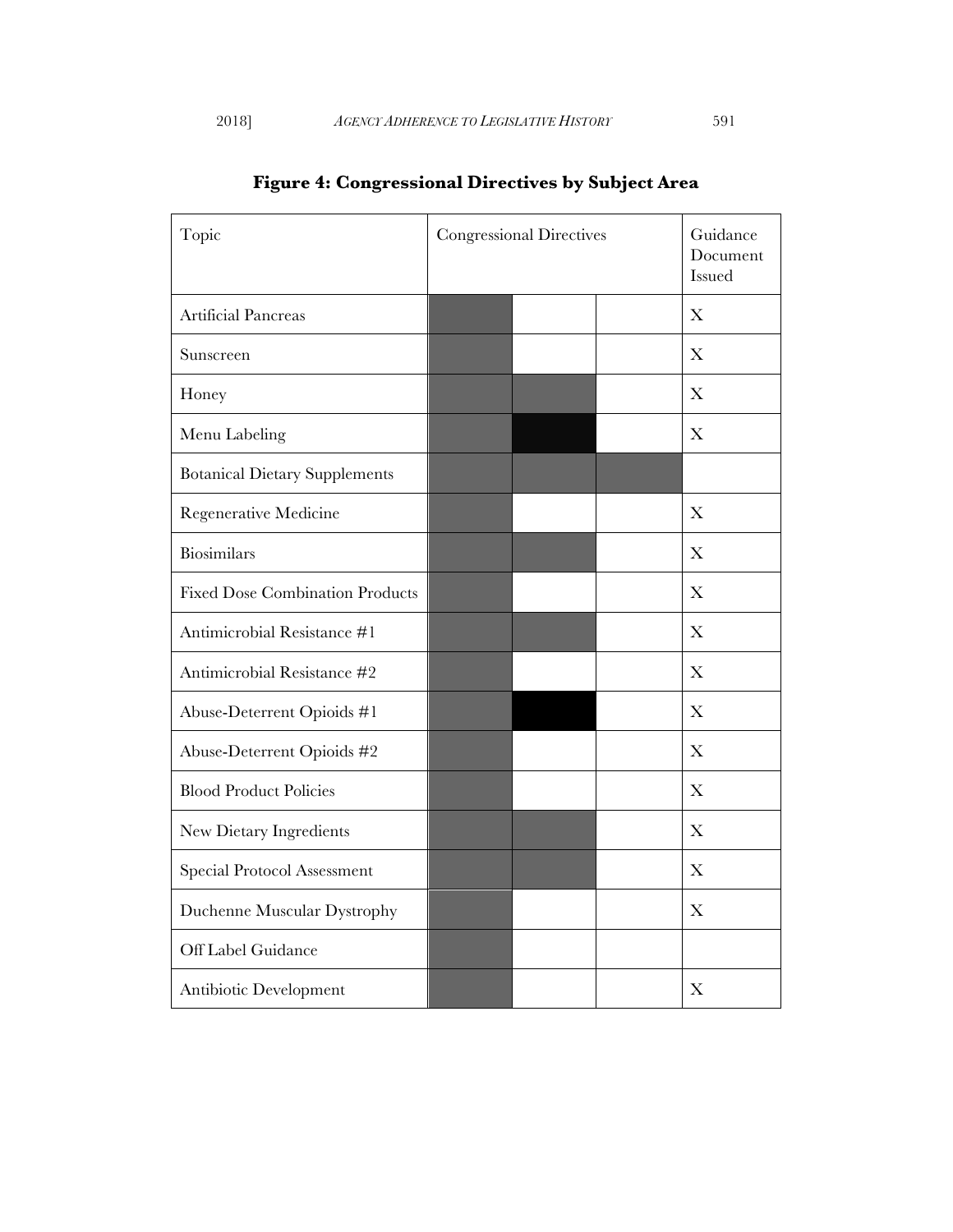| <b>Nutrition Ratings Systems</b> |  |  |
|----------------------------------|--|--|
| Compounding Drugs $\#1$          |  |  |
| Compounding Drugs $#2$           |  |  |

Overall, the FDA published at least one new guidance document in 83% of the substantive areas. Moreover, Figure 4 highlights that the Subcommittee at times repeated instructions. In five subject areas, the Subcommittee repeated an instruction to issue a guidance document before the FDA ultimately issued a new document.90 In one additional subject area—Botanical Dietary Supplements—the Subcommittee repeated an instruction to issue a new guidance document three times, but the FDA did not issue a new guidance document.

Notably, in two of these subject areas—menu labeling and abuse-deterrent opioids—the Subcommittee followed up with *statutory* directives to issue a new guidance document when the FDA did not initially publish a new document in response to a non-statutory direction.<sup>91</sup> For menu labeling, a House committee report provision requested that the FDA provide guidance for newly regulated entities, such as local grocery store chains, about new menu labeling regulations.92 After the FDA did not publish a guidance document in response, the Subcommittee included bill language the following year that prevented the FDA from using funds to implement the final rule until at least one year after it published a guidance document.93 Additionally,

<sup>90.</sup> *See supra* Figure 4. In the subject areas of Honey, Antimicrobial Resistance, and New Dietary Ingredients, the Subcommittee repeated the instruction over multiple years before the FDA issued a guidance document. With Biosimilars and Special Protocol Assessment, the instruction was repeated in both the House and Senate reports in the same year.

<sup>91.</sup> When the committee report provisions for these two topics merely stated that the Subcommittee included bill language conditioning funding on these actions, I did not code the instructions as "non-statutory instructions" in the previous Subsection because these were in fact statutory instructions. However, I am including them in the discussion of repeated instructions to illustrate the overall dialogue between the Subcommittee and the FDA.

<sup>92.</sup> *See* H.R. REP. NO. 113-468, at 56–57.

<sup>93.</sup> Consolidated Appropriations Act of 2016, Pub. L. No. 114-113, § 747, 129 Stat. 2242 (2015); H.R. REP. NO. 114-205, at 70 (2015); H.R. REP. NO. 113-468, at 56–57.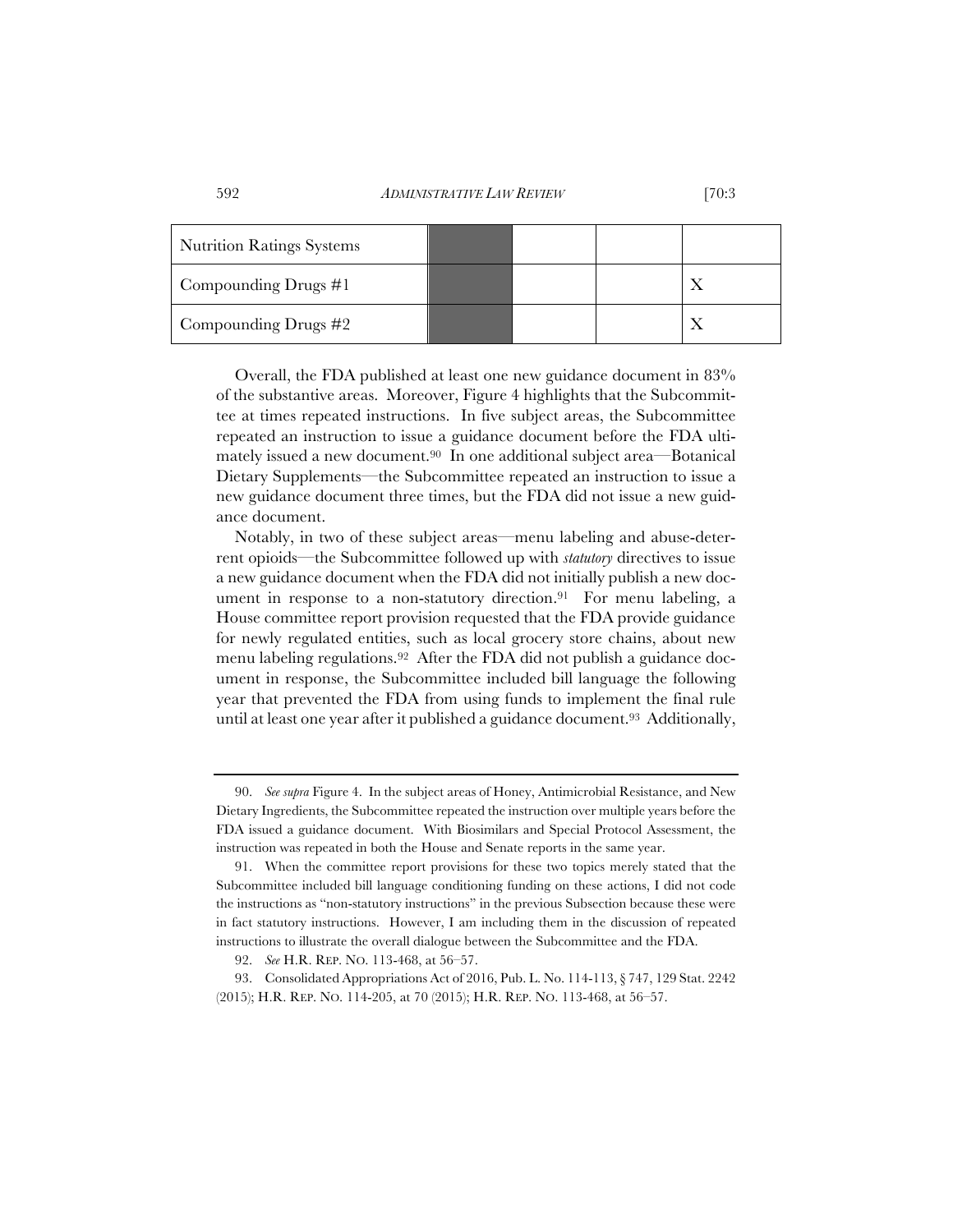in response to concerns about rising opioid addiction, the Subcommittee instructed the FDA to finalize guidance for approval of opioid drugs with abuse-deterrent properties.94 When the FDA did not finalize a guidance document in response to the committee report provision, the Subcommittee followed up the next year with bill language that conditioned funding on whether the FDA finalized the guidance.<sup>95</sup> If the FDA did not finalize a guidance document by a certain deadline, \$20,000,000 of discretionary funds allocated to the Office of the Commissioner would be moved to the Office of Criminal Investigation instead to assist in preventing opioid drug abuse.96 In both of these situations, the FDA responded to the statutory directives by issuing a new guidance document.97

This shows that when agencies do not follow non-statutory instructions that are important to committees, the committees condition funding in the statute to elicit agency action. Moreover, the fact that the Subcommittee at times resorted to statutory instructions suggests that when the Subcommittee chooses to instruct through a non-statutory provision, the Subcommittee intends to allow the agency flexibility in determining how to follow the congressional commentary.98 Thus, even though the non-statutory controls have a powerful influence over agency action, they still leave room for agency discretion.

Figure 5 below summarizes the types of comments the Subcommittee made on each subject area and provides the names of the ultimate guidance documents the FDA issued. The number in parentheses following a congressional instruction indicates the number of times the Subcommittee repeated that instruction. Overall, this Figure shows that most committee report instructions included an instruction to issue a new guidance document, and the FDA issued a new guidance document in response to most directives.

98. Additionally, Professor Kirst suggested that appropriations committees also choose to convey various levels of flexibility based on the exact wording of the non-statutory directive. He found that when a subcommittee wishes to bind an agency, it used the verbs "directs" or "instructs," yet subcommittees used the terms "expect" or "urge" to allow more flexibility, with weaker verbs like "desires" or "feels" suggesting the agency could ignore the instruction. KIRST, *supra* note 10, at 36–38.

<sup>94.</sup> H.R. REP. NO. 113-116, at 57 (2013).

<sup>95.</sup> *See* Consolidated and Further Continuing Appropriations Act 2015, Pub. L. No. 113- 235, § 734, 128 Stat. 2168 (2014).

<sup>96.</sup> *Id.*; H.R. REP. NO. 113-468, at 63; S. REP. NO. 113-164, at 81 (2014).

<sup>97.</sup> DEP'T HEALTH & HUMAN SERVS., FDA FISCAL YEAR 2016 JUSTIFICATION OF ESTIMATES FOR APPROPRIATIONS COMMITTEES 242–43 (2015); DEP'T HEALTH & HUMAN SERVS., FDA FISCAL YEAR 2017 JUSTIFICATION OF ESTIMATES FOR APPROPRIATIONS COMMITTEES 271 (2016). For menu labeling, the FDA also delayed implementation of the rule, met with industry stakeholders, and agreed to provide educational assistance and work cooperatively and flexibly with those who made a good faith effort to comply.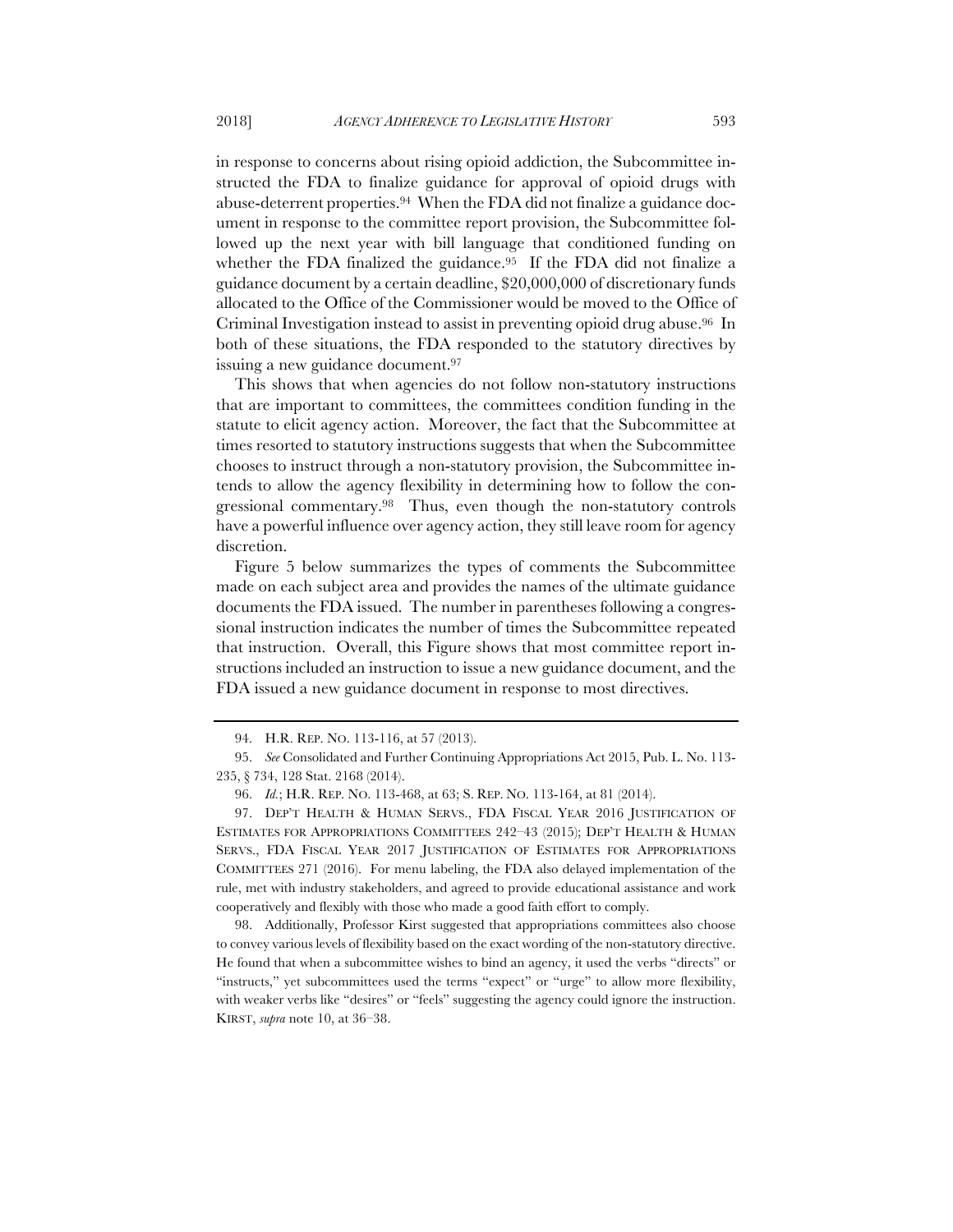| Topic                                        | Congressional<br><b>Directives</b>                                                                      | Guidance Documents Issued                                                                                                                                                    |
|----------------------------------------------|---------------------------------------------------------------------------------------------------------|------------------------------------------------------------------------------------------------------------------------------------------------------------------------------|
| Artificial Pancreas                          | Finalize guidance $(1)$<br>Consider<br>stakeholders (2)<br>General approval (3)<br>Implementation $(2)$ | The Content of Investigational Device Exemption<br>(IDE) and Premarket Approval (PMA) Applications<br>for Artificial Pancreas Device Systems (Final,<br>November 2012, CDRH) |
| Sunscreen                                    | Issue guidance $(1)$                                                                                    | Nonprescription Sunscreen Drug Products—Safety<br>and Effectiveness Data (Final, November 2016,<br>CDER                                                                      |
| Honey                                        | Issue guidance $(2)$                                                                                    | Proper Labeling of Honey and Honey Products<br>(Final, February 2018, CFSAN)                                                                                                 |
| Menu Labeling                                | Issue guidance $(1)$<br>[followed by a<br>statutory directive]                                          | A Labeling Guidance for Restaurants and Retail<br>Establishments Selling Away-From-Home Foods-<br>Part II (Final, April 2016, CFSAN)                                         |
| <b>Botanical Dietary</b><br>Supplements      | Issue guidance $(3)$                                                                                    |                                                                                                                                                                              |
| Regenerative<br>Medicine                     | Issue guidance $(1)$<br>Consider<br>stakeholders (1)                                                    | <b>Expedited Programs for Regenerative Medicine</b><br>Therapies for Serious Conditions (Draft,<br>November 2017, CBER)                                                      |
| Biosimilars                                  | Issue guidance $(1)$<br>Provide a report $(1)$                                                          | Labeling for Biosimilar Products Guidance for<br>Industry (Draft, March 2016, CDER)                                                                                          |
| <b>Fixed Dose</b><br>Combination<br>Products | Finalize guidance $(1)$                                                                                 | New Chemical Entity Exclusivity Determinations for<br>Certain Fixed-Combination Drug Products (Final,<br>October 2014, CDER)                                                 |

|  | <b>Figure 5: Congressional Directives and FDA Responses</b> |  |  |  |
|--|-------------------------------------------------------------|--|--|--|
|  |                                                             |  |  |  |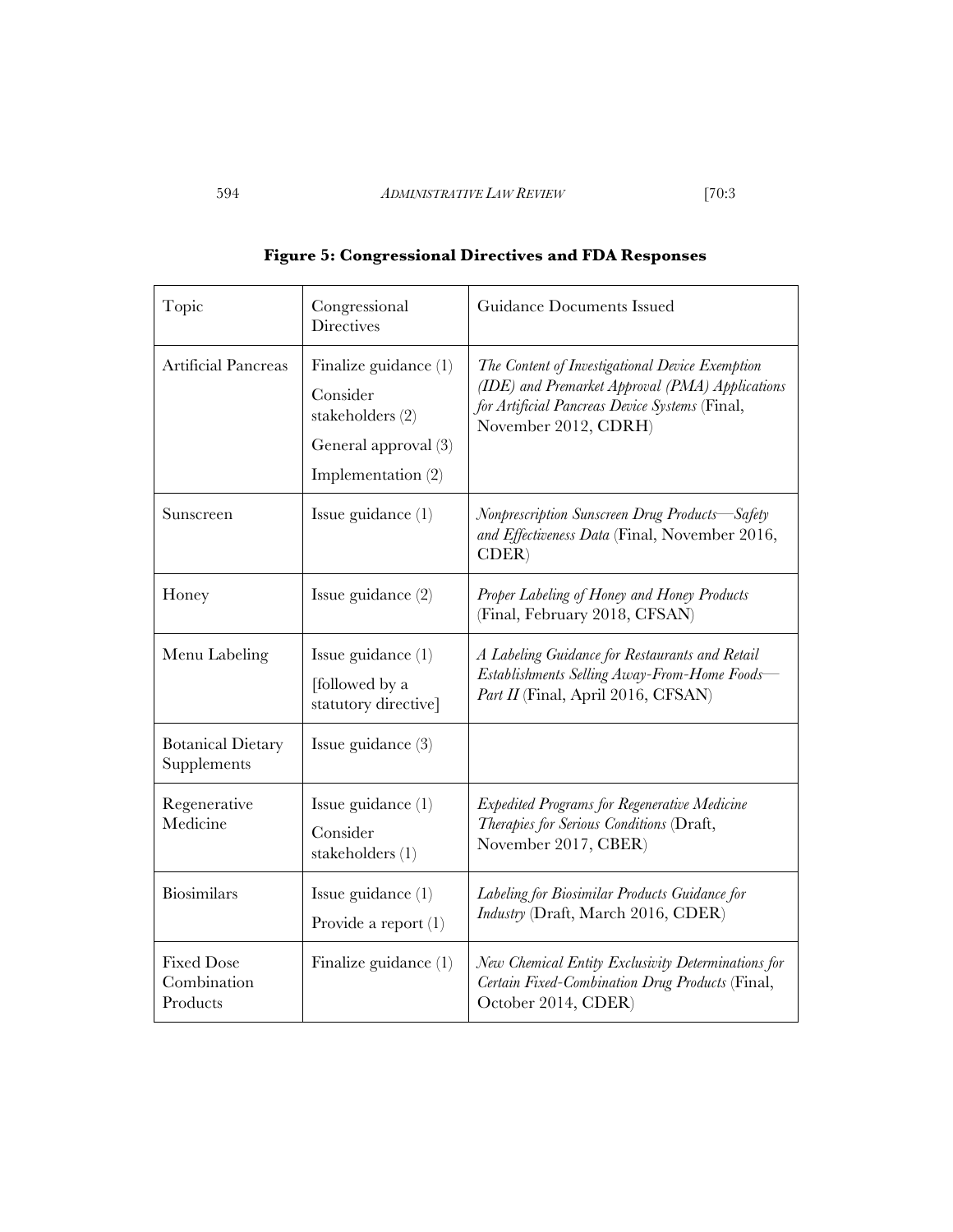| Antimicrobial<br>Resistance       | Finalize guidance #1<br>(2)<br>Provide report on<br>guidance $\#2(1)$<br>General approval (2)<br>Implementation $(2)$ | Guidance #1: New Animal Drugs and New<br>Animal Drug Combination Products Administered In<br>or On Medicated Feed or Drinking Water of Food-<br>Producing Animals: Recommendations for Drug<br>Sponsors for Voluntarily Aligning Product Use<br>Conditions with GFI #209 (Final, December<br>2013, CVM)<br>Guidance #2: The Judicious Use of Medically<br><b>Important Antimicrobial Drugs in Food-Producing</b><br>Animals (Final, April 2012, CVM) |
|-----------------------------------|-----------------------------------------------------------------------------------------------------------------------|------------------------------------------------------------------------------------------------------------------------------------------------------------------------------------------------------------------------------------------------------------------------------------------------------------------------------------------------------------------------------------------------------------------------------------------------------|
| Abuse-Deterrent<br>Opioids        | Finalize guidance #1<br>$(1)$ [followed by a<br>statutory directive]<br>Issue guidance $#2(1)$                        | Guidance #1: Abuse-Deterrent Opioids-<br><i>Evaluation and Labeling</i> (Final, April 2015,<br>CDER<br>Guidance #2: General Principles for Evaluating<br>the Abuse Deterrence of Generic Opioid Drug<br>Products (Final, November 2017, CDER)                                                                                                                                                                                                        |
| <b>Blood Product</b><br>Policies  | Finalize guidance $(1)$                                                                                               | <b>Bacterial Risk Control Strategies for Blood Collection</b><br>Establishments and Transfusion Services to Enhance<br>the Safety and Availability of Platelets for<br>Transfusion (Draft, March 2016, CBER)                                                                                                                                                                                                                                         |
| New Dietary<br>Ingredients        | Revise and re-issue<br>guidance $(1)$<br>Provide report $(1)$                                                         | Dietary Supplements: New Dietary Ingredient<br>Notifications and Related Issues (Draft, August<br>2016, CFSAN)                                                                                                                                                                                                                                                                                                                                       |
| Special Protocol<br>Agreement     | Revise and re-issue<br>guidance $(2)$                                                                                 | Special Protocol Agreement (Final, April 2018,<br>CDER                                                                                                                                                                                                                                                                                                                                                                                               |
| Duchenne<br>Muscular<br>Dystrophy | Provide report $(1)$<br>Consider<br>stakeholders (2)<br>General approval (2)                                          | Duchenne Muscular Dystrophy and Related<br>Dystrophinopathies: Developing Drugs for Treatment<br>(Final, February 2018, CDER)                                                                                                                                                                                                                                                                                                                        |
| Off Label<br>Guidance             | Finalize guidance (1)                                                                                                 |                                                                                                                                                                                                                                                                                                                                                                                                                                                      |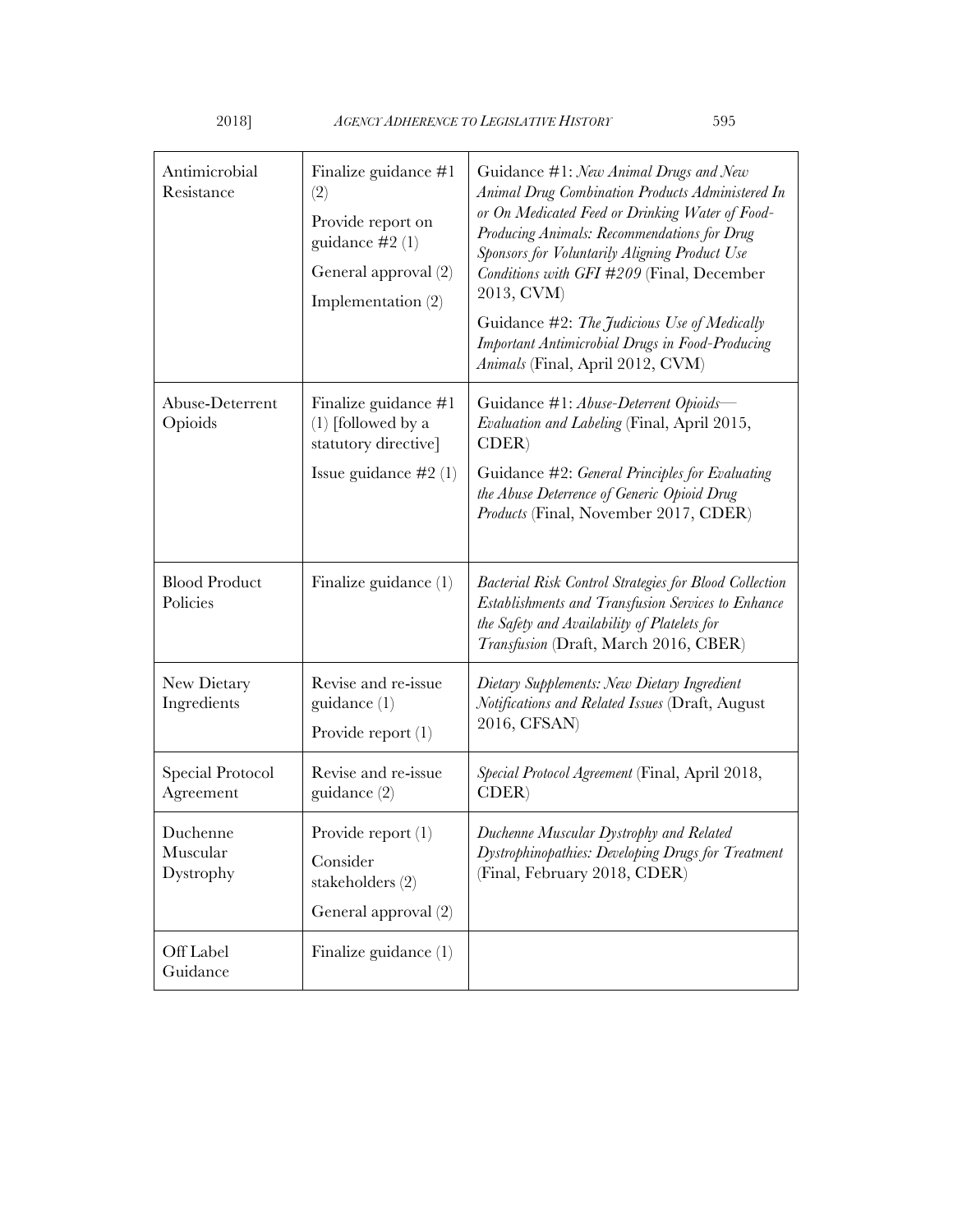| Antibiotic<br>Development                  | Provide report $(1)$                                                                   | Hospital-Acquired Bacterial Pneumonia and<br>Ventilator-Associated Bacterial Pneumonia:<br>Developing Drugs for Treatment (Draft, May<br>2014, CDER)<br>Community-Acquired Bacterial Pneumonia-<br>Developing Drugs for Treatment (Draft, January<br>2014, CDER)<br>Acute Bacterial Skin and Skin Structure Infections:<br>Developing Drugs for Treatment (Final, October<br>2013, CDER) |
|--------------------------------------------|----------------------------------------------------------------------------------------|------------------------------------------------------------------------------------------------------------------------------------------------------------------------------------------------------------------------------------------------------------------------------------------------------------------------------------------------------------------------------------------|
| <b>Nutrition Ratings</b><br><b>Systems</b> | Provide report $(1)$                                                                   |                                                                                                                                                                                                                                                                                                                                                                                          |
| Compounding<br>Drugs                       | Finalize guidance $#1$<br>(1)<br>Issue guidance $#2(1)$<br>Consult stakeholders<br>(2) | Guidance #1: Mixing, Diluting, or Repackaging<br>Biological Products Outside the Scope of an Approved<br><b>Biologics License Application (Final, January</b><br>2018, CDER)<br>Guidance #2: Prescription Requirement under<br>503A of the Federal Food, Drug, and Cosmetic Act<br>(Final, December 2016, CDER)                                                                          |

## *3. Agency Resistance Through Expertise*

Expertise is often used as a justification for giving agencies discretion. When agencies resist non-statutory instructions, relying upon their expertise can be an effective way to defend their disagreement with Congress over the need for a certain action. In fact, Professor Kirst's work in the 1960s suggested agencies were aware they could use technical expertise as a tool to resist non-statutory directions.99 In an interview with the Corps of Engineers, a corps member stated, "We can back [the subcommittees] down with technical information showing the unfortunate effects of obeying their instructions."100 This Article suggests that agencies can use not only substantive

<sup>99.</sup> *Id.* at 58.

<sup>100.</sup> *Id.*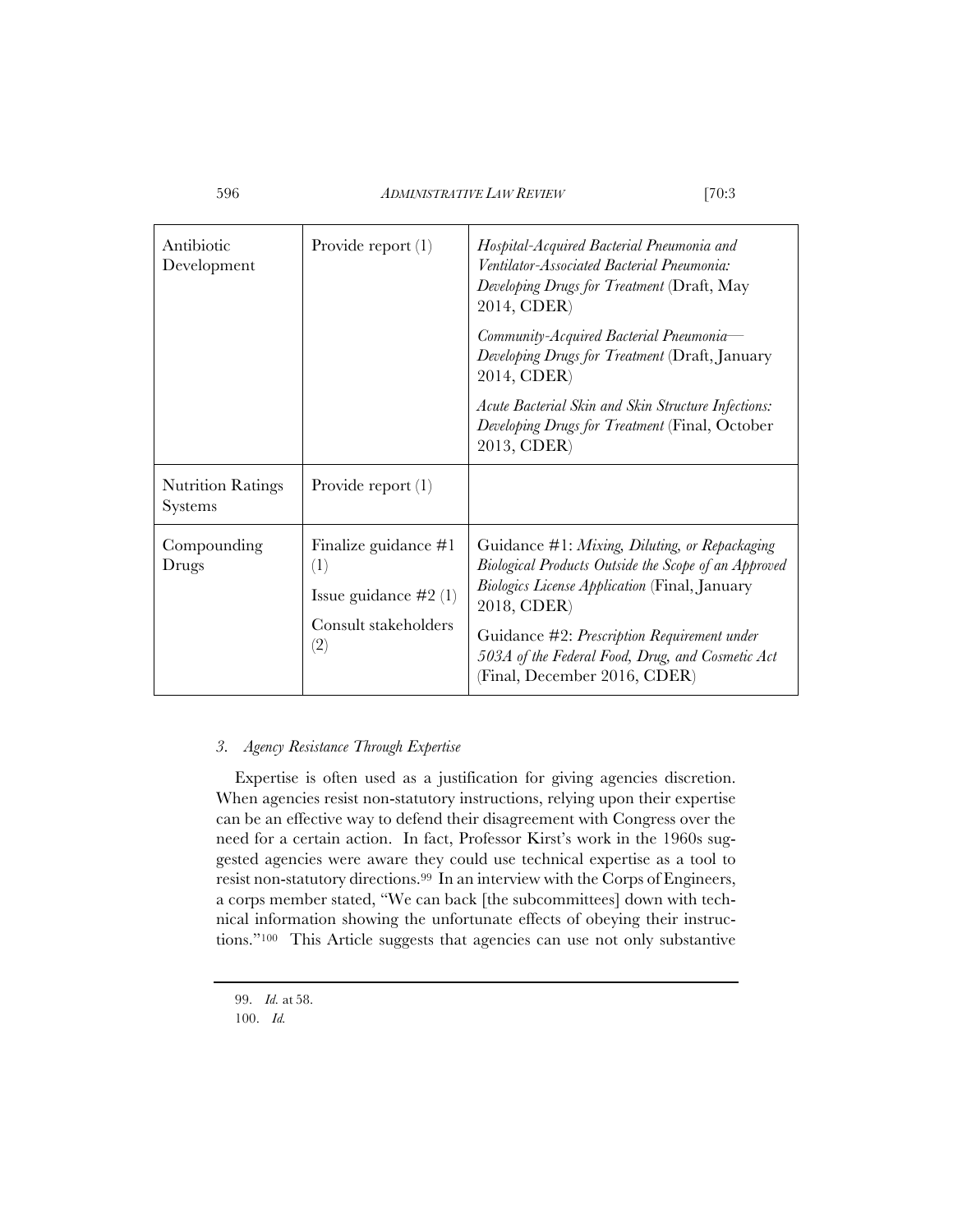expertise, but also expertise regarding policymaking tools to resist committee instructions. This Subsection describes a few examples from the FDA to illustrate how agencies may rely upon substantive expertise or policymaking expertise to disagree with congressional commentary.

## *i. Substantive Expertise*

The FDA's substantive expertise relates to its scientific expertise regarding food, drugs, and medical devices. The FDA used its scientific expertise to disagree with the need for guidance documents by pointing out that science in certain areas was rapidly evolving, which would make articulating specific guidelines potentially counterproductive at such an early stage. For example, in the 2016 House report, the Subcommittee urged the FDA to issue guidance on the use of specific data checkpoints in clinical trials to accelerate approval of regenerative medicine pharmaceuticals.101 The FDA disagreed on the need for guidance. The FDA explained that since regenerative medicine was a rapidly evolving field, identifying specific data points for approval could risk prematurely defining the field and limiting exploration of innovative treatments.102 Although the FDA ultimately issued a new guidance document after the 2017 House report repeated a similar instruction and Congress passed a new statute related to regenerative medicine, the FDA's decision to delay issuing guidance demonstrated resistance based on its substantive expertise.<sup>103</sup>

The FDA also relied on its scientific expertise to express disagreement on the topic of abuse-deterrent drugs. To combat rising problems with narcotic addiction, the Subcommittee commented on the need to develop new drugs

<sup>101.</sup> H.R. REP. NO. 114-205, at 74 (2015). Thus far, the FDA has not issued a guidance document on this topic, though the 2017 House report again "urge[d]" the FDA to issue guidance and to consult with appropriate stakeholders. *See* H.R. REP. NO. 114-531, at 80 (2016).

<sup>102.</sup> DEP'T HEALTH & HUMAN SERVS., FDA FISCAL YEAR 2017 JUSTIFICATION OF ESTIMATES FOR APPROPRIATIONS COMMITTEES 279 (2016).

<sup>103.</sup> In particular, the FDA noted that "The [new] legislation recognizes that these early meetings between FDA and sponsors of RMAT-designated products may be a suitable time to discuss whether accelerated approval would be appropriate based on surrogate or intermediate endpoints reasonably likely to predict long-term clinical benefit, or reliance upon data obtained from a meaningful number of sites." DEP'T HEALTH & HUMAN SERVS., FDA FISCAL YEAR 2018 JUSTIFICATION OF ESTIMATES FOR APPROPRIATIONS COMMITTEES 354 (2017). This suggests that its decision to issue a guidance document may have been based more on the new statute than on the legislative history instruction, which reinforces that the FDA used its substantive expertise to resist the Subcommittee's non-statutory directive. *See* H.R. REP. NO. 114-531, at 80.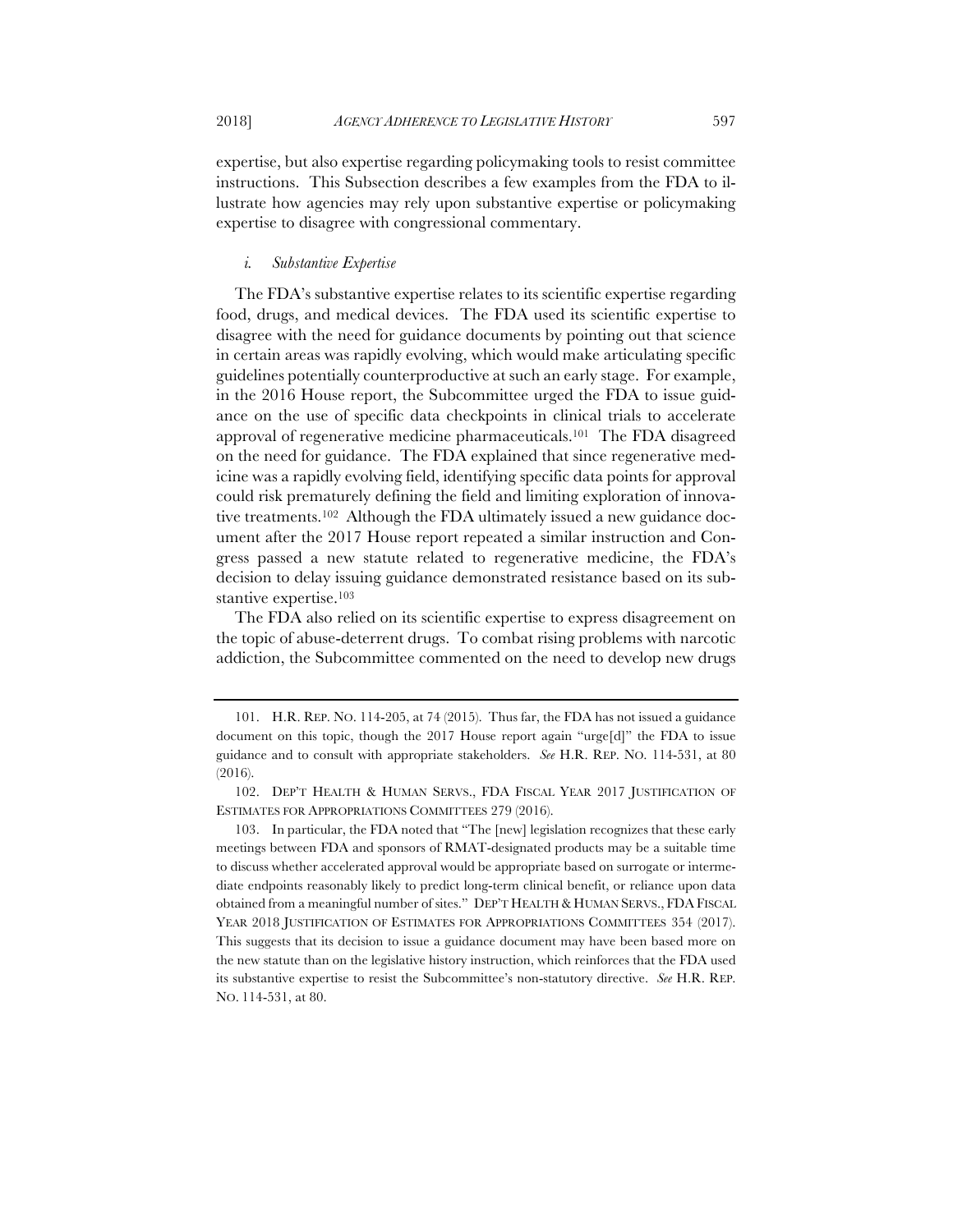with abuse-deterrent properties. In the 2015 House report, the Subcommittee expressed concerns that the FDA approved a new, powerful narcotic that did not have an abuse-deterrent formulation.104 The Subcommittee worried that approving this drug presented a public health danger and may stifle innovation.105 Based on these concerns, the Subcommittee instructed the FDA to finalize existing draft guidance by June 30, 2015.106 Though the FDA agreed on the concerns about opioid addiction and ultimately issued a new guidance document, it relied on scientific expertise to defend its approval of the narcotic without any abuse-deterrent properties. The FDA explained that for the specific narcotic, it determined the benefits outweighed its risks despite the lack of abuse-deterrent properties.107 The narcotic was the first long-acting hydrocodone product and decreased liver toxicity risks.<sup>108</sup> Thus, even though the FDA agreed on the need for a guidance document, it used scientific expertise to defend its autonomy over specific drug approvals. Overall, scientific expertise bolstered the FDA's ability to maintain discretion over how it administered statutes.

## *ii. Policymaking Expertise*

Beyond subject matter expertise, agencies can also use their expertise about available policymaking tools to resist committee report instructions. At times, when the Subcommittee directed the FDA to issue a new guidance document, the FDA pointed to other available policymaking tools that could achieve the desired goals. For example, the Subcommittee encouraged the FDA to issue a guidance document regarding methods of manufacturing plant-derived dietary supplements to ensure that such supplements were not

<sup>104.</sup> H.R. REP. NO. 113-468, at 63 (2014).

<sup>105.</sup> *See id.* (noting that this seemed in conflict with FDA statements that prevention of opioid abuse was highest priority).

<sup>106.</sup> *Id.* The Senate report echoed concerns about the need for guidance. *See* S. REP. NO. 113-164, at 81 (2014).

<sup>107.</sup> DEP'T HEALTH & HUMAN SERVS., FDA FISCAL YEAR 2016 JUSTIFICATION OF ESTIMATES FOR APPROPRIATIONS COMMITTEES 242–43 (2015).

<sup>108.</sup> *Id.* at 243. Moreover, for its latest approved product, the FDA required the pharmaceutical company to study the product's abuse-deterrent properties on actual abuse as a condition of approval, providing an opportunity for the FDA to build more scientific expertise by acquiring more information. The FDA also employed its policymaking expertise to resist the Subcommittee's instructions here, as described in the following Subsection.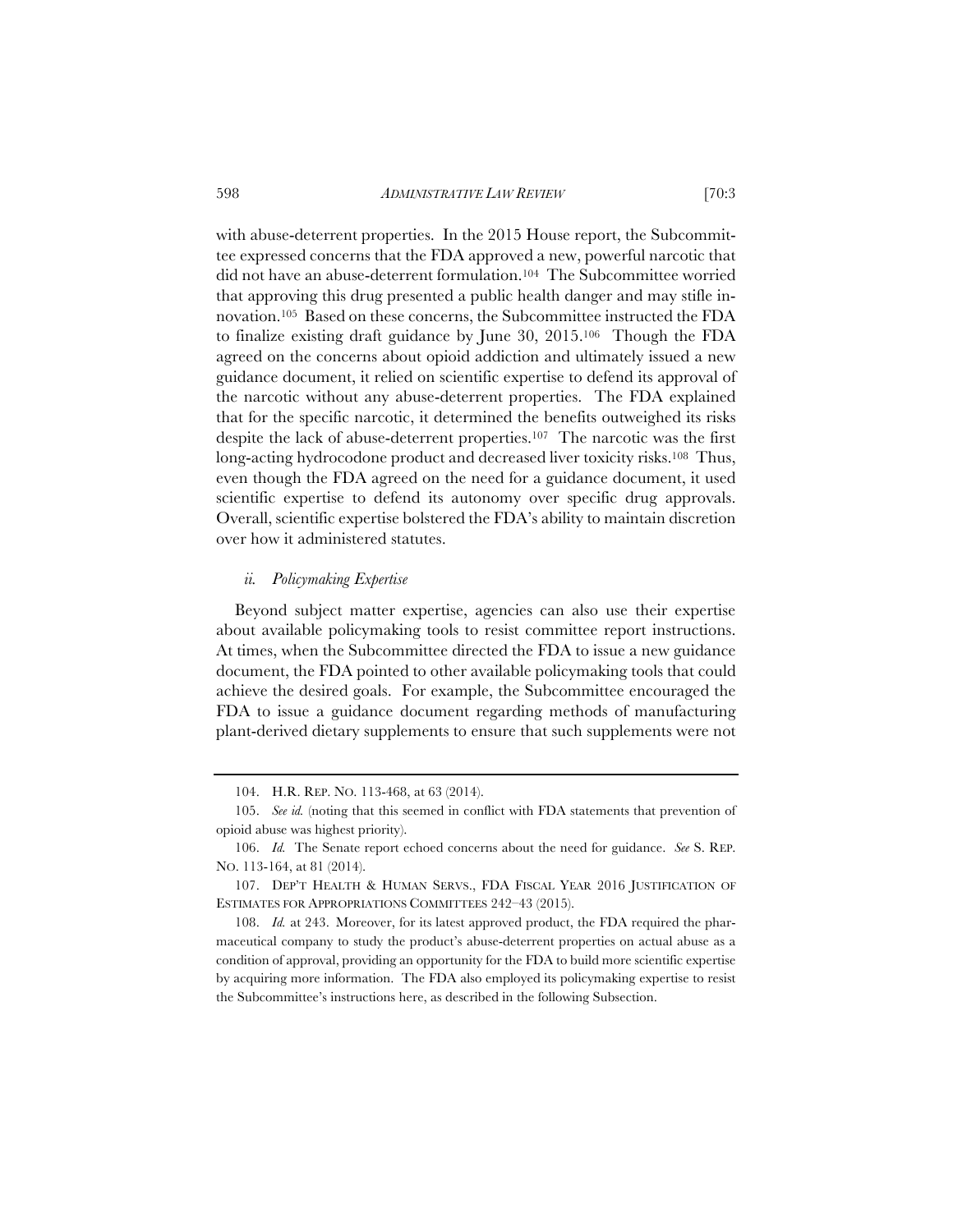contaminated.109 The FDA responded that it currently met with stakeholders about best practices and engaged in research, opining that the current publications and meetings with stakeholders provided adequate guidance for the industry.110 So far, the FDA has not issued any guidance documents on botanical dietary supplements.<sup>111</sup>

The FDA also invoked policymaking expertise to disagree with the Subcommittee about best methods for issuing guidance. In the 2015 Senate report, the Subcommittee expressed concern that the FDA was not meeting with stakeholders before releasing guidance about drug compounding for public comment. The Subcommittee then directed the FDA to meet with stakeholders to help inform implementation of the Compounding Quality Act.112 The FDA responded that meeting with stakeholders before issuing draft guidance documents for comment would unnecessarily delay issuance of guidance documents necessary to achieve the public health goals of the statute.<sup>113</sup> The FDA further opined that stakeholders can provide more meaningful input on a topic after they see the FDA's proposed approach in a draft guidance or proposed regulation.114 Thus, the FDA stated it would continue to issue draft guidance documents for public comment in compliance with its Good Guidance Practices, which do not require the FDA to meet with stakeholders *before* issuing draft guidance115 Additionally, the FDA noted that it had already met with many key stakeholders, told them it was

111. I could not locate any guidance documents on this topic on the FDA website. Also the committee reports from the past three years did not repeat these instructions, which suggests the Subcommittee dropped the issue. The FDA issued a guidance document about Botanical Drug Development in 2016. *See, e.g.*, U.S. DEP'T HEALTH & HUMAN SERVS., FDA, BOTANICAL DRUG DEVELOPMENT (2016). Although that document references botanical dietary supplements, it is mainly directed toward drugs and does not address methods and standards to verify source plants and ingredients in the supplements as the committee reports requested.

<sup>109.</sup> S. REP. NO. 113-46, at 79–80 (2013); S. REP. NO. 112-163, at 78–79 (2012); S. REP. NO. 112-73, at 81 (2011).

<sup>110.</sup> DEP'T HEALTH & HUMAN SERVS., FDA FISCAL YEAR 2013 JUSTIFICATION OF ESTIMATES FOR APPROPRIATIONS COMMITTEES 586 (2012); *see also* DEP'T HEALTH & HUMAN SERVS., FDA FISCAL YEAR 2015 JUSTIFICATION OF ESTIMATES FOR APPROPRIATIONS COMMITTEES 181 (2014) (noting that research with its Center for Excellence at the University of Mississippi would inform next steps).

<sup>112.</sup> S. REP. NO. 113-164, at 81 (2014).

<sup>113.</sup> DEP'T HEALTH & HUMAN SERVS., FDA FISCAL YEAR 2016 JUSTIFICATION OF ESTIMATES FOR APPROPRIATIONS COMMITTEES 246–47 (2015).

<sup>114.</sup> *Id.*

<sup>115.</sup> *Id.* at 247.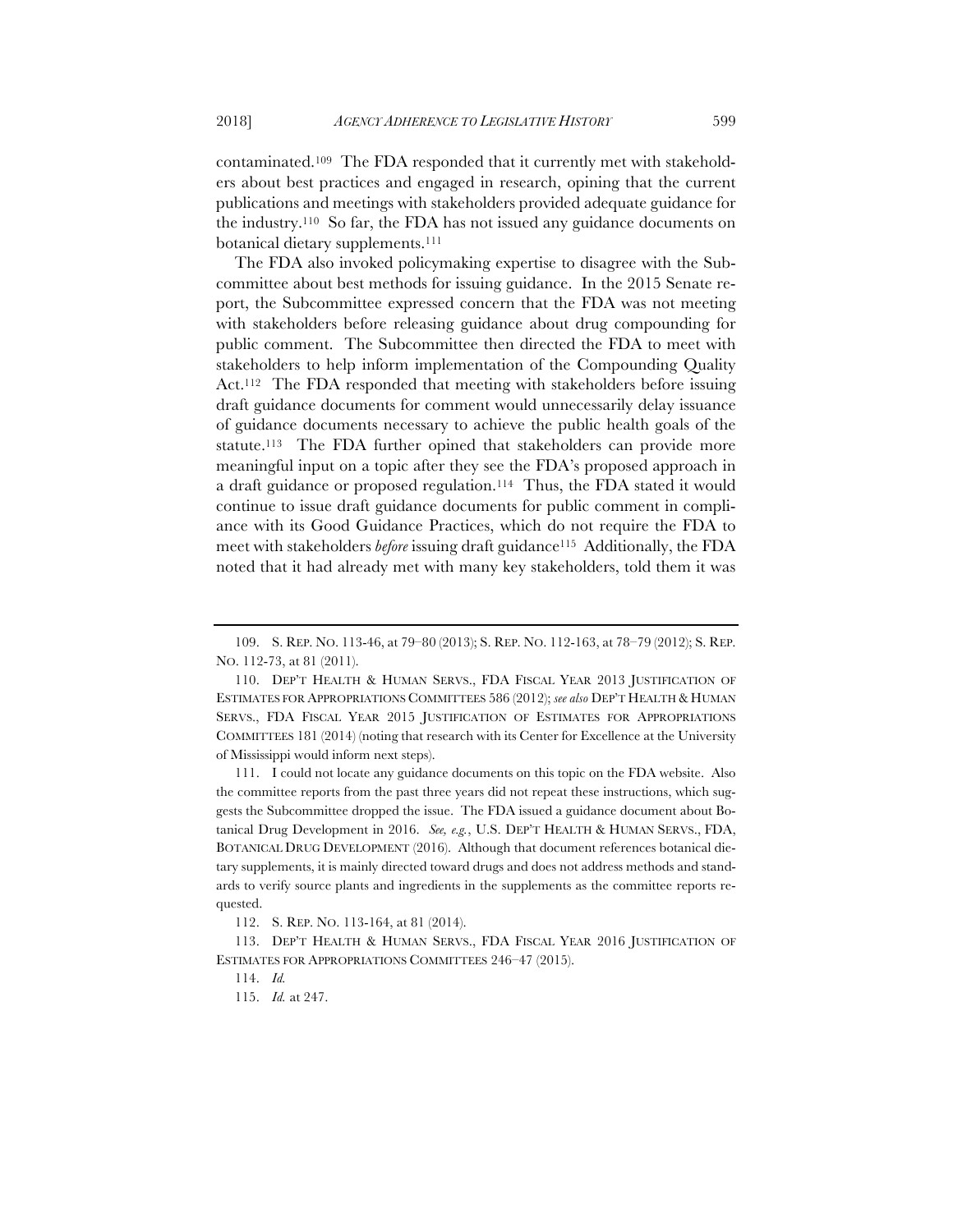willing to entertain written submissions, and was considering public comments when finalizing guidance documents.<sup>116</sup>

The FDA also used its procedural expertise to cast doubt on whether finalizing a guidance document would make a practical difference on policy implementation. For example, the Subcommittee directed the FDA to finalize its guidance document on developing abuse-deterrent drugs, as discussed in the previous Subsection.117 In response, the FDA noted that though a final version would be helpful, the fact that the guidance was not finalized had not and would not prevent the FDA from evaluating proposals to include abusedeterrence language in product labeling.118 Though the FDA finalized the guidance document, it employed expertise to note that the distinction between draft and final guidance may have a limited practical impact on the actual approval of drugs with abuse-deterrent properties.119 Therefore, agency expertise about available tools to implement policies provides another route to resist non-statutory instructions.

# *C. Oversight Uses of Committee Commentary on Guidance Documents*

The findings in the previous Part show that appropriations committees comment regularly on agency action through non-statutory controls, and

<sup>116.</sup> *Id.* at 246–47. The FDA held a fifty-state meeting, met with federal agencies that handle or reimburse for compounded drugs, and held listening sessions with over forty stakeholder organizations, including pharmacy groups, hospital associations, consumer groups, and medical practice groups.

<sup>117.</sup> *See supra* Section II.B.3.i.

<sup>118.</sup> *See* DEP'T HEALTH & HUMAN SERVS., FDA FISCAL YEAR 2016 JUSTIFICATION OF ESTIMATES FOR APPROPRIATIONS COMMITTEES 243 (2015).

<sup>119.</sup> DEP'T HEALTH & HUMAN SERVS., FDA, ABUSE-DETERRENT OPIOIDS— EVALUATION AND LABELING (April 2015). The FDA also used its policymaking expertise in the regenerative medicine example described in the previous Subsection. The FDA commented that there were a variety of other regulatory tools available to facilitate development and review of regenerative medicine products, such as considering proposals on a case-bycase basis, meeting with sponsors individually, and holding educational sessions, workshops, and advisory committee discussions. It also noted that other existing guidance documents could apply to this area and provide guidance. *See* DEP'T HEALTH & HUMAN SERVS., FDA FISCAL YEAR 2017 JUSTIFICATION OF ESTIMATES FOR APPROPRIATIONS COMMITTEES 279 (2016).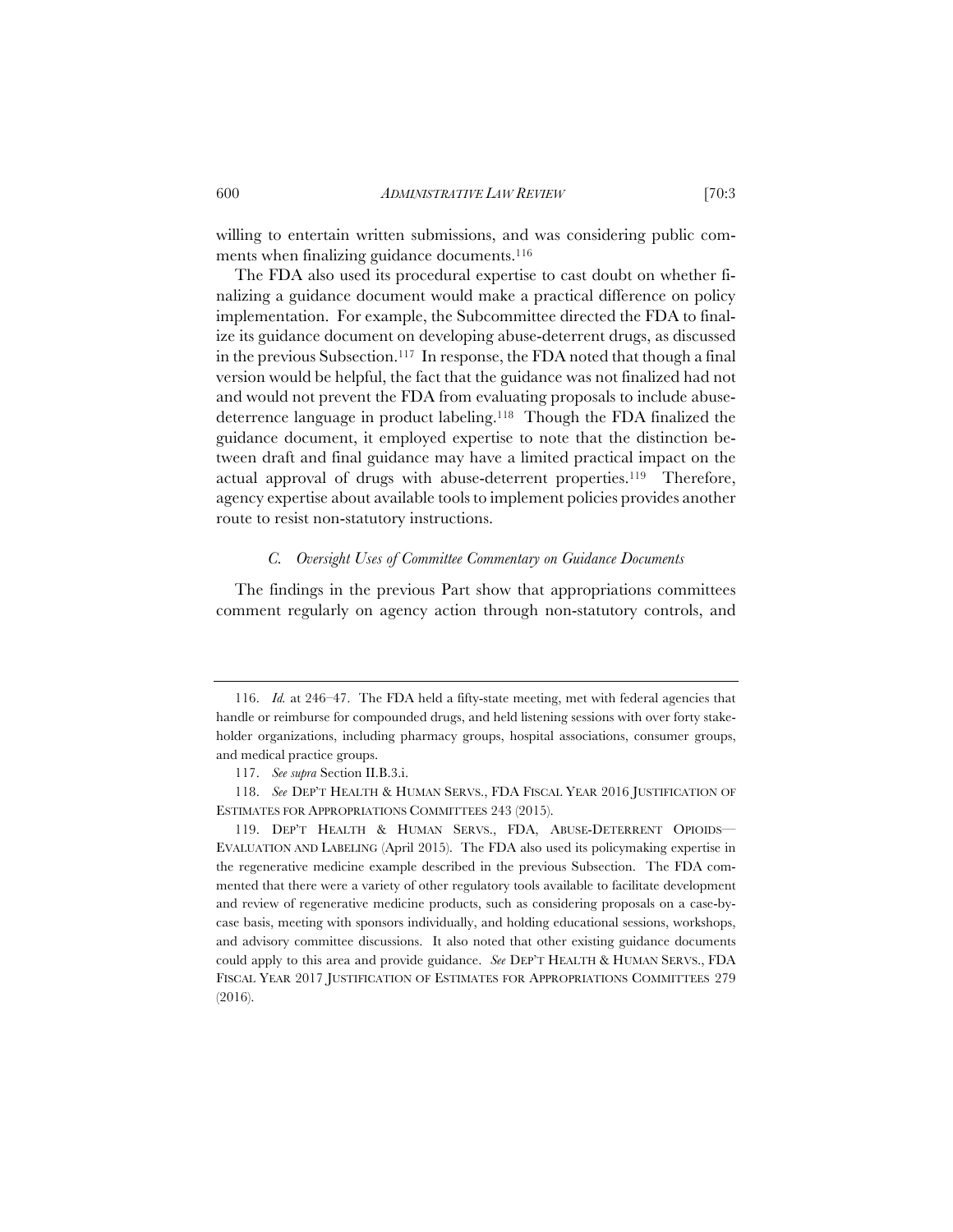those comments significantly influence agency actions. It is therefore important to look at the ways appropriation committees leverage these committee report directives to influence agency actions. This Section describes three major ways the Subcommittee used committee report instructions to influence guidance document development: (1) to encourage the FDA to consider input from stakeholders, (2) to monitor whether the FDA implemented statutes consistent with legislative intent, and (3) to develop clear guidelines for industry. This Section provides descriptive examples to illustrate how appropriations committees may leverage legislative history to monitor agencies.120 These oversight uses have implications for concerns that guidance documents are not subject to organized congressional review nor do they contain formal procedures for public input. Thus, this Section also considers how committee directives may increase effective oversight and public participation in guidance development generally.

#### *1. Encouraging the Agency to Consider Input from Stakeholders*

Appropriations committees may influence agency action by instructing agencies to consult with stakeholders when developing guidance documents. In this study, the Subcommittee directed the FDA to consult with two major constituencies when developing guidance documents: regulated entities and regulatory beneficiaries. Using committee oversight to encourage agencies to meet with stakeholders provides an avenue to increase public participation in guidance development.

## *i. Regulated Entities*

Regulated entities include the members of industry directly regulated through agency rules and enforcement actions. In committee reports, the Subcommittee instructed the FDA to meet with and to consider input from entities that would be directly regulated by new guidance documents. For example, in the 2013 House report, the Subcommittee expressed concern that the FDA was using a guidance document about dietary supplement ingredients to inform enforcement activities even though the guidance document was only in draft form.121 Therefore, the Subcommittee urged the FDA to withdraw the draft guidance and re-engage with the dietary supplement community to develop a new guidance document about what constitutes a "new dietary ingredient."<sup>122</sup> The FDA ultimately held meetings with dietary

<sup>120.</sup> These various uses of oversight often overlap. The illustrative examples in each Section often had implications for the other uses of oversight as well.

<sup>121.</sup> H.R. REP. NO. 112-542, at 47–48 (2012).

<sup>122.</sup> *Id.* The next year, the Subcommittee followed up on these concerns, and directed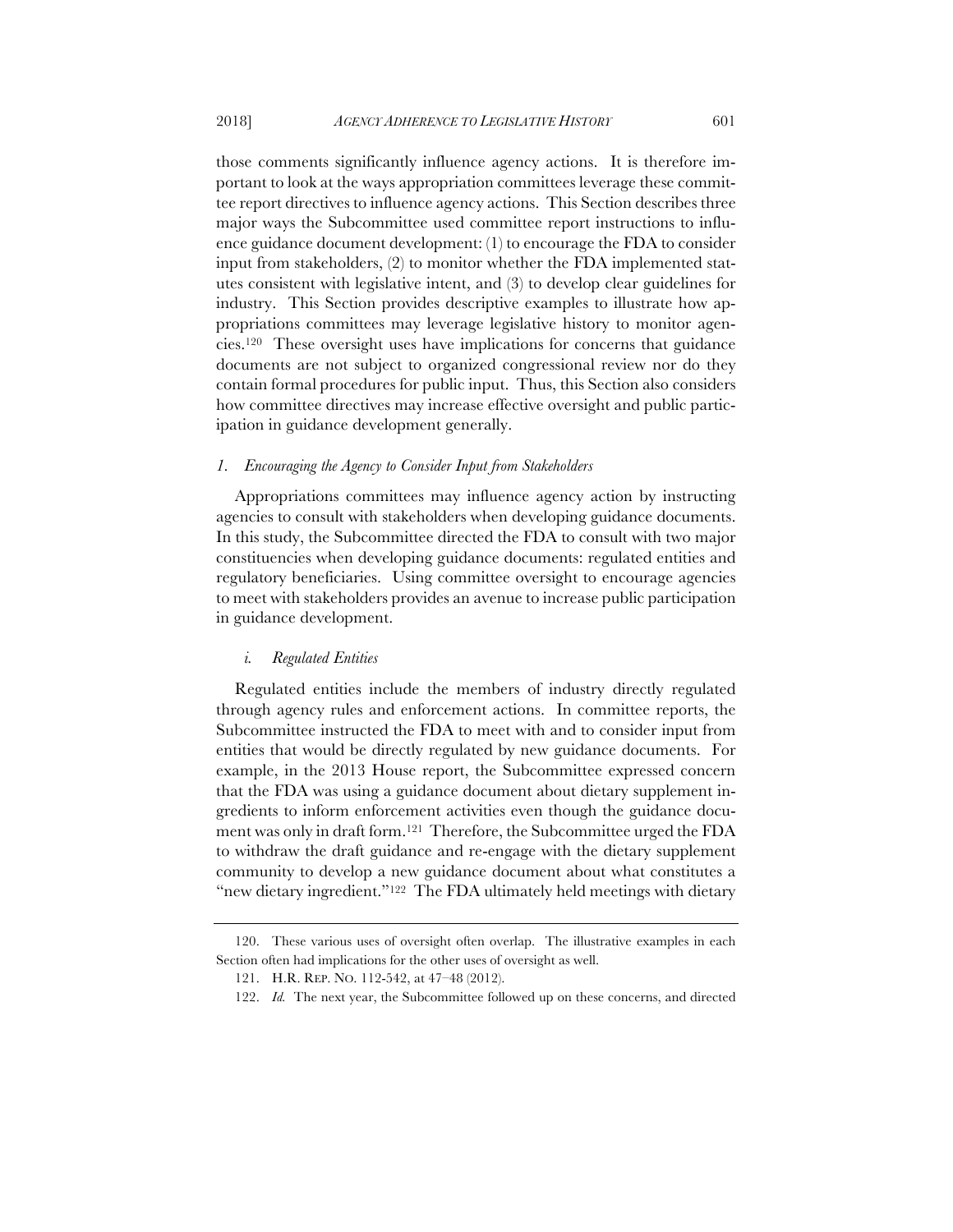supplement trade associations to discuss issues of concern, then eventually published a revised draft guidance document.123 Thus, the committee report directives encouraged the FDA to meet with regulated entities to revise a guidance document that influenced regulation of their industry.

This suggests committee oversight could be used to encourage agencies to meet with regulated entities during guidance development. Promoting meetings with stakeholders when the agency is developing guidance may help address some concerns about the lack of public participation in guidance development due to the lack of formal procedures.124 The dialogue between the committee and the agency also promotes transparency when the agency responds with information about which entities the agency met with regarding the guidance document. Overall, even when a committee encourages agencies to meet with regulated entities that already have relationships with the agency and are already providing input directly to the agency, the committee oversight can provide a mechanism to reinforce public participation and to monitor which stakeholders the agencies are consulting during guidance development.

## *ii. Regulatory Beneficiaries*

Beyond encouraging meetings with regulated entities, the Subcommittee also used committee report provisions to encourage the FDA to meet with regulatory beneficiaries to develop guidance. Regulatory beneficiaries include entities that are not directly regulated from agency action but benefit from the effects of agency regulation. The Subcommittee encouraged the FDA to meet with regulatory beneficiaries about guidance in two subject areas—the artificial pancreas and Duchenne Muscular Dystrophy. To encourage development of artificial pancreas systems for diabetes patients, the Subcommittee encouraged the FDA to collaborate with stakeholders in

the FDA to report back with a timeline for plans to re-engage the dietary supplement community. *See* H.R. REP. NO. 113-116, at 54 (2013).

<sup>123.</sup> DEP'T HEALTH & HUMAN SERVS., FDA FISCAL YEAR 2015 JUSTIFICATION OF ESTIMATES FOR APPROPRIATIONS COMMITTEES (2014); DEP'T HEALTH & HUMAN SERVS., FDA, DIETARY SUPPLEMENTS: NEW DIETARY INGREDIENT NOTIFICATIONS AND RELATED ISSUES: GUIDANCE FOR INDUSTRY 1 (2016).

<sup>124.</sup> *See supra* Section II.A.2.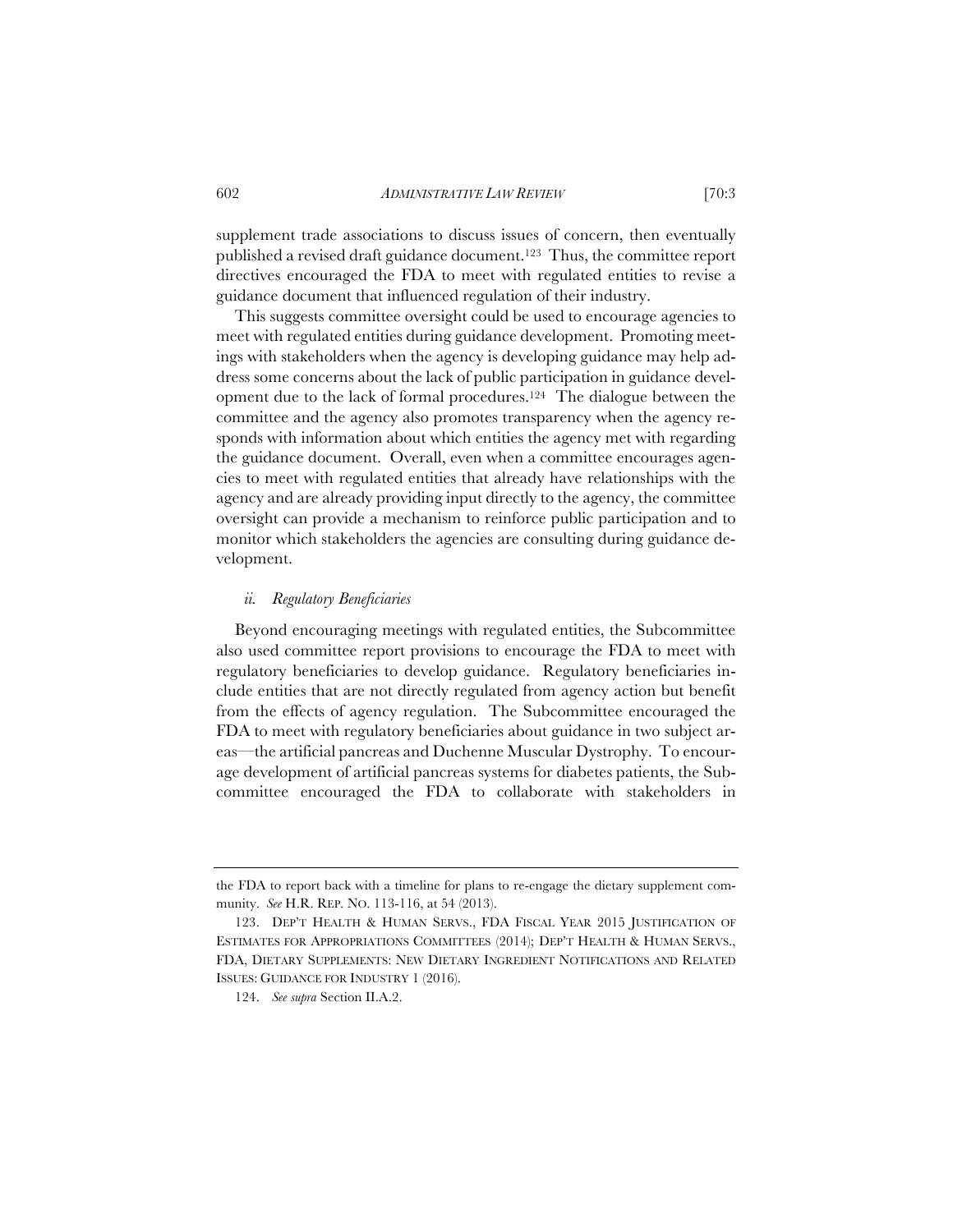committee reports over three years.125 The FDA issued new guidance documents, considered public comments, and met with stakeholders.126 This process helped a regulatory beneficiary, the Juvenile Diabetes Research Foundation (JDRF), play an important role in the guidance development and implementation process. JDRF proposed draft guidance to the FDA, conducted an extensive campaign, and provided comments on the draft guidance.127 Moreover, the FDA co-sponsored a public workshop with the National Institutes of Health and the JDRF.128

With respect to Duchenne Muscular Dystrophy guidance, the Subcommittee commended the FDA for collaborating with patient groups. The Subcommittee encouraged the FDA to continue its collaborative approach to evaluate the needs of the rare disease community.129 The rare disease community included a regulatory beneficiary, the Parent Project Muscular Dystrophy organization (PPMD). PPMD exerted significant influence over the guidance development. PPMD submitted a sample draft guidance to the FDA.130 The FDA then sought public comment on PPMD's proposed guidance and used that input to write the draft guidance document it ultimately issued in 2015.131 Thus, both the artificial pancreas guidance and the Du-

127. William Sorensen, *Final FDA Artificial Pancreas Guidance a Milestone for People with Type 1 Diabetes,* JDRF 1 (Nov. 23, 2012), http://advocacy.jdrf.org/wp-content/uploads/sites/111/ 2012/09/11-13-12-AP-Final-Guidance-JDRF-Statement-FINAL-docx3.pdf.

128. DEP'T HEALTH & HUMAN SERVS., FDA FISCAL YEAR 2015 JUSTIFICATION OF ESTIMATES FOR APPROPRIATIONS COMMITTEES 178, 180 (2014).

129. S. REP. NO. 114-82, at 85 (2015); H.R. REP. NO. 114-205, at 59 (2015); H.R. REP. NO. 113-468, at 59 (2014).

<sup>125.</sup> H.R. REP. NO. 113-116, at 57; S. REP. NO. 112-163, at 78 (2012); S. REP. NO. 112- 73, at 80 (2011).

<sup>126.</sup> *See* DEP'T HEALTH & HUMAN SERVS., FDA FISCAL YEAR 2014 JUSTIFICATION OF ESTIMATES FOR APPROPRIATIONS COMMITTEES 446 (2013); DEP'T HEALTH & HUMAN SERVS., FDA FISCAL YEAR 2015 JUSTIFICATION OF ESTIMATES FOR APPROPRIATIONS COMMITTEES 178, 180 (2014).

<sup>130.</sup> *See Regulatory Advocacy: Parent Project Muscular Dystrophy*, http://www.parentprojectmd.org/site/PageServer?pagename=Advocate\_fdaguidance (last visited May 20, 2018).

<sup>131.</sup> *See* DEP'T HEALTH & HUMAN SERVS., FDA FISCAL YEAR 2016 JUSTIFICATION OF ESTIMATES FOR APPROPRIATIONS COMMITTEES 233 (2015) (noting that it "appreciate[d] the hard work of the Parent Project Muscular Dystrophy"). The purpose of this guidance is to encourage development of drugs to treat diseases like X-linked Duchenne Muscular Dystrophy. *See* DEP'T HEALTH & HUMAN SERVS., FDA FISCAL YEAR 2017 JUSTIFICATION OF ESTIMATES FOR APPROPRIATIONS COMMITTEES 266 (2016). The FDA has since finalized the guidance document. *See, e.g.*, FDA, DUCHENNE MUSCULAR DYSTROPHY AND RELATED DYSTROPHINOPATHIES: DEVELOPING DRUGS FOR TREATMENT GUIDANCE FOR INDUSTRY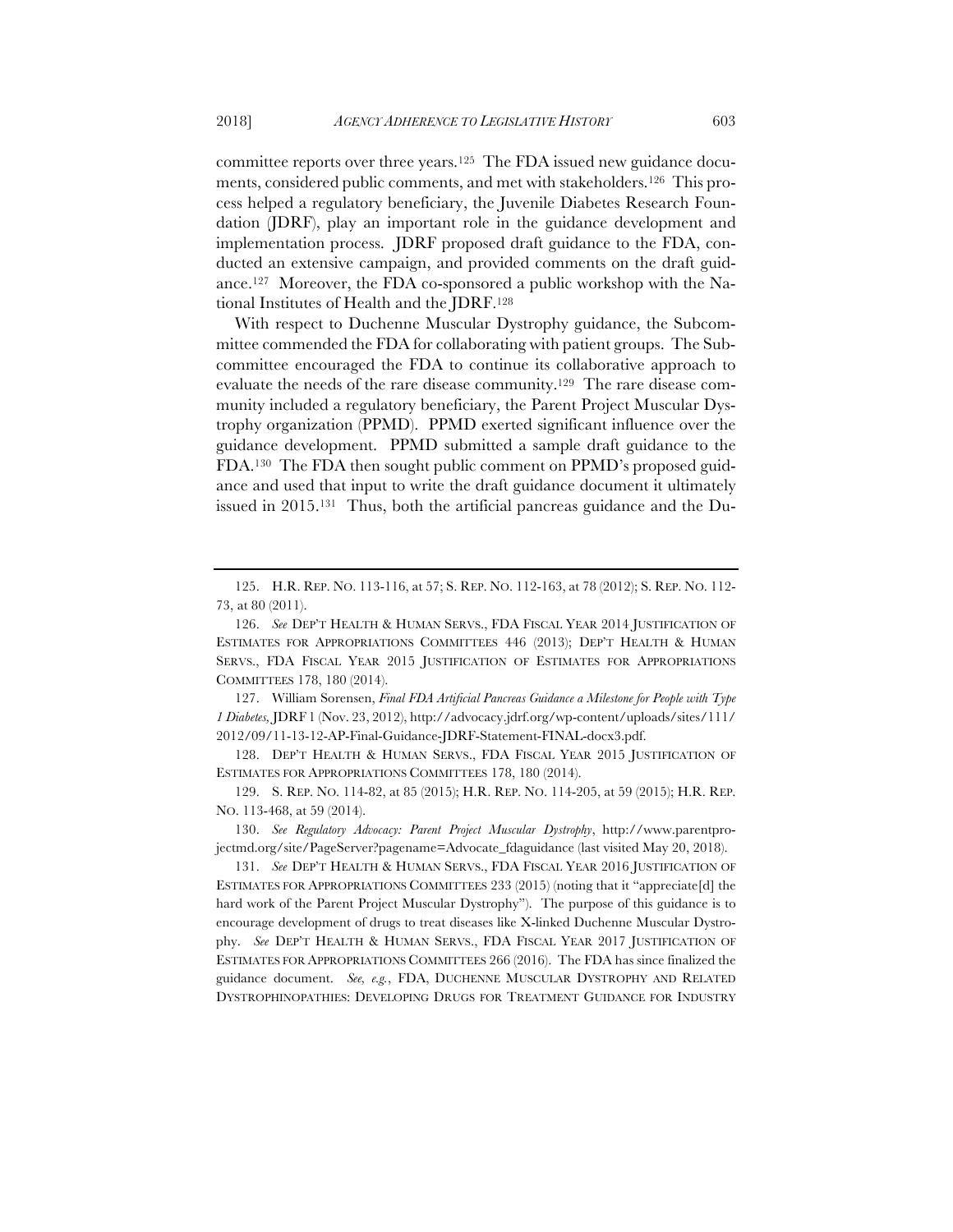chenne Muscular Dystrophy guidance represent examples where the Subcommittee encouraged and reinforced FDA collaborations with regulatory beneficiaries when developing guidance documents.

Similar to encouraging agencies to consult with regulated entities, encouraging agencies to consult with regulatory beneficiaries furthers public participation. Providing access to regulatory beneficiaries is particularly important because of concerns that regulatory beneficiaries may lose opportunities for input through the shift toward regulating via guidance documents.132 Regulatory beneficiaries do not get a chance to challenge agency reasoning to guidance documents in enforcement proceedings, and often have less political clout or relationships with agencies to provide input during early stages of guidance development.133 Thus, using committee report language to encourage agencies to consult with regulatory beneficiaries could be an especially useful way to promote public participation in guidance development.

# *2. Monitoring the Agency's Statutory Interpretation*

Another way appropriations committees may influence agency action is to monitor whether agency implementation of policies comports with legislative intent behind the statutes granting authority to agencies. In this study, the Subcommittee utilized committee report provisions to monitor whether FDA action complied with legislative intent in a couple of ways. First, the Subcommittee expressed its view about how to interpret ambiguous statutory provisions and directed the FDA to issue guidance clarifying its interpretation of the statute. Second, the Subcommittee directed the FDA to ensure it followed clear statutory directives, like meeting a deadline to issue a new document. Both of these uses provide an avenue to increase congressional oversight of informal policymaking despite the lack of organized legislative oversight of guidance documents.

#### *i. Interpretation of Ambiguous Statutes*

The Subcommittee used committee reports to weigh in on the FDA's statutory interpretation of ambiguous statutes. For example, on the topic of special protocol assessments, the Subcommittee provided its interpretation of a

<sup>(2018).</sup> 

<sup>132.</sup> Mendelson, *supra* note 55, at 430–31.

<sup>133.</sup> *Id.* at 420–33.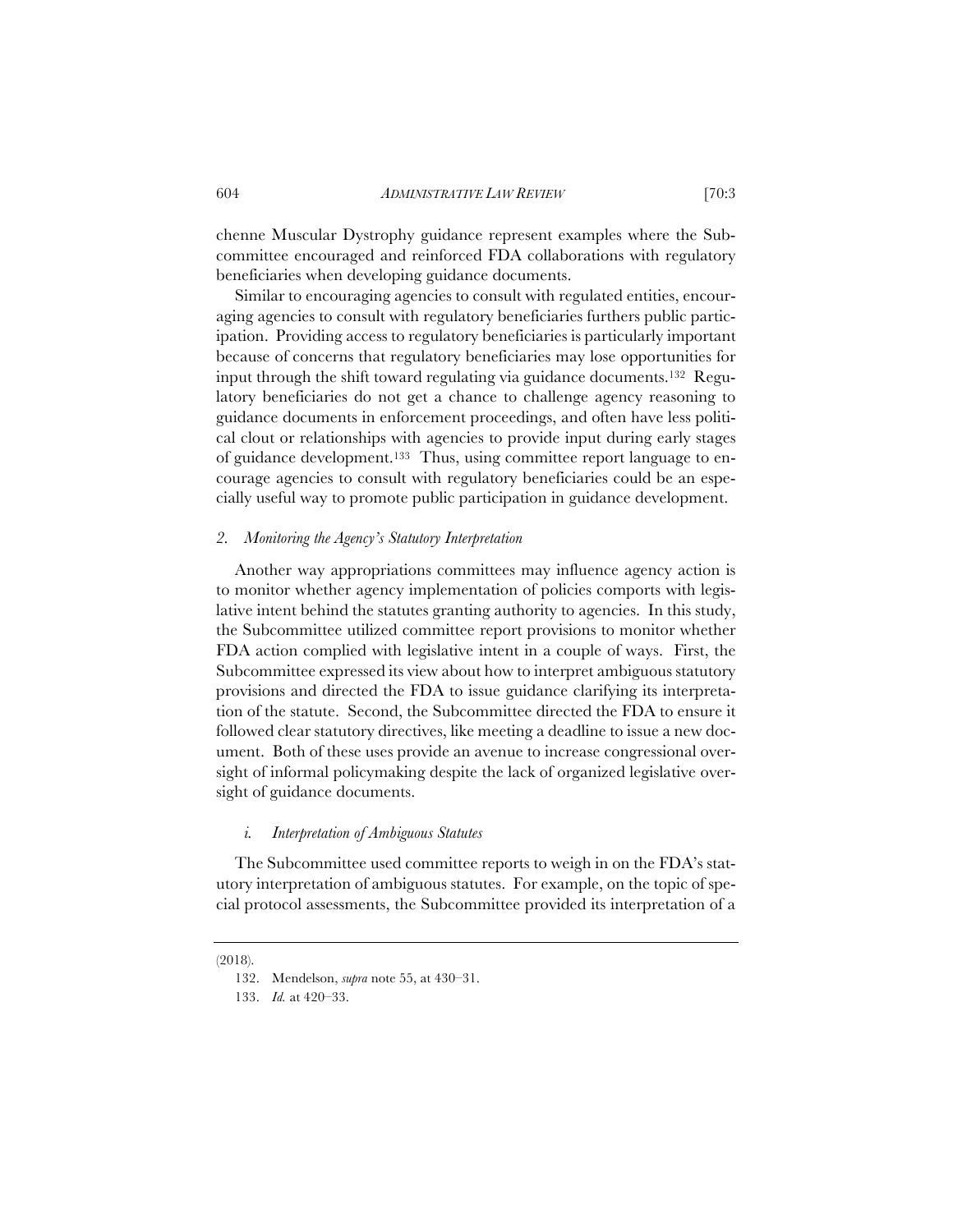statute in a committee report and directed the FDA to issue guidance.<sup>134</sup> A Special Protocol Assessment (SPA) is an advanced declaration from the FDA that a clinical trial design is acceptable for FDA approval. This allows a company to use its designed clinical trial to test a potential pharmaceutical product without concerns that the FDA will object to the trial design if the company ultimately applies for approval of the product it is testing. A statute grants the FDA authority to rescind a SPA if the FDA identifies a new scientific issue that questions the product's safety or efficacy.135 After the FDA rescinded approval of a specific product, the Subcommittee commented that it interpreted the statute to require the FDA to give notice to the sponsors when new scientific issues came to the agency's attention.<sup>136</sup> The Subcommittee then instructed the FDA to issue a new guidance document clarifying its statutory authority to rescind SPAs.137 The FDA responded that it made decisions based on a careful review of statutory standards and published a revised draft guidance.138

The Subcommittee also commented on legislative intent in the area of drug compounding, expressing concern that the FDA interpreted sections of the Drug Quality and Security Act in a manner inconsistent with legislative intent.<sup>139</sup> The FDA interpreted  $\S$  503A to prohibit a practice known as "office-use compounding." The Subcommittee, however, stated that the statute did not intend to prohibit this practice.140 The Subcommittee then directed the FDA to issue a guidance document on how pharmacists could continue to engage in office-use compounding.141 The FDA responded with its own statutory interpretation, explaining that though office-use compounding is

 $§ 355(b)(5)(C).$ 

139. *See* H.R. REP. NO. 114-531, at 68 (2016). The Subcommittee also noted that this interpretation was inconsistent with the agency's own prior interpretations. The 2017 House report again directed the FDA to issue a final guidance document that provided for "officeuse" drug compounding in appropriate circumstances. *See* H.R. REP. NO. 114-205, at 67 (2016).

140. *See* H.R. REP. NO. 114-531, at 69.

141. *Id.*

<sup>134.</sup> H.R. REP. NO. 113-468, at 59 (2014); S. REP. NO. 113-164, at 86 (2014).

<sup>135.</sup> Food, Drug and Cosmetic Act, 21 U.S.C. § 505(b)(5)(C) (2012); 21 USC

<sup>136.</sup> *See* H.R. REP. NO. 113-468, at 59; S. REP. NO. 113-164, at 86.

<sup>137</sup>*. See id.* The Subcommittee also commented that though the FDA had statutory authority to rescind Special Protocol Assessments (SPAs), public policy and fairness required sufficient notice to the companies.

<sup>138.</sup> *See* DEP'T HEALTH & HUMAN SERVS., FDA FISCAL YEAR 2016 JUSTIFICATION OF ESTIMATES FOR APPROPRIATIONS COMMITTEES 233 (2015). The FDA has since finalized the guidance document. *See, e.g.*, FDA, SPECIAL PROTOCOL ASSESSMENT GUIDANCE FOR INDUSTRY (2016).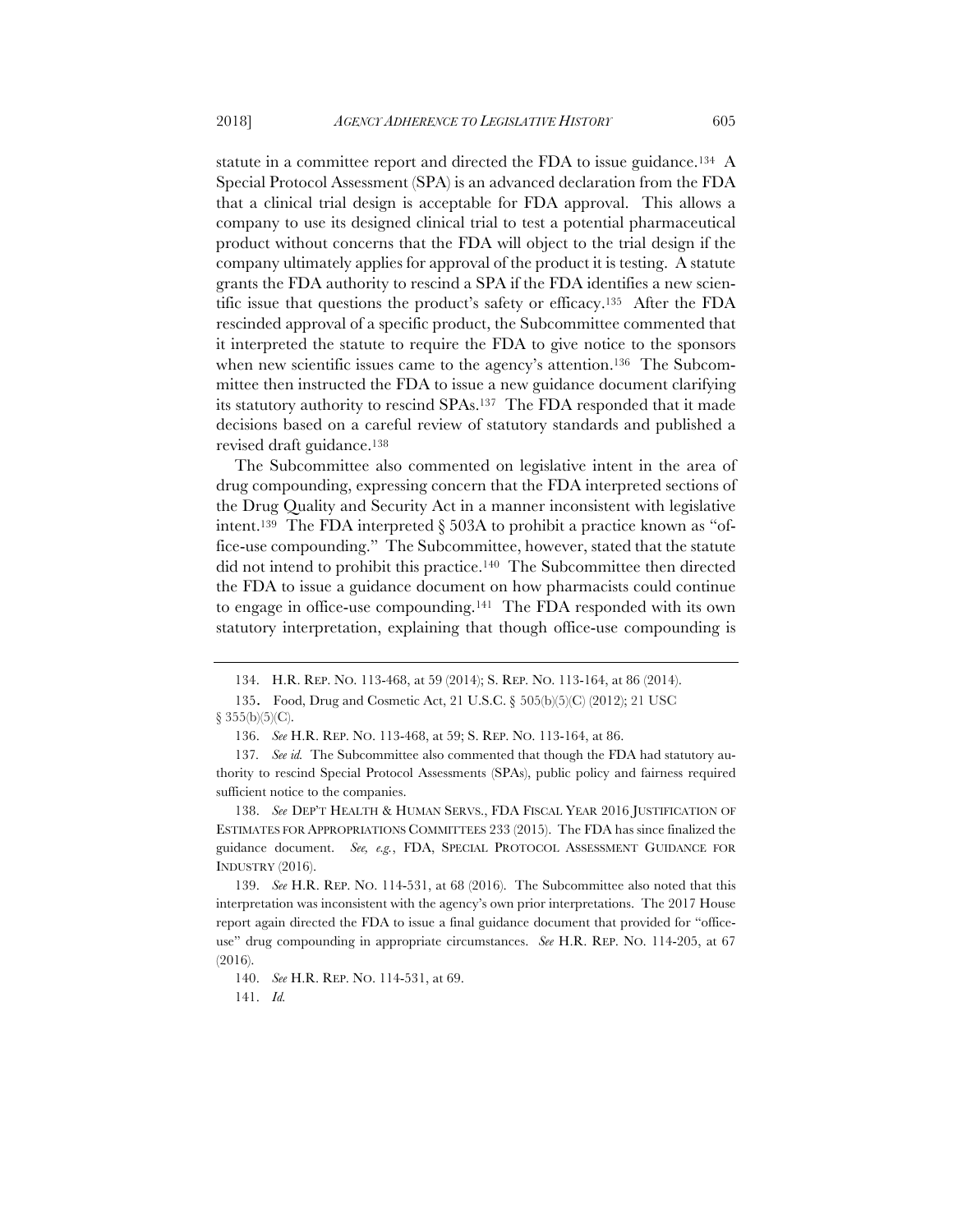important, it poses health risks as the drugs used are not approved by the FDA and recently led to incidents of contamination.<sup>142</sup> The FDA thus concluded that  $\S 503A$  intended to place conditions on the practice.<sup>143</sup> The FDA ultimately issued a guidance document that described how pharmacists could engage in office-use compounding permissibly under the statute.144

Leveraging non-statutory instructions to monitor whether agency actions comply with legislative intent helps Congress monitor whether the agency is executing laws consistent with legislative intent. In the guidance context in particular, appropriations committees can provide an avenue for regular, organized oversight since congressional oversight of guidance currently occurs ad hoc without an organized framework.145 However, leaving this oversight to appropriations committees, or even to just the Subcommittee who drafts the committee report, highlights concerns that the legislative intent as defined by the small group of elected officials may not reflect the true legislative intent of Congress as a whole.146 This is especially problematic for older statutes. In the examples above, the drug compounding statute was passed in November 2013, and the Subcommittee provided its commentary in

<sup>142.</sup> DEP'T HEALTH & HUMAN SERVS., FDA FISCAL YEAR 2017 JUSTIFICATION OF ESTIMATES FOR APPROPRIATIONS COMMITTEES 263–64 (2016).

<sup>143.</sup> *Id.* ("In establishing policies on office use [compounding], FDA intends to consider public health issues," as well as the statutory language and "the need to provide a clear line between permissible compounding and impermissible manufacture of unapproved drugs.").

<sup>144.</sup> *See* FDA, PRESCRIPTION REQUIREMENT UNDER 503A OF THE FEDERAL FOOD, DRUG, AND COSMETIC ACT (2016). Interestingly, the 2017 House report commented on the draft guidance and directed the FDA to finalize the guidance document, with specific instructions to allow office-use compounding before receipt of a prescription. *See* H.R. REP. NO. 114-531, at 68–69. The FDA finalized the document, but responded that the statute does not allow for office-use compounding before the compounder receives a prescription for an individual patient and explained the importance of the prescription requirement. *See* DEP'T HEALTH & HUMAN SERVS., FDA FISCAL YEAR 2018 JUSTIFICATION OF ESTIMATES FOR APPROPRIATIONS COMMITTEES 310 (2017). In the 2018 House report, the Subcommittee reiterated that the statute intended to allow compounding in anticipation of receiving a prescription. *See* H.R. REP. NO. 115-232, at 69 (2017). The report went on to instruct the FDA to rescind the guidance document and publish a proposed rule that is consistent with congressional intent "as stated in both Appropriations Reports and the DQSA." *Id.* 

<sup>145.</sup> *See supra* Part II.A.1.

<sup>146.</sup> *See* Manning, *supra* note 22, at 688.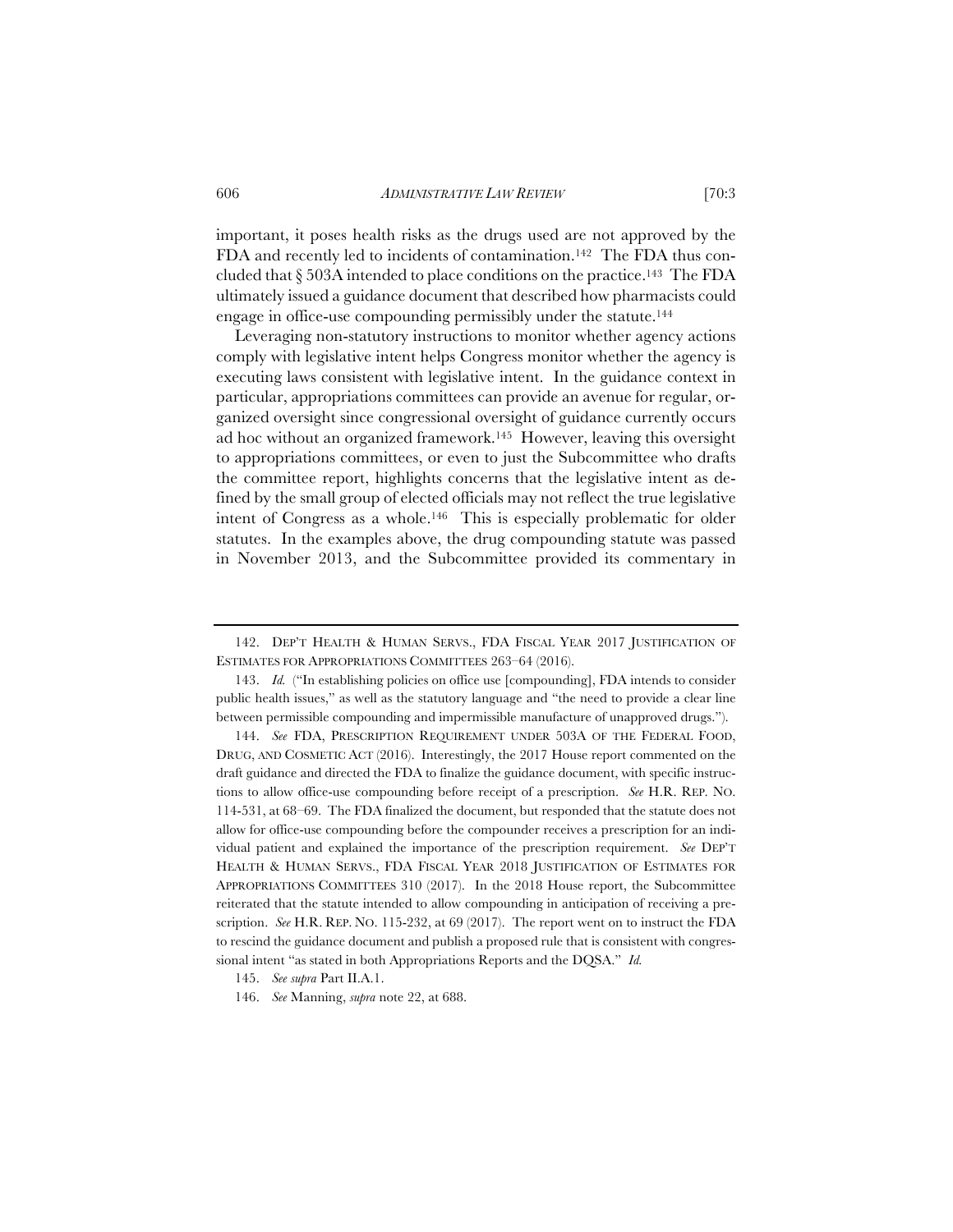2015.147 Thus, members of the Subcommittee could have been involved in passing that legislation and were likely familiar with the legislative process behind that statute. For SPAs, however, the relevant statute passed in 1997 and the Subcommittee provided its commentary in 2014, many years later.148 The passage of time creates a greater disconnect between the enacting Congress and the interpreting Congress. Thus, though committee interpretation of ambiguous statutes can provide a useful mechanism to monitor agency implementation of statutes, the potential for bias warrants attention and reinforces the need for agencies to retain flexibility in their responses to committee report instructions.149

#### *ii. Implementation of Clear Statutory Directives*

The Subcommittee also used committee reports to monitor whether the FDA complied with less ambiguous statutory provisions, such as deadlines for the FDA to issue certain documents. For example, the Sunscreen Innovation Act included a deadline for the FDA to publish four guidance documents.150 In the 2016 House report, the Subcommittee directed the FDA to meet its statutory deadline to publish guidance regarding safety and efficacy standards for sunscreen active ingredients.151 The FDA then issued the guidance document six days before the deadline.152

Again, appropriations committee commentary can provide a way to increase congressional oversight of informal agency actions. Moreover, unlike with ambiguous statutes, concerns about committee bias are lower when the statute articulates a clear directive, such as a specific deadline. Using nonstatutory controls to monitor statutory deadlines is especially significant because of recent concerns about regulatory delay. A recent study found federal agencies missed nearly half of the deadlines Congress set in statutes.153

150. Sunscreen Innovation Act, Pub. L. No. 113-195, § 586D, 128 Stat. 2044 (2014).

<sup>147.</sup> *See* 21 U.S.C. § 353a (2012); H.R. REP. NO. 114-531, at 68.

<sup>148.</sup> *See* The Food and Administration Modernization Act of 1997, Pub. L. No. 105-115, 111 Stat. 2296 (1997) (as codified in 21 U.S.C. § 355(b)(5)(C)(ii)); H.R. REP. NO. 113-468, at 59 (2014); S. REP. NO. 113-164, at 86 (2014).

<sup>149.</sup> Here, the FDA appeared to maintain its flexibility. Though it ultimately issued a guidance document for drug compounding, it employed its substantive expertise to defend its own statutory interpretation in response to the Subcommittee oversight, as described previously. This helps combat some of the concerns about vesting too much influence in a committee.

<sup>151.</sup> H.R. REP. NO. 114-205, at 74 (2015).

<sup>152.</sup> DEP'T HEALTH & HUMAN SERVS., FDA FISCAL YEAR 2015 JUSTIFICATION OF ESTIMATES FOR APPROPRIATIONS COMMITTEES 168 (2016).

<sup>153.</sup> Kevin R. Koser, *Federal Agencies Missed 1,400 Regulatory Deadlines*, ROLL CALL (Aug.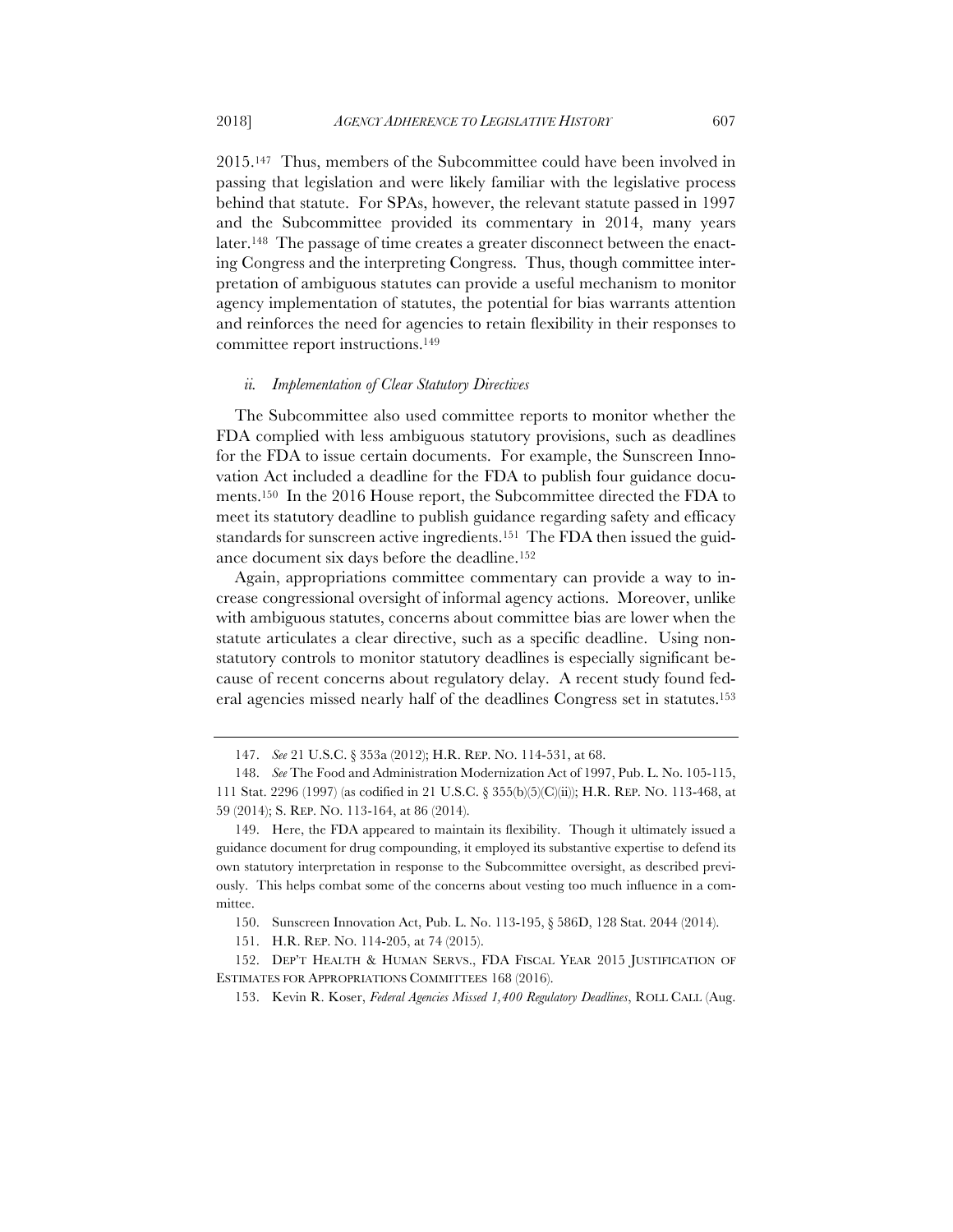Since agencies frequently miss statutory deadlines, employing appropriations committee oversight to ensure agencies meet these deadlines could increase efficiency of statutory schemes. As appropriations committees review agencies on yearly basis, appropriations oversight provides a way for Congress to monitor when agencies miss deadlines and to prompt agencies to act quickly in the event of a missed deadline.

## *3. Developing Clear Guidelines for Industry*

Congressional committees may influence agency action by prompting agencies to develop clear guidelines for industry. In this case study, the Subcommittee encouraged the FDA to develop clear guidelines for industry in two major ways: (1) to regulate behaviors and (2) to encourage development of new products. Using non-statutory instructions to develop new guidance documents can provide a mechanism for Congress to increase oversight and public participation in informal policymaking procedures.

### *i. Regulating Behavior and Monitoring Compliance*

The Subcommittee included committee report provisions that directed the FDA to issue guidance documents to regulate specific industry behaviors. For example, the Subcommittee instructed the FDA to issue guidance about the proper labeling of honey to protect consumers from misbranded and adulterated honey products that were entering the U.S. market.154 The FDA responded by publishing a draft guidance document.155

The Subcommittee also used directions to provide guidelines for industry as a tool to monitor industry compliance. For example, antibiotic-resistance developing from human consumption of animals that had taken antibiotic drugs posed a rising public health problem. In response to this public health concern, the Subcommittee directed the FDA to issue guidance to provide

<sup>5, 2015),</sup> http://www.rollcall.com/news/federal-agencies-missed-1400-regulatory-deadlinescommentary.

<sup>154.</sup> *See* S. REP. NO. 113-46, at 81 (2013); S. REP. NO. 112-163, at 79 (2012).

<sup>155.</sup> *See* DEP'T HEALTH & HUMAN SERVS., FDA FISCAL YEAR 2015 JUSTIFICATION OF ESTIMATES FOR APPROPRIATIONS COMMITTEES 183 (2014). The FDA has since finalized the guidance document. *See* FDA, GUIDANCE FOR INDUSTRY: PROPER LABELING OF HONEY AND HONEY PRODUCTS (2018).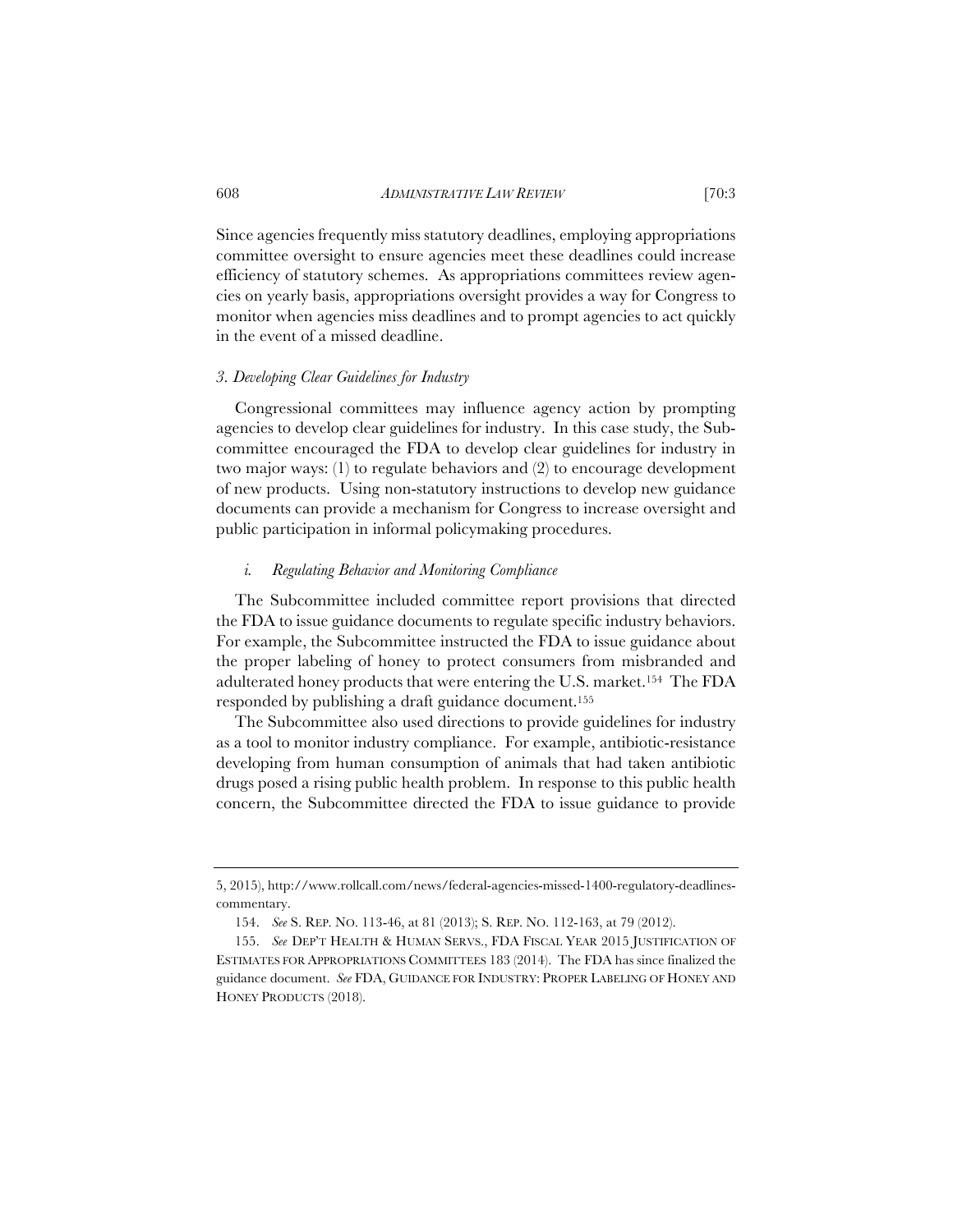pharmaceutical companies with guidelines on how they could modify antimicrobial drugs for animals to decrease potential antibiotic resistance in humans.156 Moreover, the Subcommittee asked for a report about new drugs approved and a list of industry members who voluntarily complied with the guidance.157 The FDA issued new guidance documents and published a list to its website with information about the approved drugs and sponsors voluntarily participating.158

These instructions to develop clear guidelines can help promote public participation and congressional oversight in guidance development. The instructions can increase public participation when the committee passes along requests from the public for a guidance document. In the honey example, manufacturers had previously submitted a citizen petition requesting guidance from the FDA, and the FDA did not respond.159 A specific instruction in the committee report then finally elicited a response from the FDA. Thus, the appropriations committee report bolstered public participation in the guidance development process. Additionally, these instructions can provide a framework for congressional oversight. In the antibiotic-resistant drugs example, the House and Senate Appropriations Committees leveraged the new guidance to collect information about whether industry complied and developed new drugs. This information-gathering mechanism could allow Congress to monitor whether new legislation is needed to address public health concerns. Again, appropriations committees are in a good position to facilitate information gathering as they review agency actions on a yearly basis and are familiar with the details of agency action.

## *ii. Encouraging Development of New Products*

Committees can also instruct agencies to provide clear guidelines to incentivize regulated entities to develop new products. The Subcommittee used committee reports to direct the FDA to issue guidance documents that would encourage industry actors to develop new products. For example, the Subcommittee requested guidance to promote development of new products

<sup>156.</sup> *See* S. REP. NO. 112-73, at 80 (2011).

<sup>157.</sup> *See* H.R. REP. NO. 113-116, at 53 (2013); S. REP. NO. 112-163, at 78.

<sup>158.</sup> *See* DEP'T HEALTH & HUMAN SERVS., FDA FISCAL YEAR 2015 JUSTIFICATION OF ESTIMATES FOR APPROPRIATIONS COMMITTEES 168 (2014); FDA, NEW ANIMAL DRUGS AND NEW ANIMAL DRUG COMBINATION PRODUCTS ADMINISTERED IN OR ON MEDICATED FEED OR DRINKING WATER OF FOOD-PRODUCING ANIMALS: RECOMMENDATIONS FOR DRUG SPONSORS VOLUNTARILY ALIGNING PRODUCT USE CONDITIONS WITH GFI #209 3 (2013); FDA, THE JUDICIOUS USE OF MEDICALLY IMPORTANT ANTIMICROBIAL DRUGS IN FOOD-PRODUCING ANIMALS 3 (2012).

<sup>159.</sup> *See* S. REP. NO. 111-221, at 97 (2010).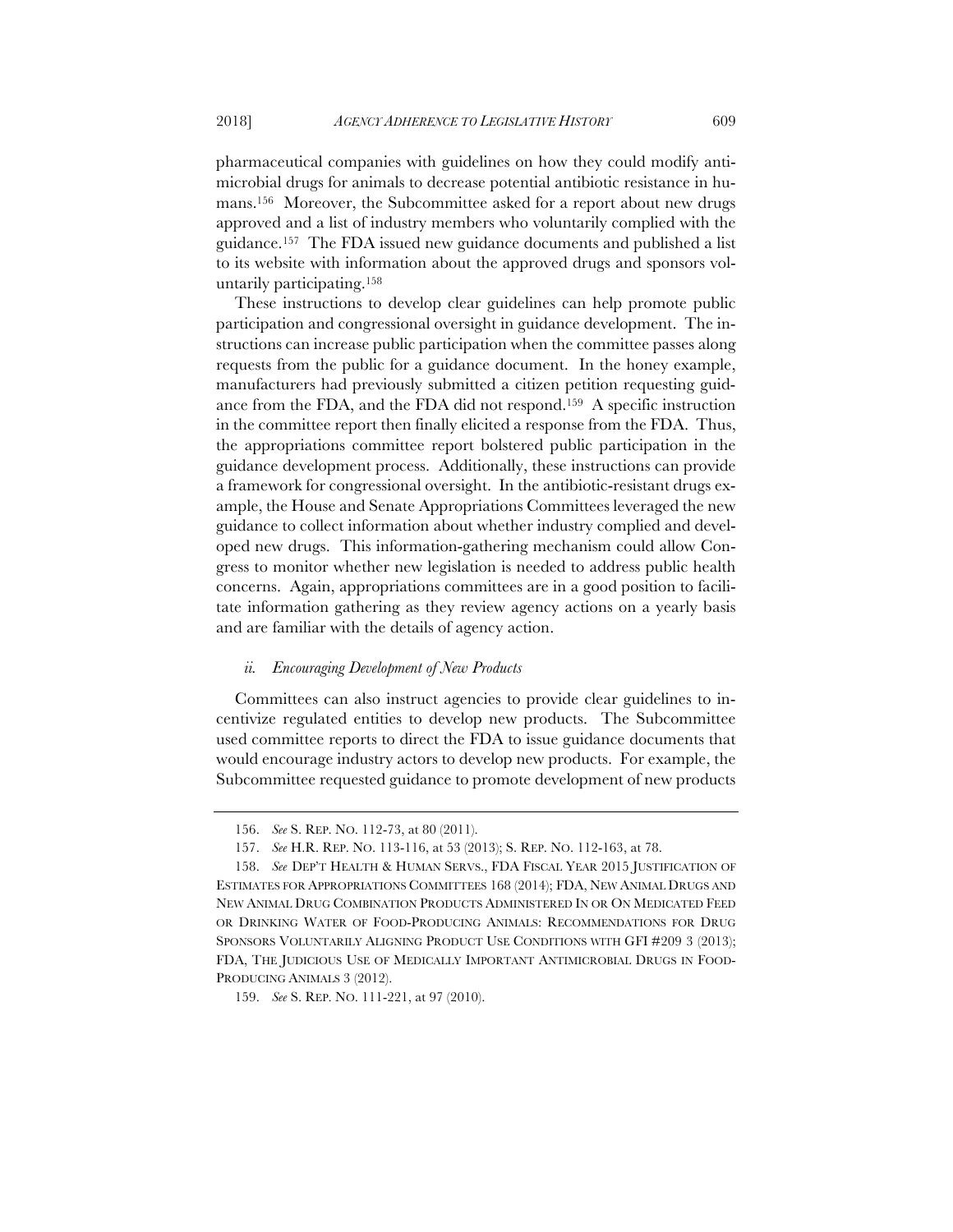in the areas of fixed-combination drugs and antibacterial drugs.160 The 2015 Senate report applauded FDA's draft guidance to promote development of fixed combination for drugs for diseases like cancer, HIV, malaria, tuberculosis, and drug-resistant infections. The report then encouraged the FDA to finalize the guidance by the end of the calendar year to facilitate development of new treatments for these diseases.161 The FDA responded by publishing a final guidance document.<sup>162</sup> Moreover, to promote antibiotic development to treat diseases like bacterial pneumonia and skin infections, the Subcommittee instructed the FDA to issue guidance about unresolved scientific issues in clinical development.163 Since then, the FDA has issued three draft guidance documents relating to these topics.164 These examples show how the Subcommittee leveraged legislative history to encourage new guidance documents aimed at promoting the development of new drugs.

Committee instructions that prompt agencies to publish guidance to spark development of specific products provide another example of how appropriations committee oversight can provide an avenue to increase congressional oversight in informal agency policymaking. Similar to the oversight about industry behaviors, appropriations committee oversight gives the committee an opportunity to monitor whether desired progress is being made on a yearly basis and to evaluate the need for future legislation to provide statutory incentives to develop products. Additionally, if the committee report instructions reflect requests from constituents contacting members of Congress about the desire for clear guidance, it can serve to reinforce public participation.

Overall, this Part suggests that Congress plays an influential role in agency policymaking, especially through appropriations committees. In the guidance document context specifically, appropriations committee oversight can

<sup>160.</sup> *See* S. REP. NO. 113-164, at 82 (2014).

<sup>161.</sup> *Id.*

<sup>162.</sup> DEP'T HEALTH & HUMAN SERVS., FDA FISCAL YEAR 2016 JUSTIFICATION OF ESTIMATES FOR APPROPRIATIONS COMMITTEES, at 248–49 (2015).

<sup>163.</sup> S. REP. NO. 111-221, at 93–94. The Subcommittee also asked for a report to include efforts to work with other governmental entities and interested parties to identify ways to incentivize development and/or appropriate use of anti-bacterial drugs in humans.

<sup>164.</sup> *See, e.g.*, FDA, HOSPITAL-ACQUIRED BACTERIAL PNEUMONIA AND VENTILATOR-ASSOCIATED BACTERIAL PNEUMONIA: DEVELOPING DRUGS FOR TREATMENT (2014); FDA, COMMUNITY-ACQUIRED BACTERIAL PNEUMONIA: DEVELOPING DRUGS FOR TREATMENT (2014); FDA, ACUTE-BACTERIAL SKIN AND SKIN-STRUCTURE INFECTIONS: DEVELOPING DRUGS FOR TREATMENT (2013).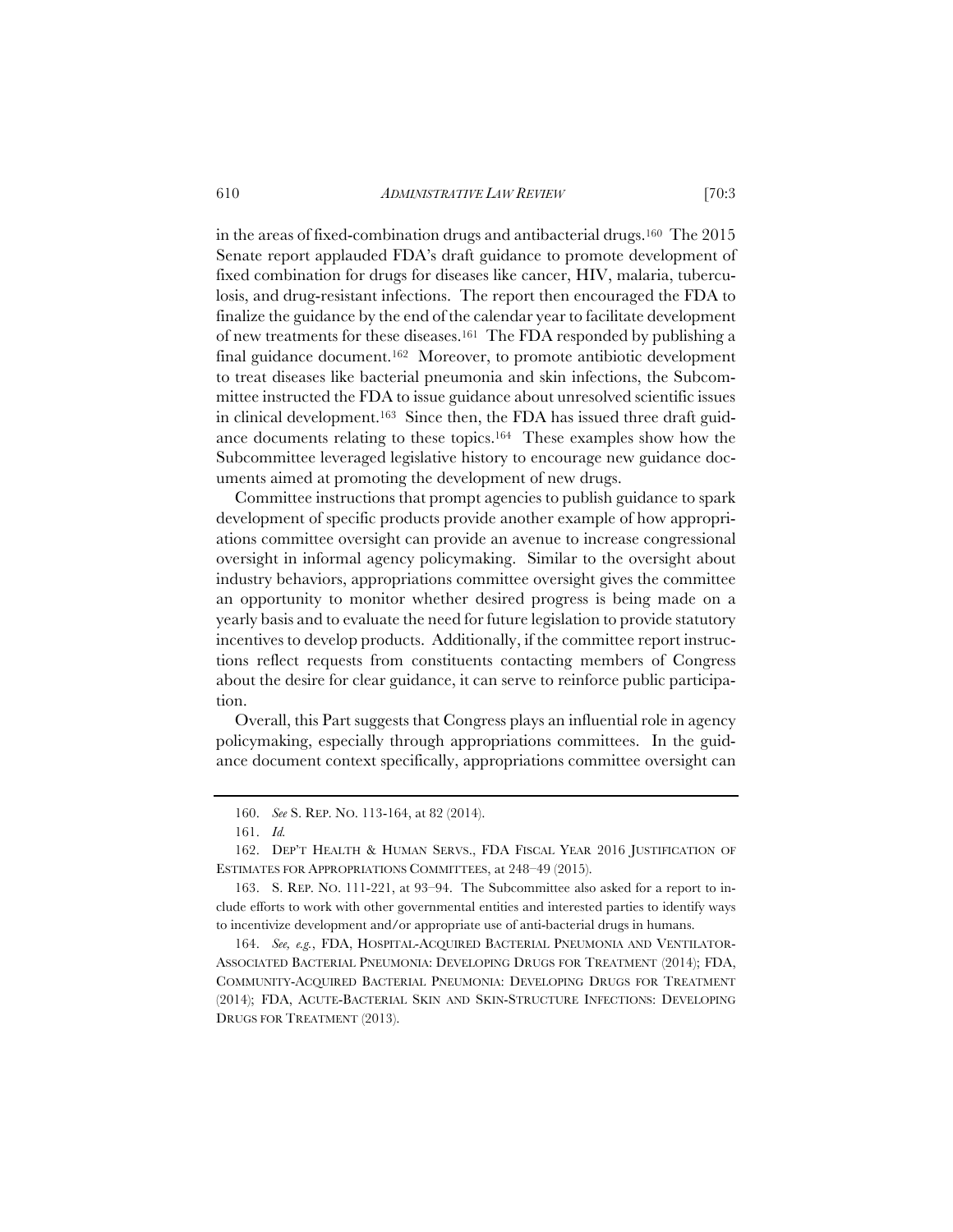provide opportunities for more consistent legislative oversight and more public participation. This study showed that the Subcommittee used legislative history to prompt the FDA to consult with stakeholders, to monitor how the FDA interpreted statutes, and to publish new industry guidelines. The FDA followed most non-statutory instructions to develop new guidance documents, though it occasionally leveraged its expertise to resist. On balance, the committee report instructions and FDA responses demonstrate that Congress may play a more significant role in overseeing informal agency actions than previously recognized. The next Part discusses implications of this congressional involvement in agency action for larger debates about the relationship between agencies and Congress.

## III. IMPLICATIONS

This Article suggests that agencies pay close attention to non-statutory instructions, and congressional committees can leverage these non-statutory instructions for a variety of oversight uses. When agencies faithfully follow legislative history instructions, it provides an increased role for Congress in regulatory policymaking. This Part evaluates how these findings affect debates about interactions between Congress and agencies. Congressional oversight through appropriations committee reports implicates several separation of powers issues, particularly with respect to the nondelegation doctrine, the legislative veto, and encroachment on the executive. This Part argues that though appropriations committee oversight through legislative history does not formally violate separation of powers, the separation of powers issues warn about the dangers of unchecked congressional involvement in agency actions. Such strong influence at the committee level brings up policy concerns about public participation and political accountability. These concerns underscore the importance of transparency in interactions between committees and agencies.

## *A. Separation of Powers Issues*

A fundamental premise underlying the American constitutional system is that separation of the judicial, executive, and legislative powers is necessary to preserve liberty.165 Congressional involvement in the details of agency actions, therefore, raises separation of powers concerns about whether the Legislative and Executive Branches are truly operating separately. This Sec-

<sup>165.</sup> *See* Youngstown Sheet & Tube Co. v. Sawyer, 343 U.S. 579, 635 (1952) (Jackson, J., concurring) (discussing the American concept of the separation of powers between the branches of government); *see also* THE FEDERALIST NO. 47, at 325 (James Madison) (Jacob E. Cooke ed., 1961).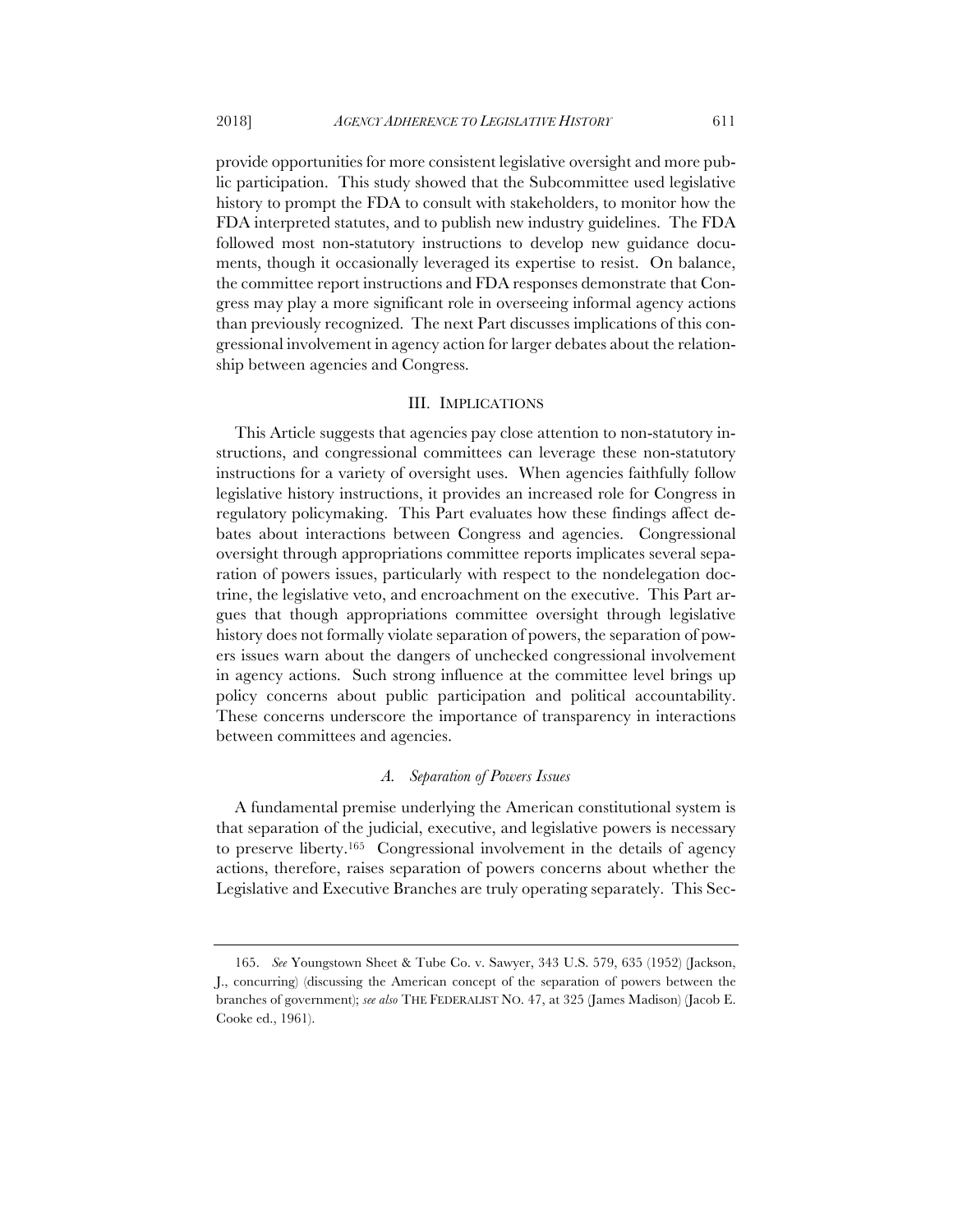tion analyzes three major separation of powers issues: the nondelegation doctrine, the legislative veto, and legislative encroachment on the executive. On balance, committee oversight can provide an effective means to help police the nondelegation doctrine. Moreover, committee oversight does not amount to an unconstitutional violation of separation of powers because the directives are nonbinding and agencies retain flexibility in their responses. While not formally violating the Constitution, appropriations committee oversight may alter negotiating dynamics between Congress and agencies, shifting the balance of power toward Congress. This shift in the balance of power brings up policy concerns that underlie the separation of powers issues. The fact that such oversight occurs at the committee level, rather than from Congress as a whole, may risk committee bias or interest group capture. This Section also evaluates implications of the separation of powers issues for political accountability and public participation, highlighting the importance of transparency in committee-agency interactions.

## *1. The Nondelegation Doctrine*

A separation of powers concern arises if agencies act in a *legislative* capacity. The nondelegation doctrine states that under the Constitution, the Legislative Branch cannot delegate lawmaking authority to another branch.166 For a delegation of authority to be constitutional, Congress must provide an "intelligible principle" to guide agency discretion.167 Yet the Supreme Court has expansively interpreted "intelligible principle," permitting broad delegations of authority to the administrative state.168 In fact, in its entire history, the Supreme Court has only found two statutes lacked an intelligible principle.169 Therefore, in the modern administrative state, the "intelligible principle" standard is not closely policed.170 Rather, broad delegations are the norm.171 Therefore, it is important for agencies to implement law consistent

<sup>166.</sup> U.S. CONST. art. I, § 1.

<sup>167.</sup> *See, e.g.*, Whitman v. Am. Trucking Ass'ns, 531 U.S. 457, 474–75 (2001); J.W. Hampton, Jr. & Co. v. United States, 276 U.S. 394, 409 (1928).

<sup>168.</sup> *See Whitman*, 531 U.S. at 457, 486 (finding "requisite to protect public health" a sufficient intelligible principle).

<sup>169.</sup> *Id.* at 474.

<sup>170.</sup> *See* Lawson, *supra* note 31, at 1237–41 (describing the "death" of the nondelegation doctrine).

<sup>171.</sup> *See* Kagan, *supra* note 11, at 2255–56; *see also Whitman*, 531 U.S. at 474–76.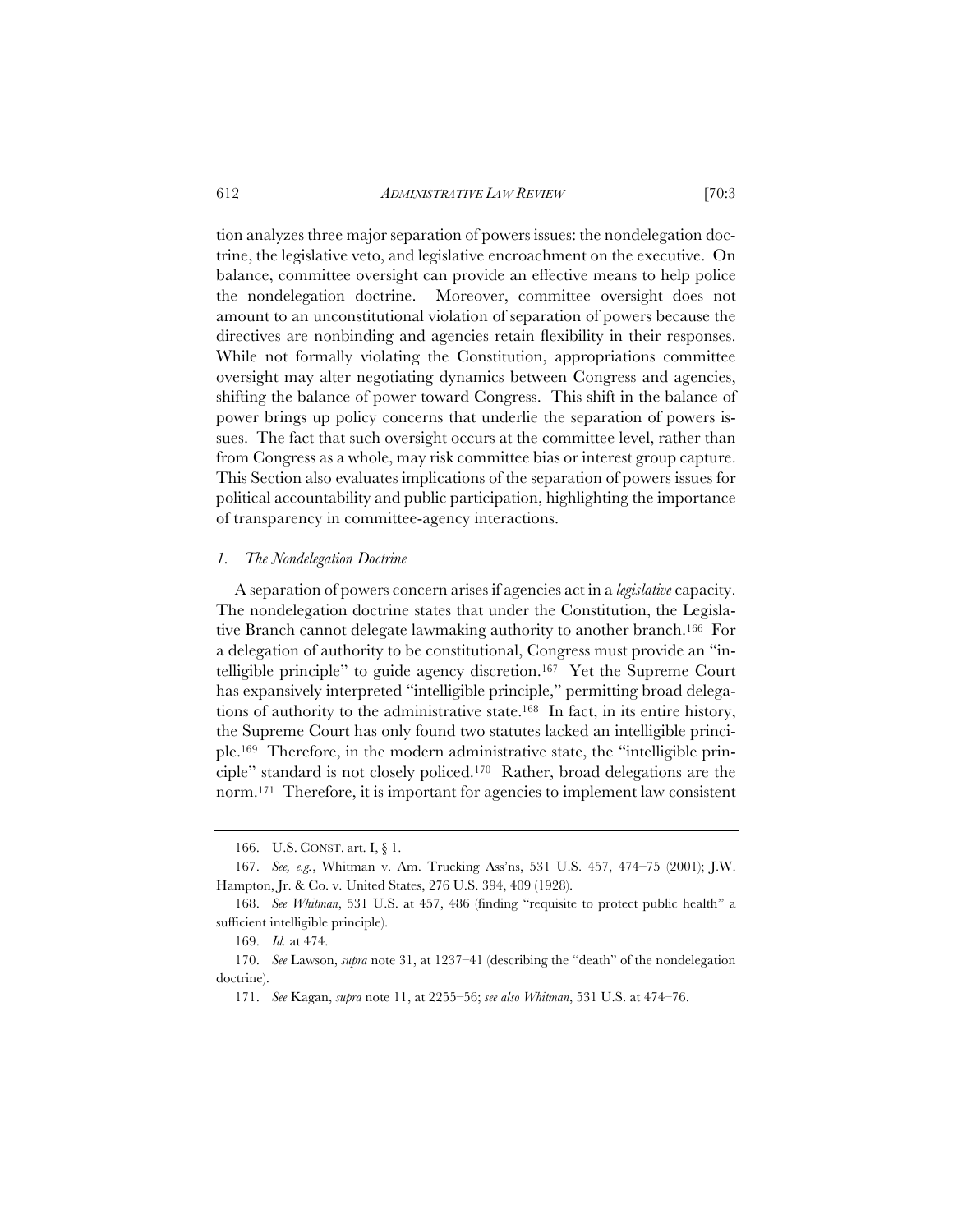with congressional intent.<sup>172</sup> The constitutional legitimacy of these broad delegations of lawmaking authority to unelected regulators may hinge on whether regulators act as faithful agents of Congress.173

Appropriations committee oversight may help reinforce the nondelegation doctrine because it provides an effective tool for Congress to monitor whether agencies are faithfully implementing statutes.<sup>174</sup> Appropriations committees are in a good position to monitor agency actions since subcommittees meet with agencies within their jurisdictions on a regular basis and issue committee reports yearly. As shown in the previous Part, the appropriations committee reports are able to annually comment on and monitor specific agency actions at a detailed level.175 For example, when the FDA did not finalize a guidance document regarding abuse-deterrent opioid drugs, the Subcommittee followed up the next year with a statutory directive.176 The FDA then finalized the guidance document. Moreover, appropriations committee oversight can help address information asymmetry problems for Congress in monitoring whether agencies implement statutes consistent with legislative intent. For example, the Subcommittee asked the FDA to elaborate on its interpretation of the SPA statute and used the opportunity to provide its own interpretation of the law.177 Moreover, through its responses in budget justifications, the FDA frequently provided Congress with its statutory interpretation as well as insights from its expertise.178 Therefore, appropriations committee oversight could help ensure agencies are acting as faithful agents to execute the law. This could serve to support the constitutional legitimacy of the administrative state by bolstering the nondelegation doctrine.

Leaving oversight to appropriations committees, rather than to Congress as a whole, however, sparks concerns about committee bias and interest

<sup>172.</sup> Watts, *supra* note 21, at 45 ("It is a well-accepted rule of administrative law that federal administrative agencies, which act pursuant to congressional delegations of power, must act consistent with congressional intent and must consider only factors that Congress intended the agency to consider.").

<sup>173.</sup> Walker, *supra* note 5, at 1002–03; *see also* Mashaw, *supra* note 7, at 505 ("In some sense, the position of agencies as 'faithful agents' of the legislature has a constitutional clarity that exceeds that of the judiciary.").

<sup>174.</sup> It is widely accepted that the administrative state makes policy decisions. *See* Stack, *supra* note 5, at 882. However, the constitutional foundations of the branches of government underscore the importance of congressional oversight of these policy decisions.

<sup>175.</sup> *See supra* Section II.B.2.

<sup>176.</sup> *See* Mendelson, *supra* notes 76–78.

<sup>177.</sup> *See supra* Section II.C.2.i.

<sup>178.</sup> *See supra* Sections II.B.3 and II.C.2.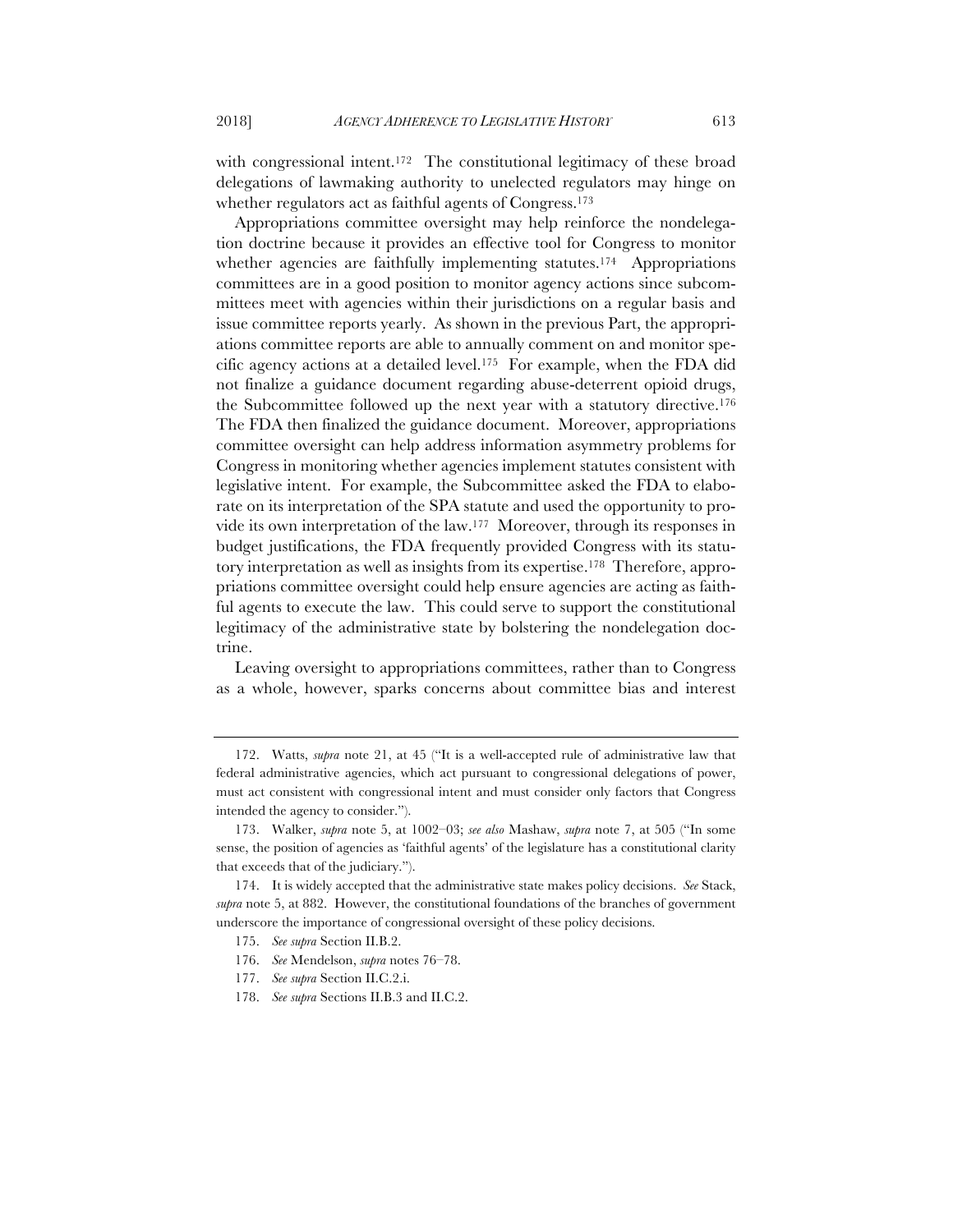group capture. If the purpose of oversight is to ensure agencies faithfully implement the wishes of the principal, one committee may not truly be the "principal." A committee only consists of a subset of the total members of Congress, and individual committee members' views of legislative intent may not align with the views of the collective Congress, particularly if a committee interprets statutes that were passed years ago by prior congresses.179 For example, in the SPA statute, the Subcommittee interpreted a statute passed seventeen years earlier.180 Moreover, individual committee member bias could cloud the oversight activities, as subcommittee members tend to be proponents of the programs whose budgets they review.181 Though previously scholars viewed appropriations committee members as neutral guardians of the budget who were attracted to the committee position based on prestige, more recent studies show appropriations committee members are likely to seek to benefit their congressional districts.<sup>182</sup> Professor Adler found the Agriculture Subcommittee, for example, was likely to be disproportionately comprised of representatives from rural farming districts, and such membership results in increased outlays for agriculture funding.183 Moreover, since the subcommittees writing the reports consist of just a handful of elected officials each, there is potential for interest group capture. Lobbying organizations and powerful constituents can form relationships with the specific individuals on the subcommittees, giving them an ability to influence the

<sup>179.</sup> Professor Kirst, however, noted that these committee report provisions can still be subject to oversight by Congress at large. KIRST, *supra* note 10, at 138–52.

<sup>180.</sup> *See supra* Section II.C.2.i.

<sup>181.</sup> JOSEPH HARRIS, CONGRESSIONAL CONTROL OF ADMINISTRATION 101–02 (1964); *see also* William N. Eskridge, Jr., *Legislative History Values*, 66 CHI.-KENT L. REV. 365, 383–84 (1990).

<sup>182.</sup> E. SCOTT ADLER, WHY CONGRESSIONAL REFORMS FAIL 54–71 (2002); *see also* SCHICK, *supra* note 9, at 220–21 (describing how the appropriations process has become enmeshed in party politics).

<sup>183.</sup> ADLER, *supra* note 182, at 70–71, 97. This Article does not look at oversight of the Subcommittee to the U.S. Department of Agriculture (USDA), which would more accurately illustrate potential bias for agriculture districts. However, these results show the concerns about capture and bias within the Subcommittee. The findings presented in Section II.A.3 that the Subcommittee comments on a disproportionately high percentage of drug-related guidance documents, for example, suggest bias is still a concern in the food and drug context of the Subcommittee's oversight as well.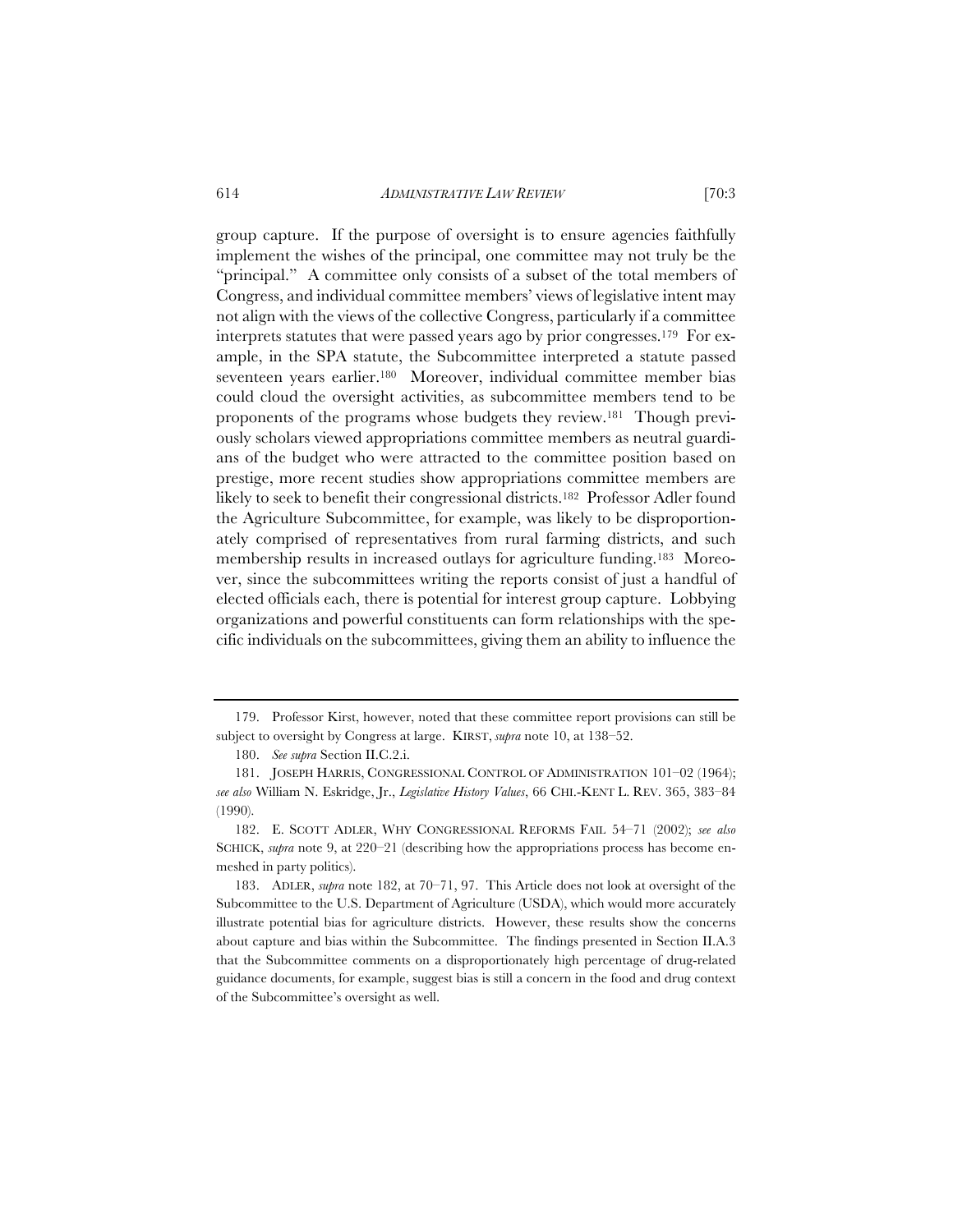subcommittees.184 In this case study, the Subcommittee directed the FDA to consult with specific organizations on multiple occasions.185 This suggests certain organizations, especially those with political clout, may be able to disproportionately impact how appropriations committees exercise oversight.

These concerns about committee bias and interest group capture may present different risks in the different ways the committee leverages legislative history. For example, concerns about committee bias are low when the committee is merely directing the agency to meet a clear statutory deadline, as it did with the Sunscreen Innovation Act.186 Actions that seek to benefit specific regulated entities, on the other hand, may be more suspicious. Thus, to guard against these concerns, transparency is important. Transparency not only allows the public to hold the committee accountable, but also allows other members of Congress to be more informed of how the committee is exercising oversight.187 Detailing directives to agencies in legislative history, rather than engaging in informal conversations, promotes transparency by creating a written record. Thus, the detailed provisions in the committee reports help mitigate concerns about committee bias.

## *2. The Legislative Veto*

A distinct separation of powers concern arises when Congress acts in a legislative capacity without following the full constitutional procedures. The "legislative veto" cases illustrate this concern. For half a century and increasingly in the 1970s, Congress passed statutes that included veto provisions for Congress to invalidate executive actions.188 These provisions allowed twohouse vetoes, one-house vetoes, and committee vetoes—all of which did not submit the actions to the President for his signature or veto.<sup>189</sup> In *INS v*.

<sup>184.</sup> ROGER H. DAVIDSON & WALTER J. OLESZEK, CONGRESS & ITS MEMBERS 383–84 (9th ed. 2004).

<sup>185.</sup> In particular, the Subcommittee directed the FDA to consult with the dietary supplement industry, the Juvenile Diabetes Research Foundation (JDRF), and the Parent Project Muscular Dystrophy organization (PPMD). *See supra* Section II.C.1.ii.

<sup>186.</sup> *See supra* Section II.C.2.ii.

<sup>187.</sup> DAVIDSON & OLESZEK, *supra* note 184, at 382 (noting that countervailing forces like citizen groups and aggressive journalists have helped decrease the power of interest groups over committees).

<sup>188.</sup> James Abourezk, *The Congressional Veto: A Contemporary Response to Executive Encroachment on Legislative Prerogatives*, 52 IND. L.J. 323, 324 (1977); *see also* JESSICA KORN, THE POWER OF SEPARATION 31 (1996).

<sup>189.</sup> LOUIS FISHER, CONG. RESEARCH SERV., LEGISLATIVE VETOES AFTER *CHADHA* 1 (2005).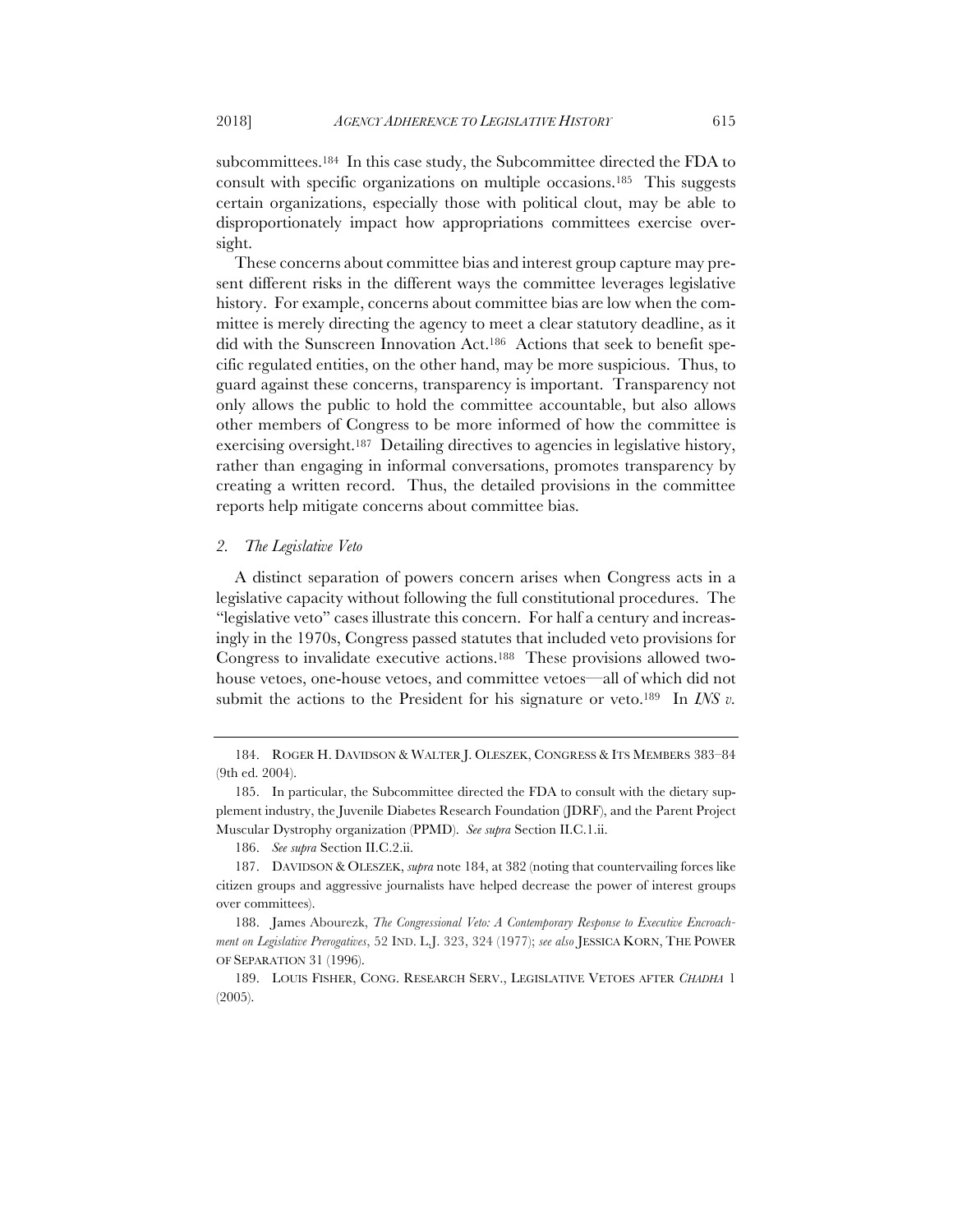*Chadha*,190 the Supreme Court held that the legislative veto was unconstitutional, holding that Congress cannot engage in legislative actions without going through bicameralism and presentment.191 The opinion emphasized that efficiency benefits do not make a government action constitutional.192 Instead, to determine whether action is legislative, and thus subject to the bicameralism and presentment requirements, the Court instructed that one must look to whether the action is essentially legislative in character and effect.193 The Court explained that legislative actions alter the "legal rights, duties, and relations" of persons outside the Legislative Branch.194

Therefore, since committee reports do not go through bicameralism and presentment, appropriations committee report directives could present a separation of powers problem if the instructions are considered legislative actions. The previous Part showed that these committee report instructions often had the de facto effect of vetoing or prompting FDA action.195 For example, when the House and Senate Appropriations Committees directed the FDA to issue guidance on antibiotic resistance in drugs, the FDA followed suit.<sup>196</sup> Moreover, the FDA rescinded and revised its draft guidance on dietary supplement ingredients in response to a committee report instruction.197

Yet these non-statutory instructions are not likely to qualify as the type of legislative action that would violate the Constitution. Scholars have noted that informal and non-statutory controls have continued in the present day, and such informal oversight mechanisms do not run afoul of *Chadha*.198 Moreover, courts (including the *Chadha* Court itself) have found statutes that

- 193. *Id.* at 952.
- 194. *Id.*
- 195. *See supra* Section II.C.3.i.
- 196*. See id.*
- 197. *See supra* Section II.C.1.i.

198. FISHER, *supra* note 189, at 2–4; *see also* KORN, *supra* note 188, at 33, 42–43 (arguing that the legislative veto was not as essential to government functions as some suggest due to Congress's other tools for oversight).

<sup>190.</sup> Immigration & Naturalization Serv. v. Chadha, 462 U.S. 919 (1983).

<sup>191.</sup> *See id.* at 956–59 (holding that all legislative vetoes violated presentment because they were not submitted to the President, and one-house and committee vetoes violated the bicameralism requirement).

<sup>192.</sup> *Id.* at 944.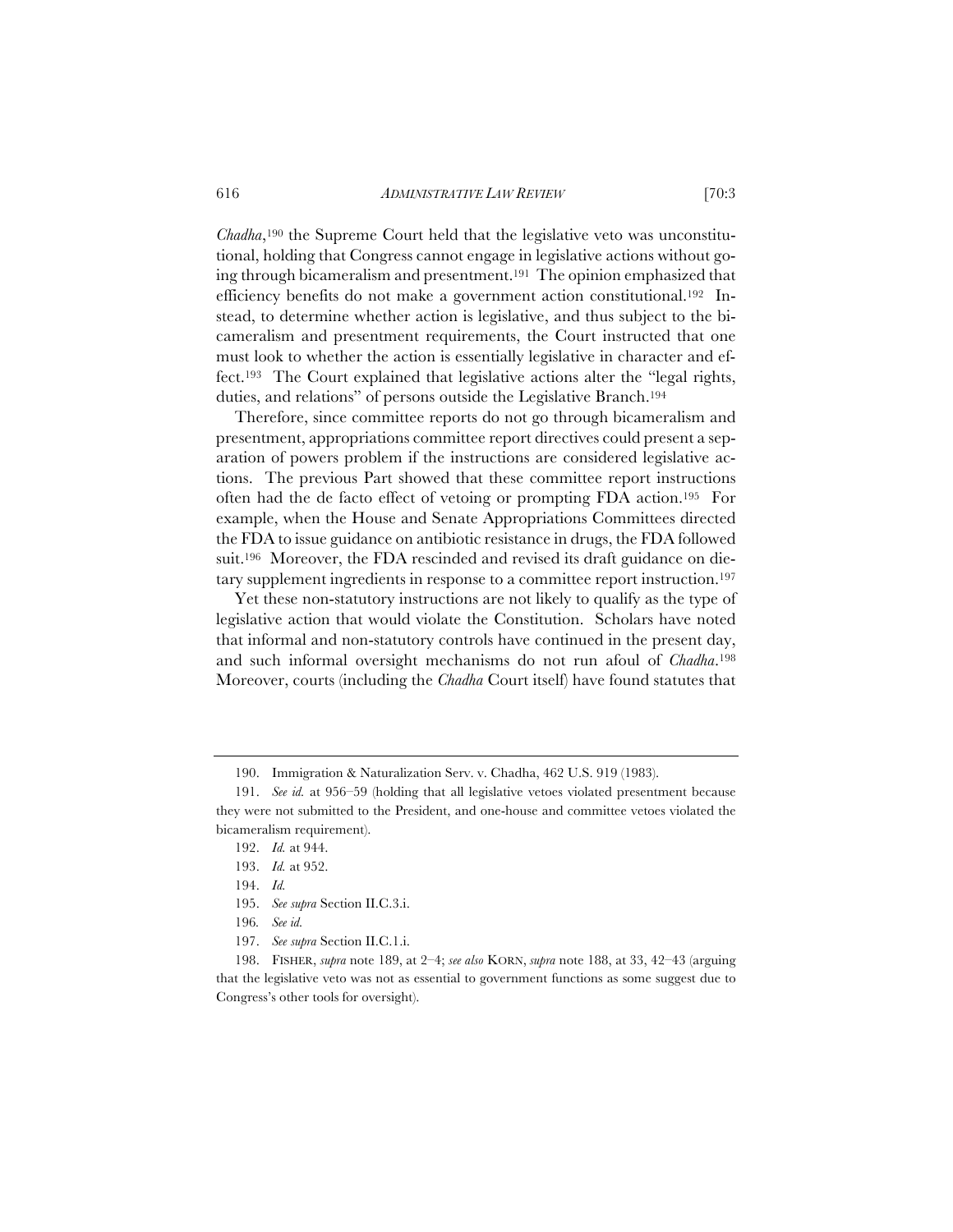require an agency to report to Congress about actions but do not give Congress the power to actually veto an executive action are still constitutional.199 Such reporting provisions allow Congress to analyze executive action and to "badger an agency with extensive questions or threats if the proposed action is somehow unsatisfactory"—but these provisions do not give Congress power to overturn agency action through a process that shortcuts the full legislative process.200 Moreover, in reviewing a statute with a reporting provision, the U.S. Court of Appeals for the Federal Circuit explained that there is nothing unconstitutional about an agency's decision to defer to a committee's opinion. Instead, the Federal Circuit noted that informal cooperation is necessary within the separation of powers system .201 Thus, congressional oversight mechanisms that rely solely on informal political pressures or on a threat to re-engage in the full legislative process are constitutional even after *Chadha*.202 The fact that in practice these informal oversight tools may amount to legislative vetoes because agencies follow committee instructions does not make them unconstitutional.

Committee report directives are more akin to these constitutionally sound report-and-wait provisions than to actual legislative vetoes. Though the nonstatutory instructions encourage agencies to take certain actions, and provide a tool for the committee to oversee and "badger" agencies about specific actions, they do not legally require the agency to follow the committee report

200. KORN, *supra* note 188, at 35.

201. *City of Alexandria*, 737 F.2d, at 1026 ("Committees do not need even the type of 'report and wait' provision we have here to develop enormous influence over executive branch doings.").

202. KORN, *supra* note 188, at 35. Moreover, as a practical matter, appropriations committee report directives will continue. OMB Director, James Miller, during the Reagan Administration announced to agency heads they did not need to follow Appropriations committee report directives because they were not voted on by both houses of Congress nor presented to the President. The appropriations committees responded that they would just tie agencies hands with stricter, statutory directives, which agencies did not want. Afterwards, Miller ended up rescinding his statement. *Id.* at 37.

<sup>199.</sup> Rather than unilaterally vetoing executive action, such statutes give Congress the opportunity to review agency action and assess the need for more legislation. If Congress objects to the executive action, it can pass new legislation before the executive action becomes effective. *See Chadha*, 462 U.S. at 935 n.9; City of Alexandria v. United States, 737 F.2d 1022, 1026 (Fed. Cir. 1984); FISHER, *supra* note 189, at 6. *But see* Hechinger v. Metro. Wash. Airports Auth., 36 F.3d 97 (D.C. Cir. 1994), *cert. denied*, 513 U.S. 1126 (1995) (invalidating a statutory provision that required reporting and allowed a board, acting as an agent of Congress, to make recommendations when it had a coercive effect on agency action in context because the delays effectively nullified the time-sensitive agency action and the board had discretion over which actions to review).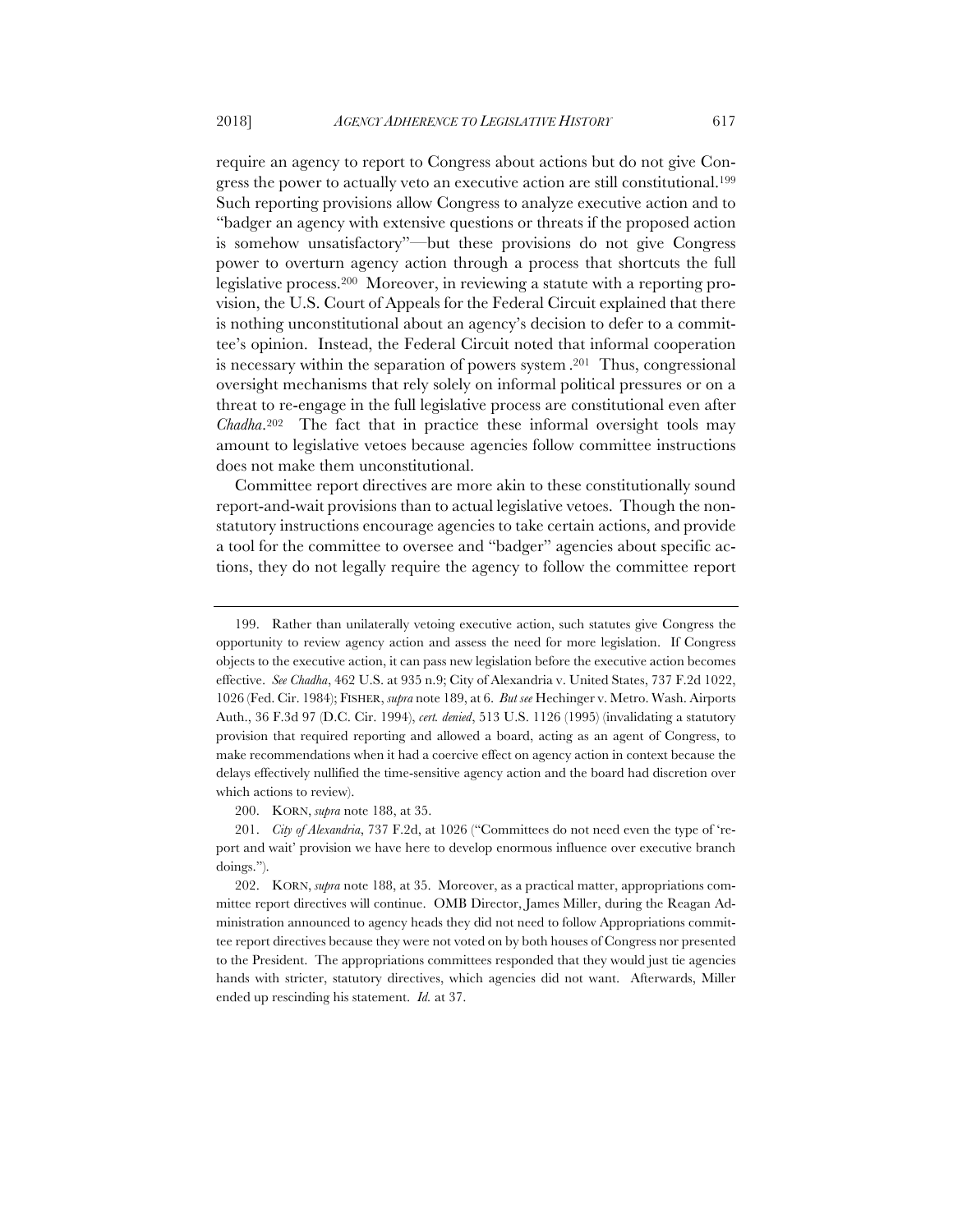provisions.203 Instead, agencies still retain flexibility to disagree with the committee report instruction or to implement the directives at their own pace. For example, the FDA did not issue a guidance document about botanical dietary supplements despite committee report directions to do so.204 Moreover, on five substantive topics, the Subcommittee repeated its non-statutory instructions before the FDA actually issued a new guidance document.205 Thus, appropriations committee oversight is likely not an unconstitutional exercise of legislative power.

Yet these committee report provisions often have the practical effect of prompting executive agencies to engage in specific actions, as shown in the previous Part. The FDA issued a new guidance document in response to 82% of appropriations committee report instructions to do so. The reality that appropriations committees can influence agency action, therefore, brings up policy concerns associated with the legislative veto, particularly related to the negotiating dynamics between agencies and Congress. In fact, before the legislative veto was declared unconstitutional, the actual veto power was not used very often by Congress.206 Instead, a study by Professors Harold Bruff and Ernest Gellhorn found that the primary effect of the legislative veto power was to alter negotiating dynamics between Congress and agencies.207 The existence of the veto power caused agencies to negotiate with Congress, primarily with oversight committees, over the substance of policy to avoid invoking a formal veto. Therefore, the veto operated to increase Congress's bargaining power, and prompted more negotiations between Congress and agencies over the substance of agency action.208 The actual impact on the negotiation process varied by agency, as Bruff and Gellhorn found that different agencies had different bargaining power with respect to Congress.209 However, despite varying levels of agency bargaining

209. Factors such as pressure from courts, expertise in technical areas, and popular pressure could increase an agency's relative bargaining power, while congressional self-interest in specific agency actions, such as election regulations, could decrease agency bargaining power.

<sup>203.</sup> *See id.* at 35.

<sup>204.</sup> *See supra* notes 86–90 and accompanying text.

<sup>205.</sup> *See supra* note 90 and accompanying text.

<sup>206.</sup> CLARK F. NORTON, CONG. RESEARCH SERV., INTERIM REPORT ON THE EXERCISE OF CONGRESSIONAL REVIEW, DEFERRAL AND DISAPPROVAL OVER PROPOSED EXECUTIVE ACTIONS, 1960–1975 (1976).

<sup>207.</sup> Bruff & Gellhorn, *supra* note 58, at 1420.

<sup>208.</sup> *Id.* at 1420–23.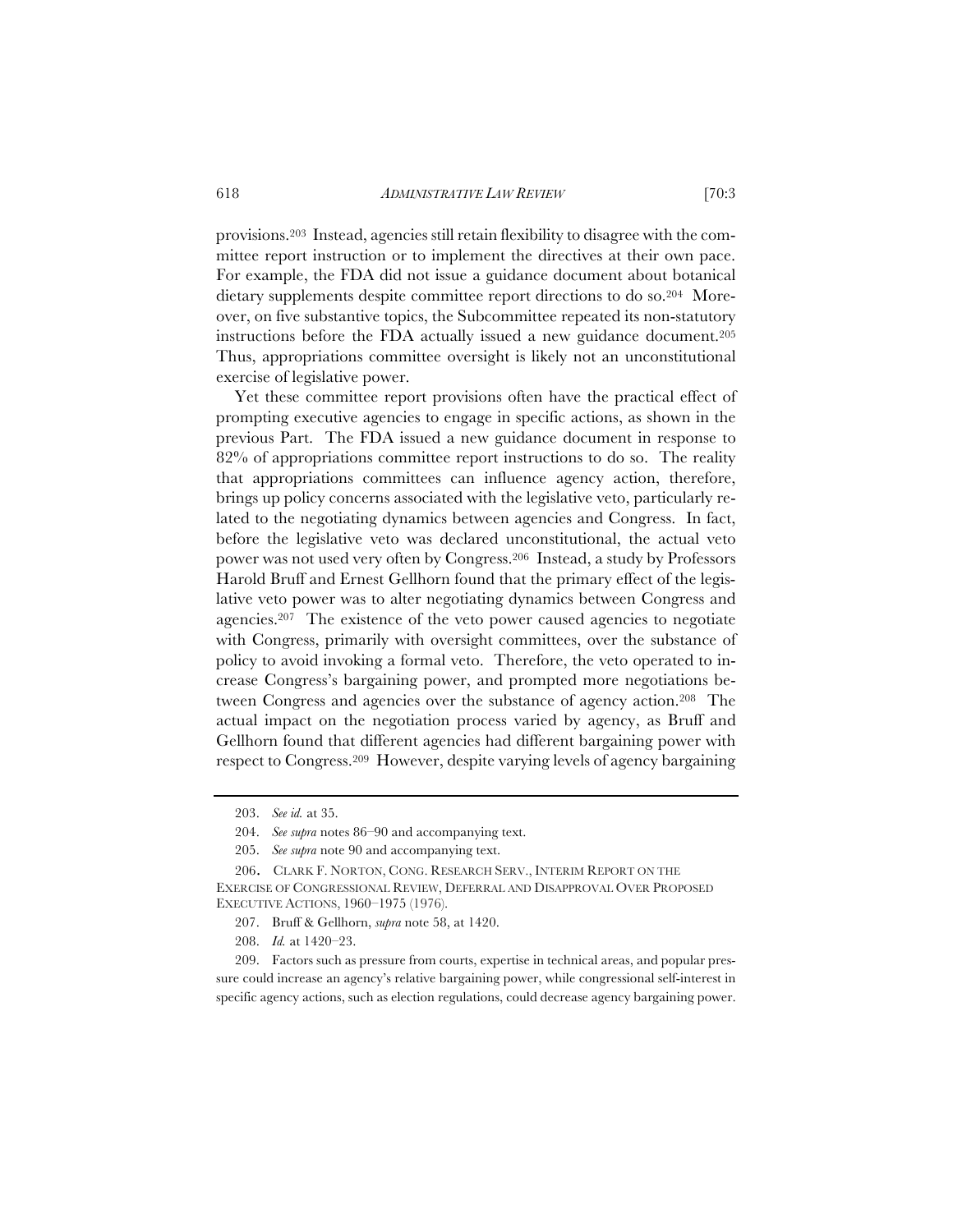power, the negotiation process between committees and agencies always resulted in some form of compromise.<sup>210</sup>

Appropriations committee oversight may operate in a similar way. The threat of a potential legislative veto is similar to the threat of taking away funding in the appropriations context. Agencies may be motivated to negotiate with appropriations committees to avoid reductions in funding in subsequent years. Thus, the ability of appropriations committees to reduce agency funding in yearly appropriations bills could work to increase the bargaining power of the committee. This increased bargaining power may then prompt negotiations between agencies and committees over the substance of agency action. As shown in the previous Part, the interactions between the Subcommittee in its committee reports and the FDA in its responses in yearly budget proposals reveal such a negotiation.211 The Subcommittee and the FDA exchanged detailed dialogue about the substance of specific guidance documents. Moreover, similar to the Gellhorn and Bruff study about the impact of the legislative veto, the negotiations between the Subcommittee and the FDA usually resulted in a compromise—the FDA ultimately issued a guidance document in response to the Subcommittee's requests in 83% of the substantive areas, and the Subcommittee resorted to statutory directives in only two situations.212 Therefore, committee report instructions may alter the working relationship between Congress and agencies.

Thus, appropriations committee oversight brings up policy concerns similar to those brought up by legislative veto provisions—namely, concerns about public participation and political accountability. The previous Part discussed how congressional oversight might provide opportunities to increase public participation in guidance development. The heightened bargaining power of congressional committees, however, may work to reduce the value of public participation in procedures before the agency. The power of the committee in negotiations may shift agencies' focus from currently required public procedures, like those in the Good Guidance Practices, to congressional review procedures.213 Formulation of rules or guidance documents during negotiations with Congress may displace the agency's

Moreover, yearly review may make agencies more likely to compromise with Congress as part of ongoing interactions, like the yearly appropriations process, rather than singular review of a specific agency action. *Id.* at 1411.

<sup>210.</sup> *Id.* 

<sup>211.</sup> *See supra* Section I.B.2.

<sup>212.</sup> *See supra* Figure 4.

<sup>213.</sup> *See* Bruff & Gellhorn, *supra* note 58, at 1378–79; *see also* OFFICE OF MGMT. & BUDGET, EXEC. OFFICE OF THE PRESIDENT, OMB BULL. NO. 07-02, FINAL BULLETIN FOR AGENCY GOOD GUIDANCE PRACTICES (2007).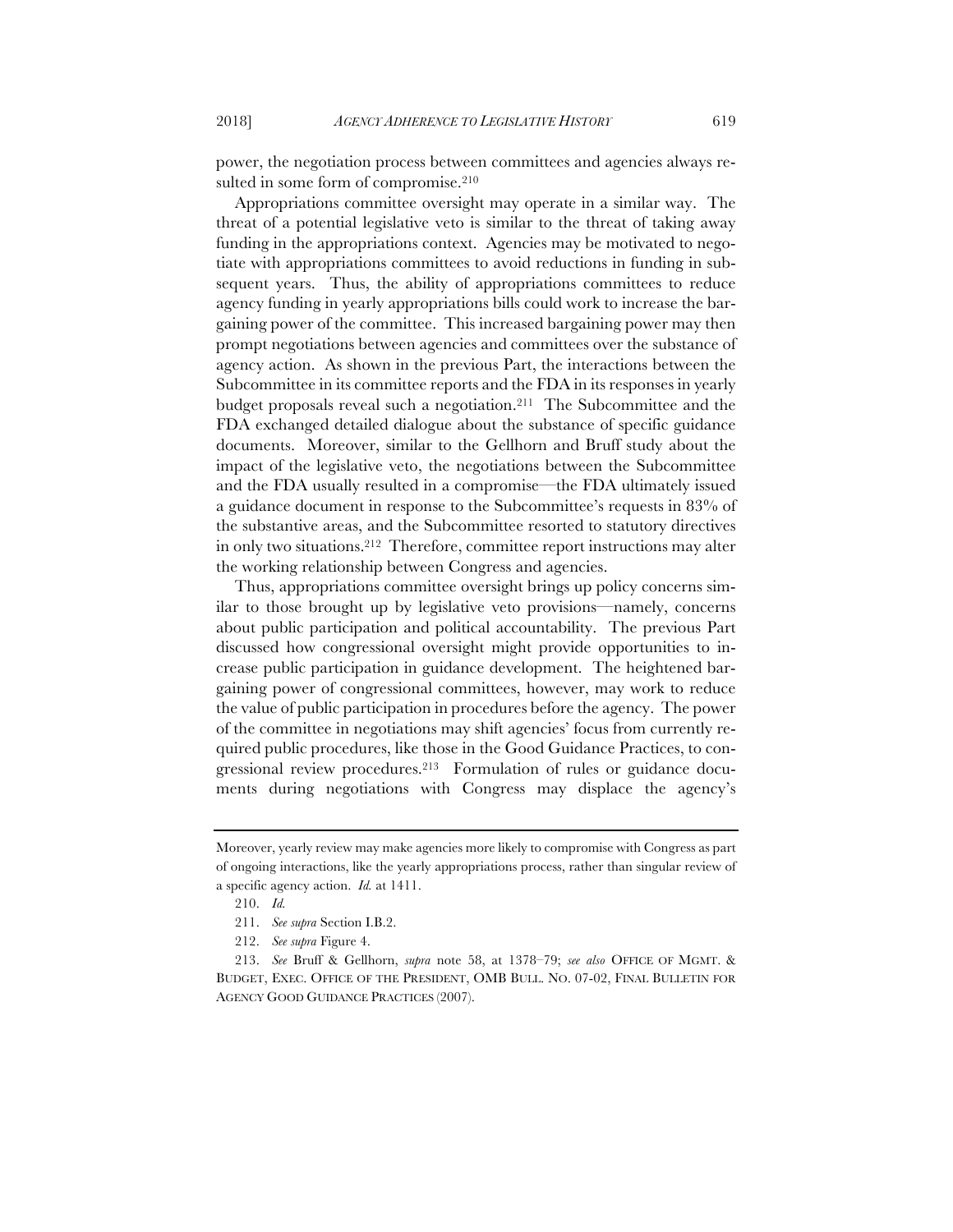consideration of public comments when drafting the document, making the document harder to change during the public comment process.214 Here, interest groups that lobby Congress may be able to impact the substance of ultimate rules or guidance outside of the public comment process, or in addition to the public comment process.215 However, the initial drafting of an agency rule or guidance document remains a critical stage in formulating policy, so public participation at the initial stage may help displace some of these concerns.216 Moreover, a record of public comments from the earlier stages of drafting the document can help the agency resist congressional pressures, bolstering the agency's bargaining power.<sup>217</sup> Yet Bruff and Gellhorn found that when legislative vetoes existed in the rulemaking context, agencies sometimes drafted rules in anticipation of the interest groups to avoid unfavorable review by Congress.218

In this study, the FDA responses do not indicate these threats to public participation. In two situations, the committee report provisions directed the FDA to consult with specific stakeholders who submitted draft guidance. However, both of these were regulatory beneficiaries, which are groups that are traditionally considered to have less political clout and relationships with agencies.219 The appropriations committee oversight, therefore, served to reinforce public participation. Moreover, when the Senate Appropriations Committee encouraged the FDA to consult with industry stakeholders before issuing draft guidance relating to drug compounding, the FDA refused. Instead, the FDA maintained it would receive public comments after it issued draft guidance.<sup>220</sup> Thus, the FDA responses to appropriations committee oversight do not appear to pose threats for public participation. However, the concerns highlighted by Bruff and Gellhorn may be a concern in other contexts, warranting attention.

Another justification for congressional oversight is that it could increase

<sup>214.</sup> Bruff & Gellhorn, *supra* note 58, at 1382, 1413–14.

<sup>215.</sup> *Id.* at 1413.

<sup>216.</sup> *Id.* at 1412–13.

<sup>217.</sup> *Id.* at 1413. Bruff and Gellhorn noted this could shift emphasis from reasoned debate over policy to a showing of political strength meant to impress both the agency and Congress.

<sup>218.</sup> *Id.* 

<sup>219.</sup> *See supra* Section II.C.1.ii; Mendelson, *supra* note 55, at 420–33.

<sup>220.</sup> *See supra* notes 112–116 and accompanying text.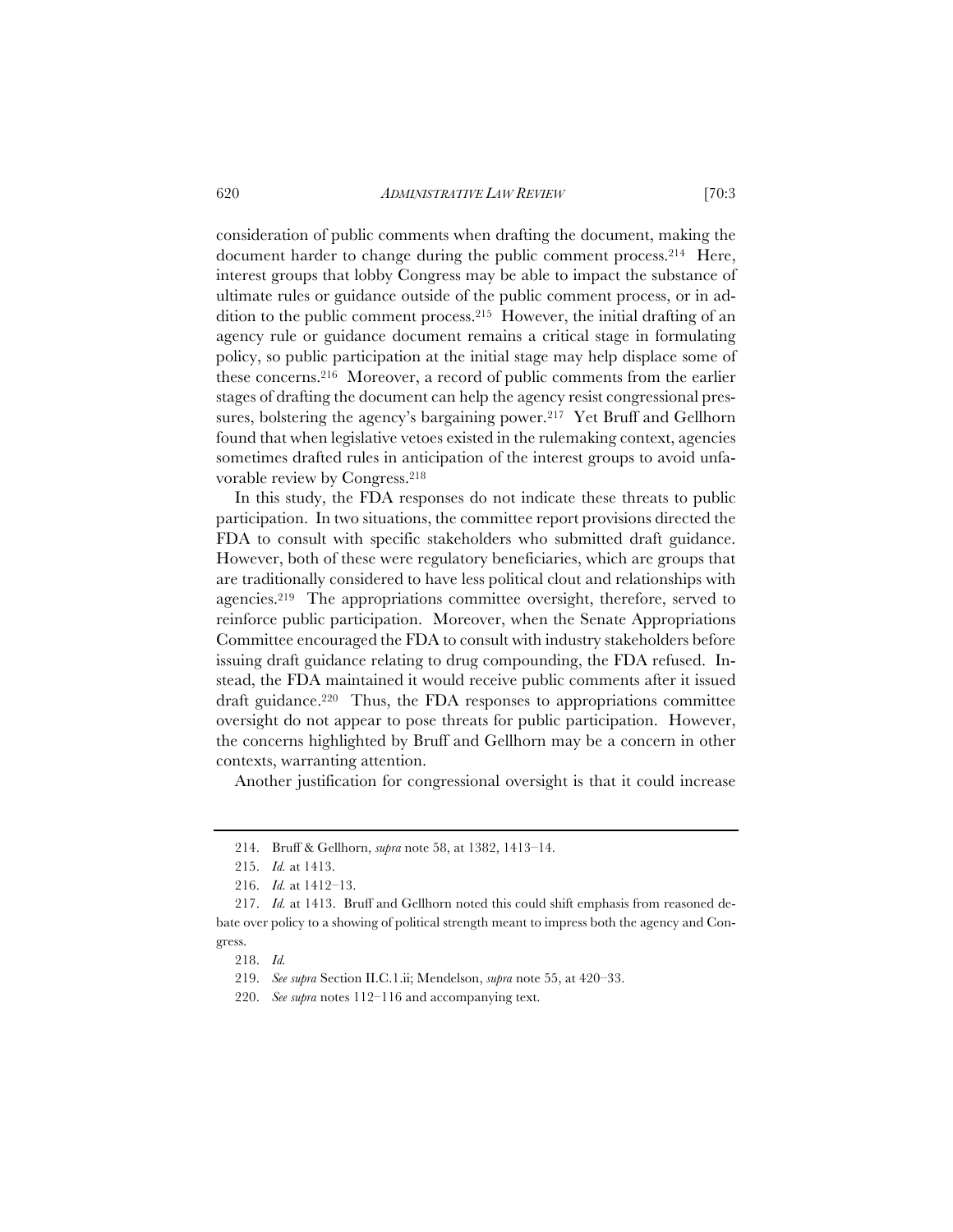political accountability of agency actions.221 However, the increased bargaining power of a specific committee, rather than Congress as a whole, may cast doubts about political accountability.222 As discussed in the previous Section, the composition of a committee is narrower than Congress as a whole, and oversight committees are often stacked with members of Congress who have interests favorable to the agencies they regulate.223 Moreover, committee negotiations typically do not receive national publicity, so Congress may not truly be held accountable by the public for actions taken by one committee. This calls into question the idea of national responsibility to a national constituency, which underlies the value of political accountability.224 The risk that action will escape national attention is particularly high when the change prompted by a committee under the influence of an interest group has only a diffuse impact on the public at large, as then it is less likely to evoke public scrutiny.225

Overall, these potentially negative implications for public participation and political accountability highlight the need for transparency. Yet by their nature, agency contacts with congressional committees are likely to be confidential or undisclosed on the administrative record.226 Thus, negotiations between committees and agencies over the substance of agency actions pose a threat to transparency if they occur off the record. Therefore, the public disclosure of appropriations committee reports and FDA responses in its budget justifications help guard against these concerns.

### *3. Encroachment on the Executive*

The legislative veto issue highlights concerns that arise when Congress can circumvent the full legislative process to engage in legislative actions. A separation of powers concern also arises when Congress engages in *executive* actions. The American constitutional system emphasizes a separation of the judicial, executive, and legislative powers to preserve liberty.227 For example, the Incompatibility Clause prevents members of Congress from holding an

<sup>221.</sup> Jamelle Sharpe, *Judging Congressional Oversight*, 65 ADMIN. L. REV. 183, 205, 220 (2013).

<sup>222.</sup> Bruff & Gellhorn, *supra* note 58, at 1379, 1417.

<sup>223.</sup> *Id.* at 1418; *see* ADLER, *supra* note 182, at 70–71, 97; DAVIDSON & OLESZEK, *supra*  note 184, at 383–84; HARRIS, *supra* note 181, at 101–03.

<sup>224.</sup> Bruff & Gellhorn, *supra* note 58, at 1418.

<sup>225.</sup> *Id.* at 1419.

<sup>226.</sup> *Id.* at 1377–78, 1413.

<sup>227.</sup> *See* Youngstown Sheet & Tube Co. v. Sawyer, 343 U.S. 579, 635 (1952) (Jackson,

J., concurring); THE FEDERALIST NO. 47, at 325 (James Madison) (Jacob E. Cooke ed., 1961).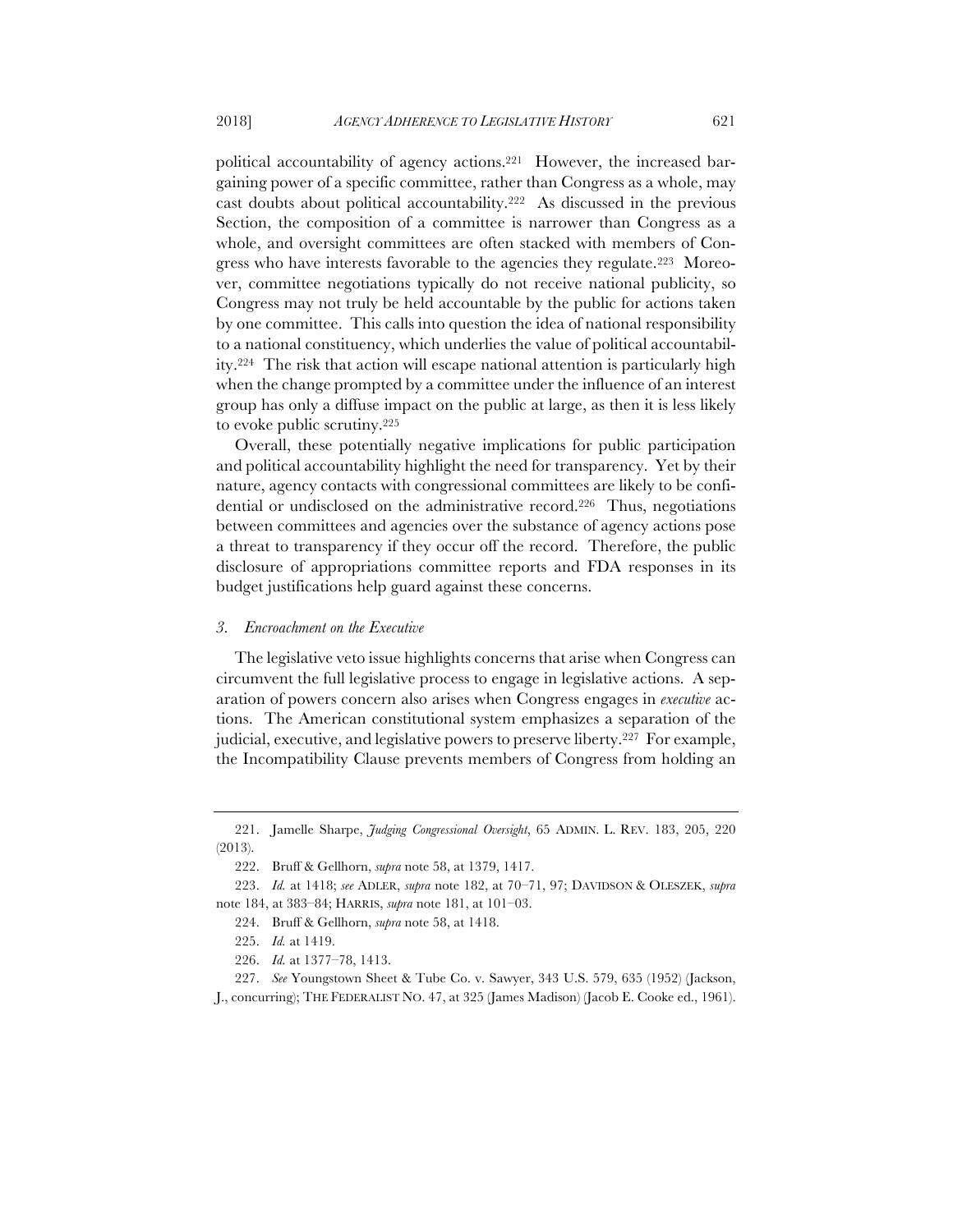appointed office position in either the Executive or Judicial Branch.228

Moreover, the Supreme Court has interpreted separation of powers broadly to require that legislative officials cannot engage in executive actions, prohibiting legislative action that encroaches on the Executive Branch. In *Bowsher v. Synar*,229 the Court invalidated a statute that allowed a legislative official to retain ultimate authority over spending reductions for budget deficit reductions. The statute required the President to issue sequestration orders as mandated by the Comptroller General.230 Such actions fell within the purview of executive action because the Comptroller General had to exercise judgment about facts that affect application of the law and interpretation of the law.231 The Court reasoned, "Interpreting a law enacted by Congress to implement the legislative mandate is the very essence of 'execution' of the law."232 The Comptroller General was a legislative official because he worked for the General Accounting Office, which is a Legislative Branch agency, and was removable by Congress.233 The Court emphasized that "[t]he structure of the Constitution does not permit Congress to execute the laws."234 Thus, *Bowsher* limits the ability of Congress "to retain nonlegislative, post-enactment involvement in the administration of federal law."235

Moreover, in *Metropolitan Washington Airports Authority* (*MWAA*) *v. Citizens for the Abatement of Aircraft Noise, Inc.*,<sup>236</sup> the Court invalidated a statute that established a Board of Review for National and Dulles Airports, which consisted of nine congressmen serving in their "'individual capacities, as representatives of users' of the airports."237 This Board would oversee the Metropolitan Washington Airports Authority. Even though members were serving in their individual capacities, the Court found that situations like this would impermissibly allow Congress to retain control outside the ordinary legislative process of administration of the laws.238 The Court quoted James Madison to

- 229. 478 U.S. 714 (1986).
- 230. *Id.* at 718.
- 231. *Id.* at 732–33.
- 232. *Id.* at 733.
- 233. *Id.* at 727–31.
- 234. *Id.* at 726.
- 235. Sharpe, *supra* note 221, at 193.
- 236. 501 U.S. 252 (1991).
- 237. *Id. at* 267.
- 238. *Id.* at 277.

<sup>228.</sup> U.S. CONST. art. I, § 6, cl. 2.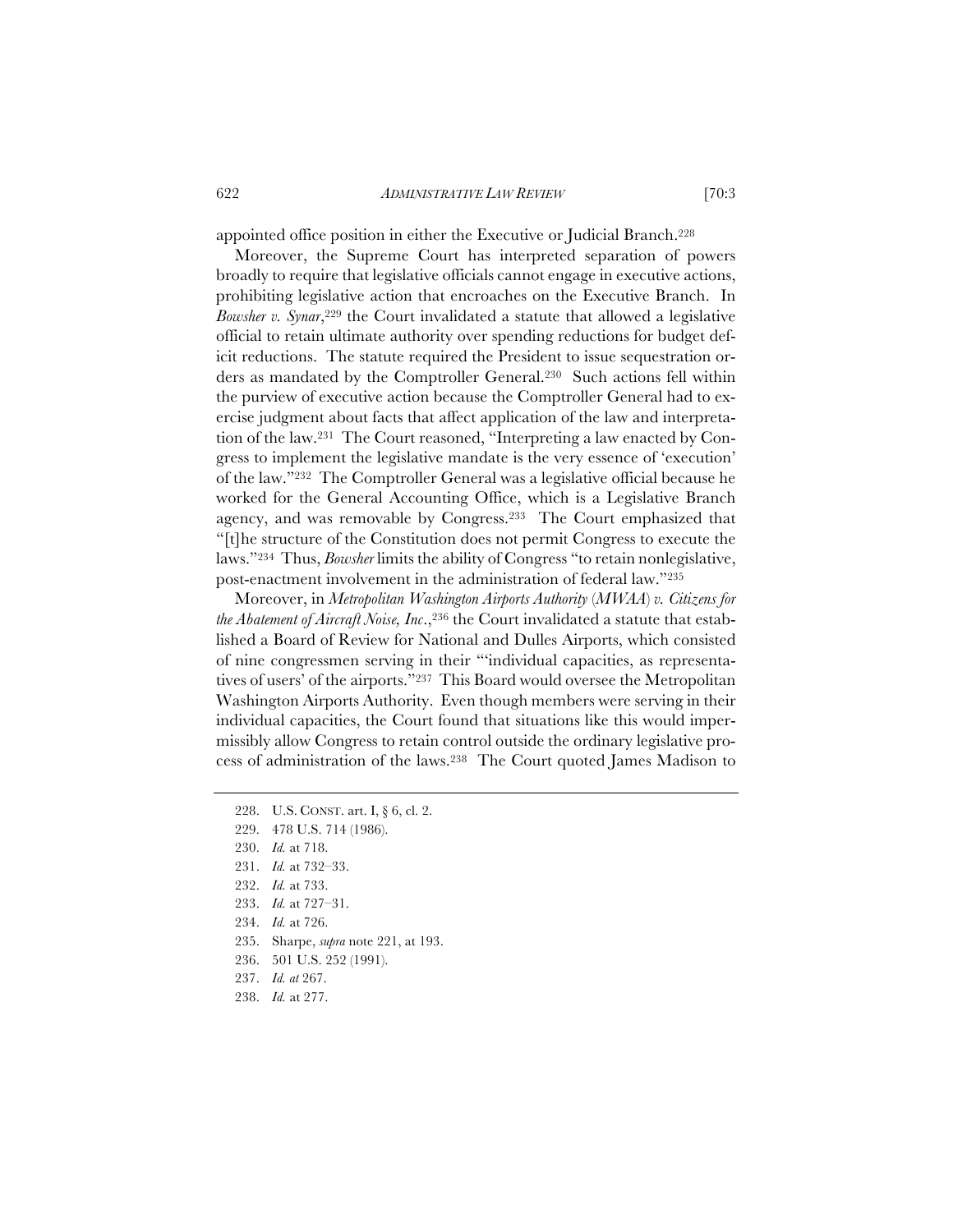reiterate that when "power is of an encroaching nature," it must be "restrained from passing the limits assigned to it."239

Thus, appropriations committee directions to agencies could violate the separation of powers doctrine if the Committee encroached on executive actions when it interpreted laws or retained control over statutory administration. For example, the Subcommittee could be said to be engaging in executive actions when it directed the FDA to consult with certain stakeholders when developing guidance or directed the FDA to issue guidance and publish certain information on its website.240 One could argue that these attempts to micromanage how the agencies implement statutes amount to encroachment since the FDA followed non-statutory instructions at such a high rate. However, unlike in *Bowsher*, appropriations committee members do not retain ultimate authority over agency action, and agencies are not obligated to carry out committee instructions without variation. Moreover, unlike *MWAA*, the committee members are not serving on a review board as part of the agency itself. Overall, agencies can resist legislative history directives, as shown in the drug compounding example where the FDA refused to begin meeting with stakeholders before publishing draft guidance.<sup>241</sup> Additionally, courts have recognized that some congressional control and oversight of agencies is permissible.242 Therefore, appropriations committee oversight is likely not an example of unconstitutional encroachment on the executive.243

Indeed, some scholars have argued that congressional involvement in execution of the law is actually beneficial to increase political accountability of agency action.244 Presidential oversight is often viewed as the central tool to ensure political accountability of agencies, and congressional oversight may

243. Additionally, in *FCC v. Fox Television Stations, Inc.*, the Court acknowledged that Congress and committees routinely influence agency officials. 556 U.S. 502, 523 (2009). In a plurality opinion, Justice Scalia noted, "the precise policy change at issue here was spurred by significant political pressure from Congress." *Id.* A majority upheld the agency adjudication because the agency provided a sufficient explanation, signaling that the fact that congressional influence was one factor in the agency's decisionmaking did not invalidate the action. The dissent emphasized that political preferences *alone* are insufficient to justify agency action though. *Id.* at 547 (Breyer, J., dissenting).

244. Mendelson, *supra* note 21, at 1131, 1137; Sharpe, *supra* note 221, at 220–27; Watts, *supra* note 21, at 13, 42–45.

<sup>239.</sup> *Id.* at 273.

<sup>240.</sup> *See supra* Sections II.C.1 and II.C.3.ii.

<sup>241.</sup> *See supra* notes 112–116 and accompanying text.

<sup>242.</sup> *See* Immigration & Naturalization Serv. v. Chadha, 462 U.S. 919, 955 n.19 (1983); *see also* Ameron, Inc. v. U.S. Army Corps of Eng'rs, 809 F.2d 979, 990 (3d Cir. 1986) (finding that the mere fact that a non-executive government official interprets a law does not necessarily mean the action encroaches on the executive).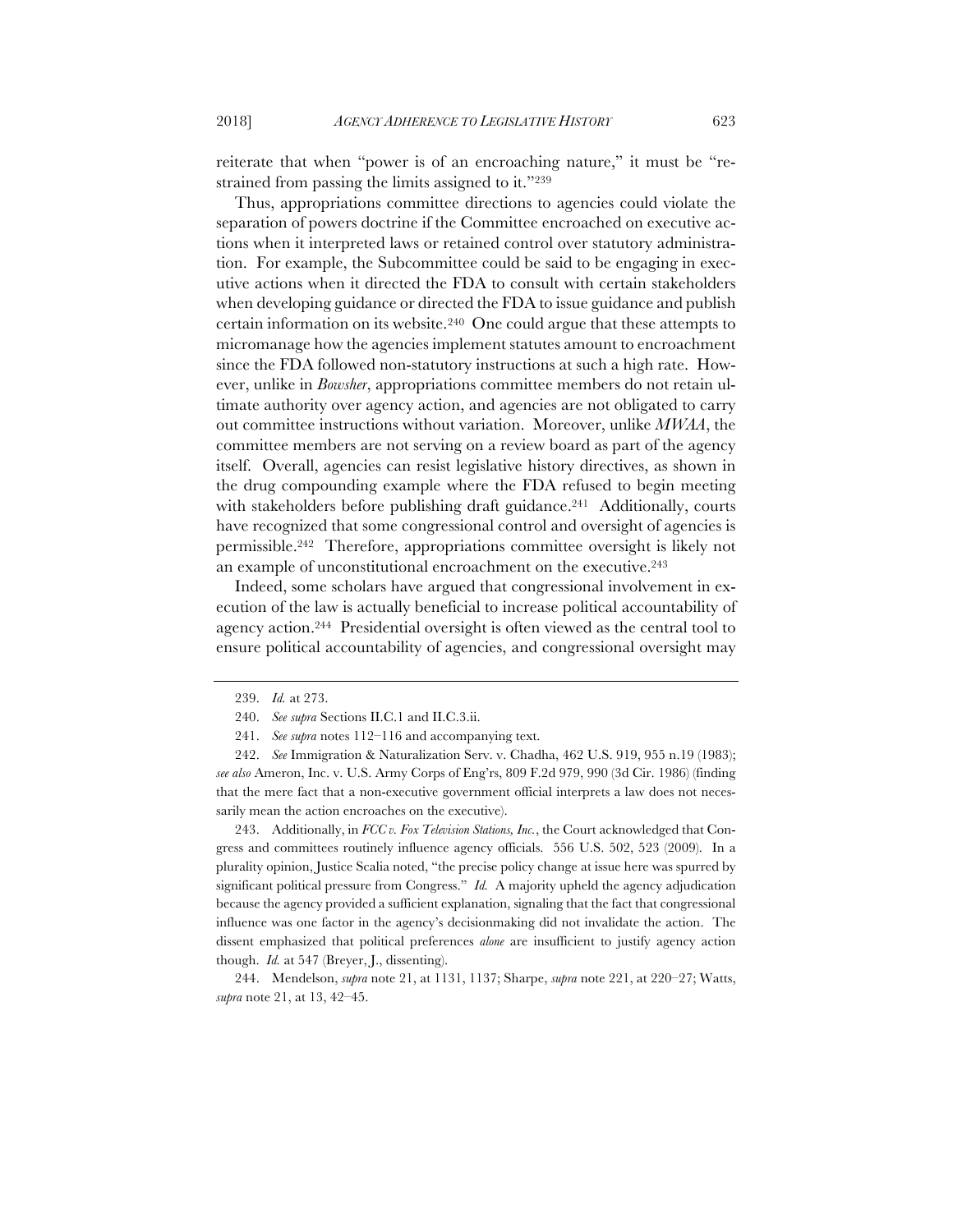reinforce political accountability as well.245 Professor Jamelle Sharpe has argued that presidents dedicate insufficient resources to check most agency policymaking, so congressional oversight is needed to supplement presidential oversight.246 Moreover, Congress uses oversight to respond to complaints brought by constituents.247 However, as discussed in the previous Subsection, leaving oversight to a committee brings up concerns about committee bias and interest group capture.248 An appropriations committee on its own may not respond to democratic preferences of the nation as a whole as perhaps the President or Congress at large may. Rather, the committee may focus on the interests of the constituents the specific committee members serve, questioning whether the oversight is truly serving the value of political accountability.

Again, transparency is important to ensure congressional involvement does not exert influence distorted by committee bias. Professor Nina Mendelson and Professor Kathryn Watts have argued that requiring agencies to disclose how political oversight impacted their decisionmaking can increase accountability to other political actors and to constituents.249 Moreover, they argue that disclosing political influences on agency action can help determine when agencies are influenced by legitimate versus illegitimate factors.<sup>250</sup> Thus, the following Section provides suggestions for increasing transparency in committee-agency dialogues.

## *B. Suggestions for Transparency and Public Participation*

Appropriations committee oversight can provide an effective mechanism to monitor whether agencies are implementing statutes consistent with legislative intent. Yet, as the power of the purse gives appropriations committees

<sup>245.</sup> Mendelson, *supra* note 21, at 1137; Sharpe, *supra* note 221, at 204–06, 211–14; Watts, *supra* note 21, at 35–37.

<sup>246.</sup> Sharpe, *supra* note 221, at 205–06.

<sup>247.</sup> McCubbins & Schwartz, *supra* note 40, at 165–66; Watts, *supra* note 21, at 36–37.

<sup>248.</sup> *See* ADLER, *supra* note 182, at 70–71, 97; DAVIDSON & OLESZEK, *supra* note 184, at 383–84; HARRIS, *supra* note 181, at 101–03. This is one reason presidential oversight may be preferable to congressional oversight—the President represents a national constituency and thus has an incentive to take more of a national perspective and be more responsive to voter preferences than Congress. Mendelson, *supra* note 21, at 1137–38.

<sup>249.</sup> Mendelson, *supra* note 21, at 1131; Watts, *supra* note 21, at 42–45.

<sup>250.</sup> Mendelson, *supra* note 21, at 1131, 1140–46; Watts, *supra* note 21, at 53–57.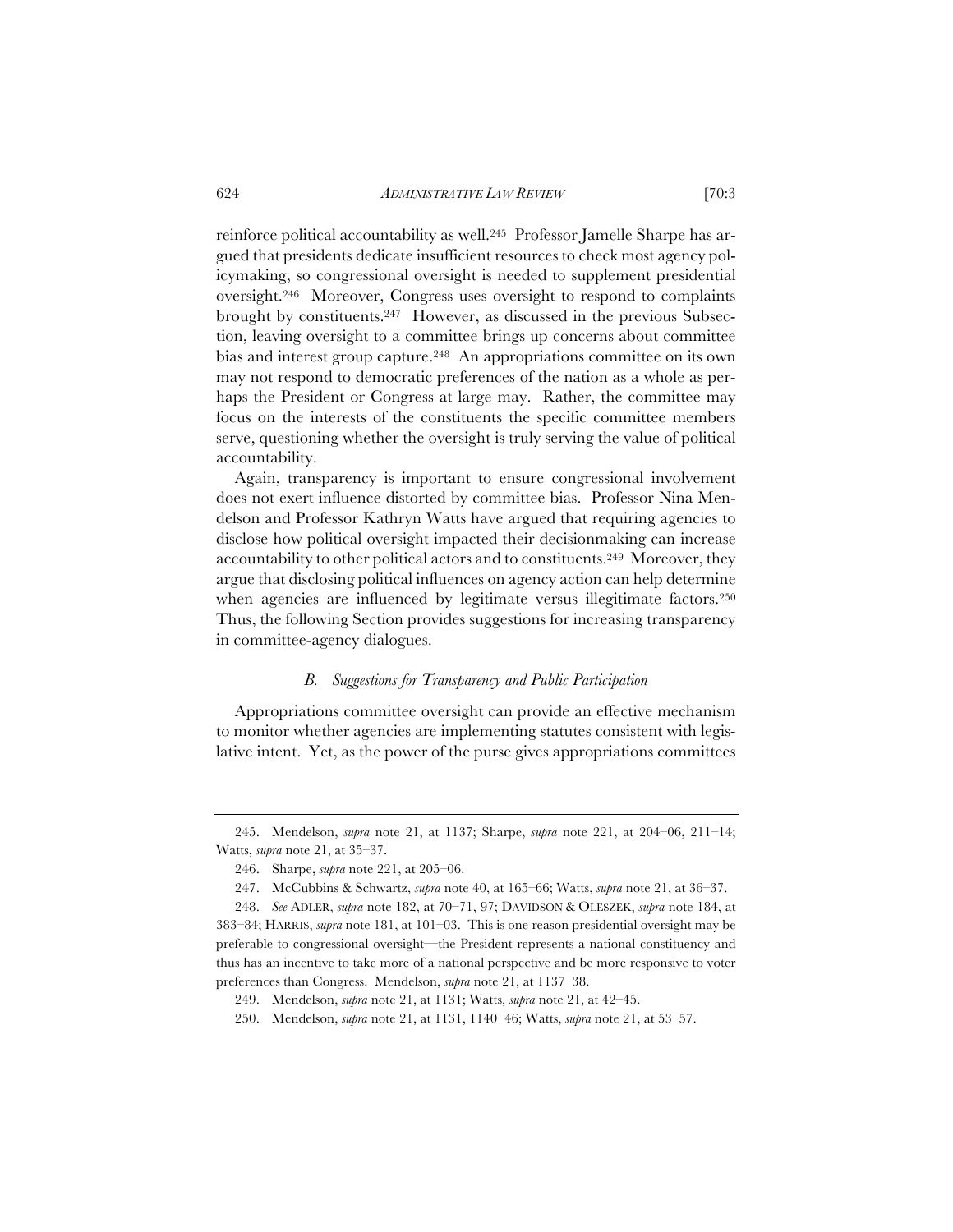increased bargaining power in substantive negotiations with agencies, concerns about committee bias and interest group capture arise. These concerns pose a potential threat to public participation and political accountability. Thus, transparency is crucial to balance efficient oversight and political accountability with potential for committee biases and abuses. Moreover, public participation is important for public accountability and reinforcing administrative law values. This Section provides suggestions for how Congress and agencies can increase transparency about the dialogue between committees and agencies as well as increase public participation in the regulatory process.

Agency transparency about responses to appropriations committee report directives is important to promote political accountability. Public disclosure of agency responses would demonstrate to both the public and to Congress how the committee influences agency action.<sup>251</sup> Appropriations committee reports are published, which makes the committee report instructions more transparent than off-the-record conversations and other forms of informal oversight. Through these published reports, stakeholders and other congressional members can monitor how appropriations committees are instructing agencies. However, currently, many agencies do not publish specific responses to appropriations committee report instructions in their budget justifications. Easily accessible, published responses from agencies to appropriations committee reports would provide information to both the public and to Congress about how the committee is influencing agency action. Therefore, to increase political accountability and to help combat concerns about committee bias, other agencies should consider including provision-by-provision responses to appropriations committee report provisions in their budget justifications that they publish on their websites, as the FDA currently does. With clear public explanations of how agencies responded to each appropriations committee report instruction, interested parties can monitor how appropriations committees' influence impacts certain agencies. Clear publicly available responses will make oversight easier for appropriations committees as well Congress at large.252

Moreover, agency transparency about their own actions generally—outside responses to specific appropriations committee reports—would help mitigate concerns about a lack of public participation and political accountability in informal policymaking procedures. With respect to guidance documents, agencies could promote transparency by maintaining clear, online databases of their current guidance documents. A recent study by the

<sup>251.</sup> *Id.*

<sup>252.</sup> *See* Watts, *supra* note 21, at 42.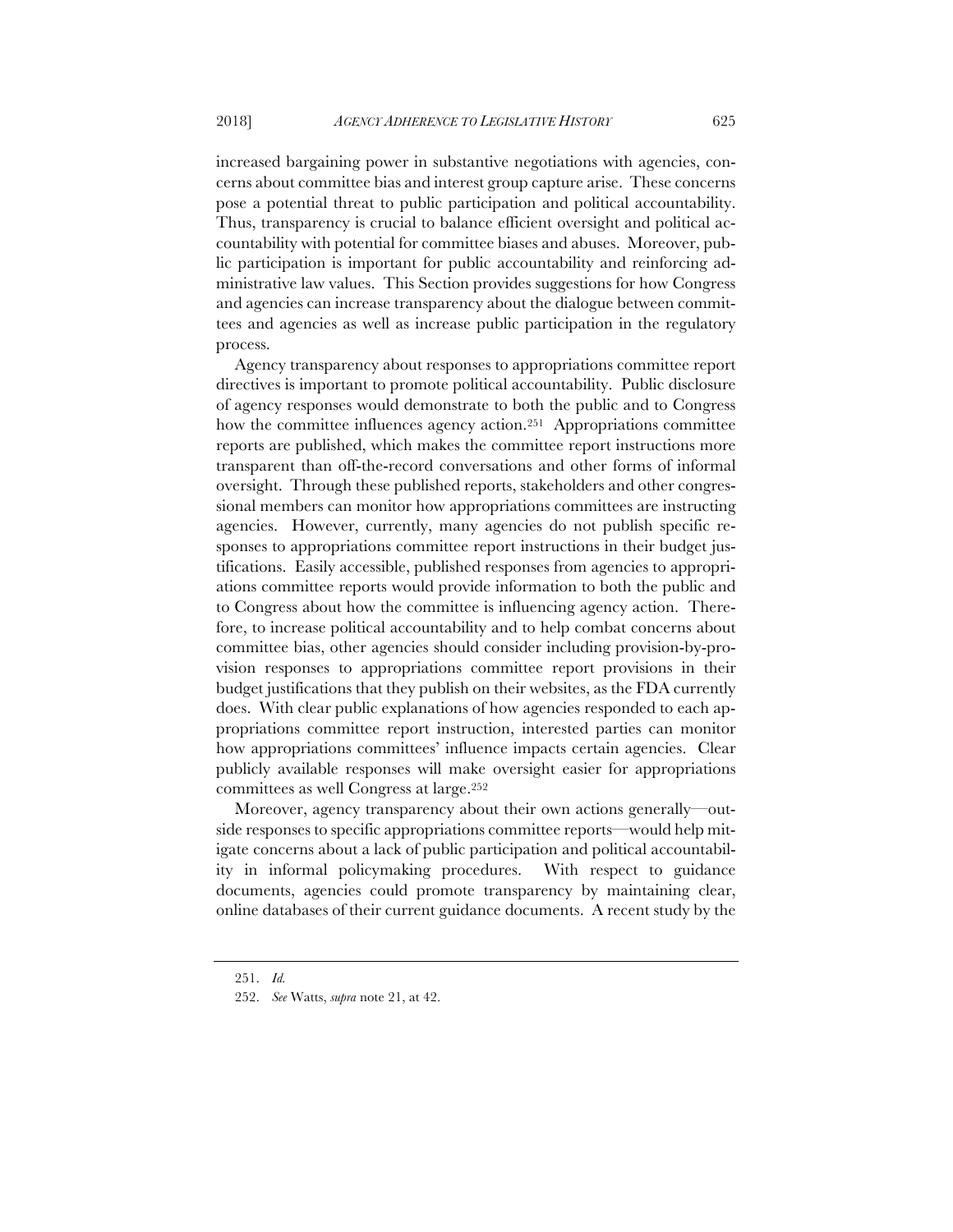GAO found that some agencies are not complying with the Good Guidance Practices from the executive order.<sup>253</sup> Complying with these practices would promote public participation and transparency, which would give stakeholders more avenues to communicate directly with the agency rather than appealing to Congress. Further, organized online databases would provide information to Congress that could assist with more effective oversight.

Additionally, administrative law values public participation in the regulatory process, and the Section above described how influential committee oversight might threaten public participation in favor of specific interest groups. One mechanism to promote public participation could be to increase opportunities for constituents to access agencies directly, particularly in the guidance development process. For example, though the Good Guidance Practices in the FDA statute call for agencies to provide an opportunity for public comment, they do not require agencies to respond to these comments. Congress could require the FDA to respond to public comments by including a statement of basis and purpose in significant guidance documents. Moreover, Congress has not extended the Good Guidance Practices to other agencies by statute. Instead, these Good Guidance Practices are extended to other agencies through an OMB Bulletin, which is not well enforced.254 Providing a formal mechanism for public comment on guidance documents from other agencies would increase avenues for constituents to communicate with agencies directly during the guidance document development process. Increasing avenues for constituents to engage with agencies directly may decrease some of the need for Congress to micromanage substantive details of regulatory policy.

Lastly, stakeholders seeking to access regulatory actions should consider appropriations committee members in their advocacy efforts. Regulatory beneficiaries or stakeholders who feel that they do not have adequate opportunities to participate in informal policymaking directly with agencies may consider congressional advocacy to gain access to the guidance document development process. Stakeholders can read appropriations committee report directives to monitor how the committee is exerting oversight, and they

<sup>253.</sup> *Id.*; *see also* ACUS Recommendation 2014-3, Guidance in the Rulemaking Process, 79 Fed. Reg. 35,988 (June 25, 2014).

<sup>254.</sup> *See, e.g.*, U.S. GOV'T ACCOUNTABILITY OFFICE, GAO-15-368, REGULATORY GUIDANCE PROCESSES: SELECTED DEPARTMENTS COULD STRENGTHEN INTERNAL CONTROL AND DISSEMINATION PRACTICES (2015).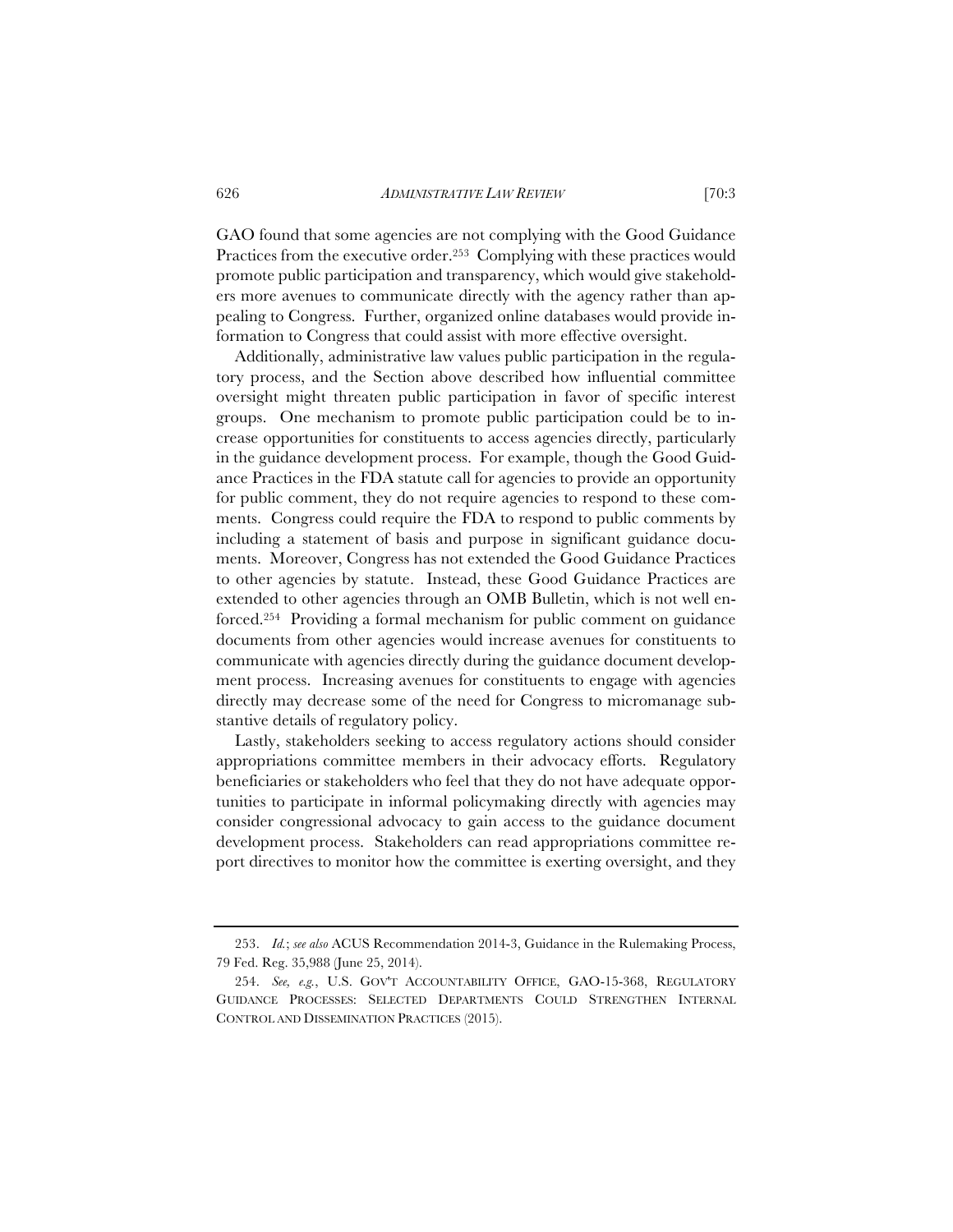can inquire with agencies if their responses are not publicly available. Moreover, to promote political accountability, congressional members advocating for specific agency actions could collaborate with the relevant appropriations subcommittee members to push for committee report provisions to prompt desired agency actions.

Overall, congressional oversight through committee report provisions is an effective way to gain information about agency action, to hold agencies accountable to legislative intent, and to promote public accountability in the administrative state. Yet to protect values of public participation and political accountability, transparency in how committees exercise oversight and how agencies respond is of the utmost importance.

Moreover, further research about how committees leverage legislative history would help promote transparency and an understanding about the influence of congressional committees over agency actions. Monitoring appropriations committee report directives and agency responses would be a good topic for a GAO study. In particular, it would be useful to explore the following: how appropriations committees exercise oversight over other agencies; how appropriations committees oversee other types of agency actions beyond guidance documents; and how other agencies respond to appropriations committee reports in practice. This Article focused on *whether* agencies followed non-statutory instructions and *how* appropriations committees used those instructions to influence agency action. It did not address *why* agencies followed these directives. To explore scholarly suggestions that agencies pay close attention to appropriations committee reports because of the power of the purse, future research should consider whether agency funding decreased in response to lack of compliance with non-statutory instructions and whether compliance rates are as high for agencies that are self-funded. If funding did not change or there is little difference for self-funded agencies, perhaps aspects of the agency-committee relationship other than the power of the purse are increasing the committee's bargaining power to leverage agency action.

Additionally, this Article focused on how the *Legislative* Branch exercises oversight. The administrative state is subject to oversight by both the Legislative Branch and the Executive Branch, so it would be interesting to look into how agencies respond when they receive differing instructions from the Legislative and Executive Branches through informal, non-binding mechanisms of oversight. If agencies follow executive instructions when they conflict, the influence of congressional committees may not be as powerful. Moreover, concerns about committee bias and interest group capture may not be as grave. More information about which branch exerts a stronger influence over agency action would help inform scholarly debates about the relationship between Congress and agencies.